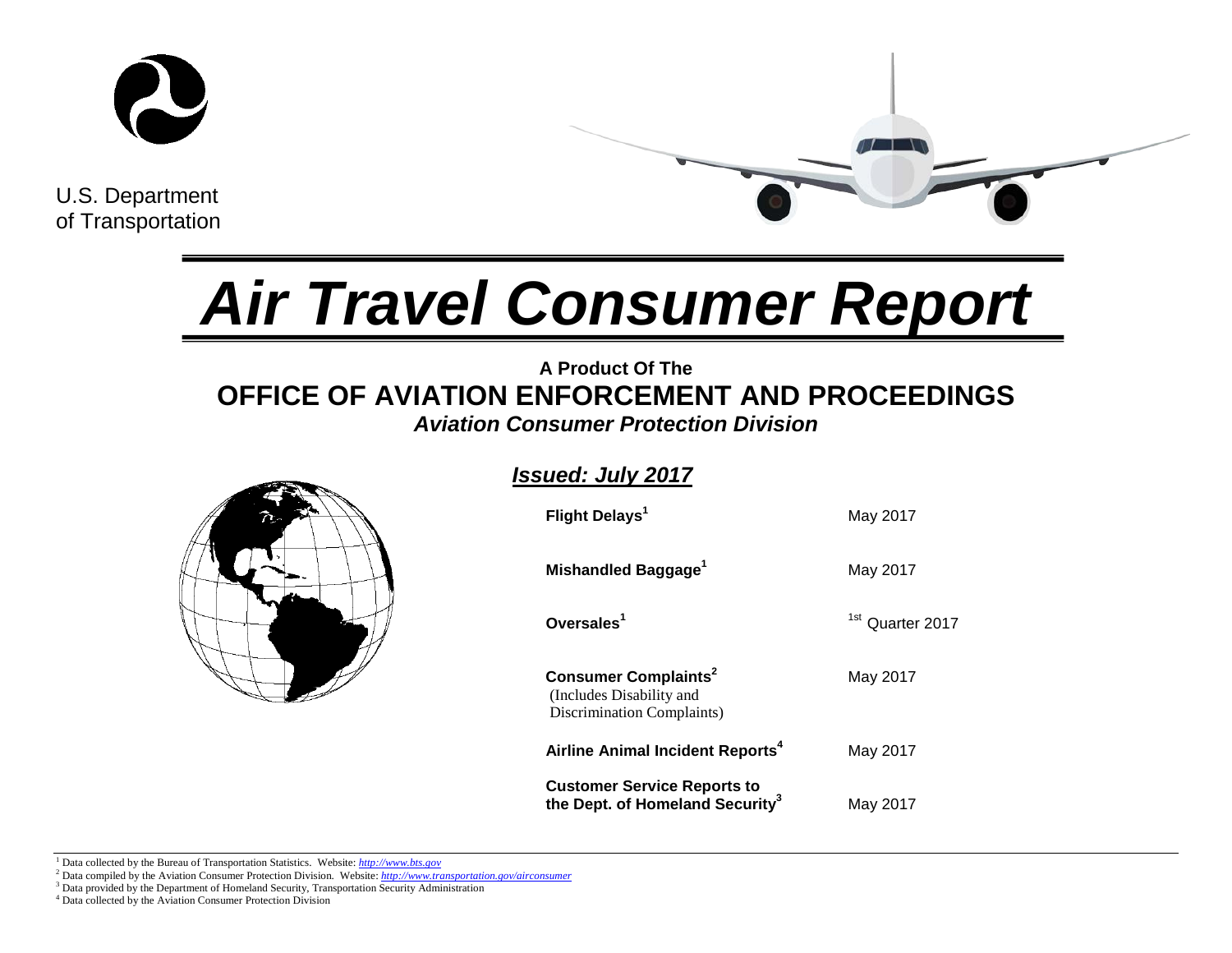# **TABLE OF CONTENTS**

| Page<br>Page<br><b>Flight Delays (continued)</b><br><b>Introduction</b><br>Table 11<br>31<br>$\overline{c}$<br>List of Regularly Scheduled Flights with Tarmac<br>Delays Over 3 Hours, By Carrier<br><b>Flight Delays</b><br>Table 11A<br>32<br><b>Explanation</b><br>3<br><b>Table 1</b><br>$\overline{4}$<br>List of Regularly Scheduled International Flights with<br>Overall Percentage of Reported Flight<br>Tarmac Delays Over 4 Hours, By Carrier<br>Table 12<br>Operations Arriving On Time, by Carrier<br>33<br><b>Table 1A</b><br>5<br>Number and Percentage of Regularly Scheduled Flights<br>Overall Percentage of Reported Flight<br>With Tarmac Delays of 2 Hours or More, By Carrier<br>Operations Arriving On Time and Carrier Rank,<br><b>Footnotes</b><br>34<br>35<br>by Month, Quarter, and Data Base to Date<br><b>Appendix</b><br>Table 2<br>6<br>Number of Reported Flight Arrivals and Percentage<br><b>Mishandled Baggage</b><br>Arriving On Time, by Carrier and Airport<br><b>Explanation</b><br>36<br>37<br>Ranking-May 2017<br>9<br>Table 3<br>Percentage of All Carriers' Reported Flight Operations<br>Arriving On Time, by Airport and Time of Day<br><i><b>Oversales</b></i><br>Table 4<br>11<br><b>Explanation</b><br>38<br>Ranking — $1st$ Quarter 2017<br>39<br>Percentage of All Carriers' Reported Flight Operations<br>Departing On Time, by Airport and Time of Day<br>Table 5<br>13<br><b>Consumer Complaints</b><br><b>Explanation</b><br>40<br>List of Regularly Scheduled Flights with More than<br>50% Delayed Arrivals of More Than 30 Minutes<br>Complaint Tables 1-5 (May 2017)<br>41<br>Table 6<br>21<br>Summary, Complaint Categories, U.S. Airlines,<br>Number and Percentage of Regularly<br>Incident Date and Companies Other Than<br>U.S. Airlines<br>Scheduled Flights Arriving Late 70% of the<br>Ranking, Table 6 (May 2017)<br>Time or More<br>46<br>Table 7<br>22<br>On-Time Arrival and Departure<br>Percentage, by Airport<br>Civil Rights Complaints by Air Travelers,<br>Table 8<br>27<br>Other than Disability (May 2017)<br>47<br>Overall Number and Percentage of Flight |
|-------------------------------------------------------------------------------------------------------------------------------------------------------------------------------------------------------------------------------------------------------------------------------------------------------------------------------------------------------------------------------------------------------------------------------------------------------------------------------------------------------------------------------------------------------------------------------------------------------------------------------------------------------------------------------------------------------------------------------------------------------------------------------------------------------------------------------------------------------------------------------------------------------------------------------------------------------------------------------------------------------------------------------------------------------------------------------------------------------------------------------------------------------------------------------------------------------------------------------------------------------------------------------------------------------------------------------------------------------------------------------------------------------------------------------------------------------------------------------------------------------------------------------------------------------------------------------------------------------------------------------------------------------------------------------------------------------------------------------------------------------------------------------------------------------------------------------------------------------------------------------------------------------------------------------------------------------------------------------------------------------------------------------------------------------------------------------------------------------------------------------------------|
|                                                                                                                                                                                                                                                                                                                                                                                                                                                                                                                                                                                                                                                                                                                                                                                                                                                                                                                                                                                                                                                                                                                                                                                                                                                                                                                                                                                                                                                                                                                                                                                                                                                                                                                                                                                                                                                                                                                                                                                                                                                                                                                                           |
|                                                                                                                                                                                                                                                                                                                                                                                                                                                                                                                                                                                                                                                                                                                                                                                                                                                                                                                                                                                                                                                                                                                                                                                                                                                                                                                                                                                                                                                                                                                                                                                                                                                                                                                                                                                                                                                                                                                                                                                                                                                                                                                                           |
|                                                                                                                                                                                                                                                                                                                                                                                                                                                                                                                                                                                                                                                                                                                                                                                                                                                                                                                                                                                                                                                                                                                                                                                                                                                                                                                                                                                                                                                                                                                                                                                                                                                                                                                                                                                                                                                                                                                                                                                                                                                                                                                                           |
|                                                                                                                                                                                                                                                                                                                                                                                                                                                                                                                                                                                                                                                                                                                                                                                                                                                                                                                                                                                                                                                                                                                                                                                                                                                                                                                                                                                                                                                                                                                                                                                                                                                                                                                                                                                                                                                                                                                                                                                                                                                                                                                                           |
|                                                                                                                                                                                                                                                                                                                                                                                                                                                                                                                                                                                                                                                                                                                                                                                                                                                                                                                                                                                                                                                                                                                                                                                                                                                                                                                                                                                                                                                                                                                                                                                                                                                                                                                                                                                                                                                                                                                                                                                                                                                                                                                                           |
|                                                                                                                                                                                                                                                                                                                                                                                                                                                                                                                                                                                                                                                                                                                                                                                                                                                                                                                                                                                                                                                                                                                                                                                                                                                                                                                                                                                                                                                                                                                                                                                                                                                                                                                                                                                                                                                                                                                                                                                                                                                                                                                                           |
|                                                                                                                                                                                                                                                                                                                                                                                                                                                                                                                                                                                                                                                                                                                                                                                                                                                                                                                                                                                                                                                                                                                                                                                                                                                                                                                                                                                                                                                                                                                                                                                                                                                                                                                                                                                                                                                                                                                                                                                                                                                                                                                                           |
|                                                                                                                                                                                                                                                                                                                                                                                                                                                                                                                                                                                                                                                                                                                                                                                                                                                                                                                                                                                                                                                                                                                                                                                                                                                                                                                                                                                                                                                                                                                                                                                                                                                                                                                                                                                                                                                                                                                                                                                                                                                                                                                                           |
|                                                                                                                                                                                                                                                                                                                                                                                                                                                                                                                                                                                                                                                                                                                                                                                                                                                                                                                                                                                                                                                                                                                                                                                                                                                                                                                                                                                                                                                                                                                                                                                                                                                                                                                                                                                                                                                                                                                                                                                                                                                                                                                                           |
|                                                                                                                                                                                                                                                                                                                                                                                                                                                                                                                                                                                                                                                                                                                                                                                                                                                                                                                                                                                                                                                                                                                                                                                                                                                                                                                                                                                                                                                                                                                                                                                                                                                                                                                                                                                                                                                                                                                                                                                                                                                                                                                                           |
|                                                                                                                                                                                                                                                                                                                                                                                                                                                                                                                                                                                                                                                                                                                                                                                                                                                                                                                                                                                                                                                                                                                                                                                                                                                                                                                                                                                                                                                                                                                                                                                                                                                                                                                                                                                                                                                                                                                                                                                                                                                                                                                                           |
|                                                                                                                                                                                                                                                                                                                                                                                                                                                                                                                                                                                                                                                                                                                                                                                                                                                                                                                                                                                                                                                                                                                                                                                                                                                                                                                                                                                                                                                                                                                                                                                                                                                                                                                                                                                                                                                                                                                                                                                                                                                                                                                                           |
|                                                                                                                                                                                                                                                                                                                                                                                                                                                                                                                                                                                                                                                                                                                                                                                                                                                                                                                                                                                                                                                                                                                                                                                                                                                                                                                                                                                                                                                                                                                                                                                                                                                                                                                                                                                                                                                                                                                                                                                                                                                                                                                                           |
|                                                                                                                                                                                                                                                                                                                                                                                                                                                                                                                                                                                                                                                                                                                                                                                                                                                                                                                                                                                                                                                                                                                                                                                                                                                                                                                                                                                                                                                                                                                                                                                                                                                                                                                                                                                                                                                                                                                                                                                                                                                                                                                                           |
|                                                                                                                                                                                                                                                                                                                                                                                                                                                                                                                                                                                                                                                                                                                                                                                                                                                                                                                                                                                                                                                                                                                                                                                                                                                                                                                                                                                                                                                                                                                                                                                                                                                                                                                                                                                                                                                                                                                                                                                                                                                                                                                                           |
|                                                                                                                                                                                                                                                                                                                                                                                                                                                                                                                                                                                                                                                                                                                                                                                                                                                                                                                                                                                                                                                                                                                                                                                                                                                                                                                                                                                                                                                                                                                                                                                                                                                                                                                                                                                                                                                                                                                                                                                                                                                                                                                                           |
|                                                                                                                                                                                                                                                                                                                                                                                                                                                                                                                                                                                                                                                                                                                                                                                                                                                                                                                                                                                                                                                                                                                                                                                                                                                                                                                                                                                                                                                                                                                                                                                                                                                                                                                                                                                                                                                                                                                                                                                                                                                                                                                                           |
|                                                                                                                                                                                                                                                                                                                                                                                                                                                                                                                                                                                                                                                                                                                                                                                                                                                                                                                                                                                                                                                                                                                                                                                                                                                                                                                                                                                                                                                                                                                                                                                                                                                                                                                                                                                                                                                                                                                                                                                                                                                                                                                                           |
|                                                                                                                                                                                                                                                                                                                                                                                                                                                                                                                                                                                                                                                                                                                                                                                                                                                                                                                                                                                                                                                                                                                                                                                                                                                                                                                                                                                                                                                                                                                                                                                                                                                                                                                                                                                                                                                                                                                                                                                                                                                                                                                                           |
|                                                                                                                                                                                                                                                                                                                                                                                                                                                                                                                                                                                                                                                                                                                                                                                                                                                                                                                                                                                                                                                                                                                                                                                                                                                                                                                                                                                                                                                                                                                                                                                                                                                                                                                                                                                                                                                                                                                                                                                                                                                                                                                                           |
|                                                                                                                                                                                                                                                                                                                                                                                                                                                                                                                                                                                                                                                                                                                                                                                                                                                                                                                                                                                                                                                                                                                                                                                                                                                                                                                                                                                                                                                                                                                                                                                                                                                                                                                                                                                                                                                                                                                                                                                                                                                                                                                                           |
|                                                                                                                                                                                                                                                                                                                                                                                                                                                                                                                                                                                                                                                                                                                                                                                                                                                                                                                                                                                                                                                                                                                                                                                                                                                                                                                                                                                                                                                                                                                                                                                                                                                                                                                                                                                                                                                                                                                                                                                                                                                                                                                                           |
|                                                                                                                                                                                                                                                                                                                                                                                                                                                                                                                                                                                                                                                                                                                                                                                                                                                                                                                                                                                                                                                                                                                                                                                                                                                                                                                                                                                                                                                                                                                                                                                                                                                                                                                                                                                                                                                                                                                                                                                                                                                                                                                                           |
|                                                                                                                                                                                                                                                                                                                                                                                                                                                                                                                                                                                                                                                                                                                                                                                                                                                                                                                                                                                                                                                                                                                                                                                                                                                                                                                                                                                                                                                                                                                                                                                                                                                                                                                                                                                                                                                                                                                                                                                                                                                                                                                                           |
|                                                                                                                                                                                                                                                                                                                                                                                                                                                                                                                                                                                                                                                                                                                                                                                                                                                                                                                                                                                                                                                                                                                                                                                                                                                                                                                                                                                                                                                                                                                                                                                                                                                                                                                                                                                                                                                                                                                                                                                                                                                                                                                                           |
|                                                                                                                                                                                                                                                                                                                                                                                                                                                                                                                                                                                                                                                                                                                                                                                                                                                                                                                                                                                                                                                                                                                                                                                                                                                                                                                                                                                                                                                                                                                                                                                                                                                                                                                                                                                                                                                                                                                                                                                                                                                                                                                                           |
|                                                                                                                                                                                                                                                                                                                                                                                                                                                                                                                                                                                                                                                                                                                                                                                                                                                                                                                                                                                                                                                                                                                                                                                                                                                                                                                                                                                                                                                                                                                                                                                                                                                                                                                                                                                                                                                                                                                                                                                                                                                                                                                                           |
|                                                                                                                                                                                                                                                                                                                                                                                                                                                                                                                                                                                                                                                                                                                                                                                                                                                                                                                                                                                                                                                                                                                                                                                                                                                                                                                                                                                                                                                                                                                                                                                                                                                                                                                                                                                                                                                                                                                                                                                                                                                                                                                                           |
|                                                                                                                                                                                                                                                                                                                                                                                                                                                                                                                                                                                                                                                                                                                                                                                                                                                                                                                                                                                                                                                                                                                                                                                                                                                                                                                                                                                                                                                                                                                                                                                                                                                                                                                                                                                                                                                                                                                                                                                                                                                                                                                                           |
|                                                                                                                                                                                                                                                                                                                                                                                                                                                                                                                                                                                                                                                                                                                                                                                                                                                                                                                                                                                                                                                                                                                                                                                                                                                                                                                                                                                                                                                                                                                                                                                                                                                                                                                                                                                                                                                                                                                                                                                                                                                                                                                                           |
|                                                                                                                                                                                                                                                                                                                                                                                                                                                                                                                                                                                                                                                                                                                                                                                                                                                                                                                                                                                                                                                                                                                                                                                                                                                                                                                                                                                                                                                                                                                                                                                                                                                                                                                                                                                                                                                                                                                                                                                                                                                                                                                                           |
|                                                                                                                                                                                                                                                                                                                                                                                                                                                                                                                                                                                                                                                                                                                                                                                                                                                                                                                                                                                                                                                                                                                                                                                                                                                                                                                                                                                                                                                                                                                                                                                                                                                                                                                                                                                                                                                                                                                                                                                                                                                                                                                                           |
| Cancellations, by Carrier                                                                                                                                                                                                                                                                                                                                                                                                                                                                                                                                                                                                                                                                                                                                                                                                                                                                                                                                                                                                                                                                                                                                                                                                                                                                                                                                                                                                                                                                                                                                                                                                                                                                                                                                                                                                                                                                                                                                                                                                                                                                                                                 |
| <b>Table 8A</b><br>48<br>28<br><b>Complaint Categories</b>                                                                                                                                                                                                                                                                                                                                                                                                                                                                                                                                                                                                                                                                                                                                                                                                                                                                                                                                                                                                                                                                                                                                                                                                                                                                                                                                                                                                                                                                                                                                                                                                                                                                                                                                                                                                                                                                                                                                                                                                                                                                                |
| Number and Percentage of Regularly Scheduled Flights                                                                                                                                                                                                                                                                                                                                                                                                                                                                                                                                                                                                                                                                                                                                                                                                                                                                                                                                                                                                                                                                                                                                                                                                                                                                                                                                                                                                                                                                                                                                                                                                                                                                                                                                                                                                                                                                                                                                                                                                                                                                                      |
| Canceled 5% or More of the Time, By Carrier<br>Airline Reports to DOT of Incidents Involving the Loss, Injury, or                                                                                                                                                                                                                                                                                                                                                                                                                                                                                                                                                                                                                                                                                                                                                                                                                                                                                                                                                                                                                                                                                                                                                                                                                                                                                                                                                                                                                                                                                                                                                                                                                                                                                                                                                                                                                                                                                                                                                                                                                         |
| Table 9<br>29<br>49<br>Death of Animals During Air Transportation (May 2017)                                                                                                                                                                                                                                                                                                                                                                                                                                                                                                                                                                                                                                                                                                                                                                                                                                                                                                                                                                                                                                                                                                                                                                                                                                                                                                                                                                                                                                                                                                                                                                                                                                                                                                                                                                                                                                                                                                                                                                                                                                                              |
| Flight Causation Data, By Airline and Category                                                                                                                                                                                                                                                                                                                                                                                                                                                                                                                                                                                                                                                                                                                                                                                                                                                                                                                                                                                                                                                                                                                                                                                                                                                                                                                                                                                                                                                                                                                                                                                                                                                                                                                                                                                                                                                                                                                                                                                                                                                                                            |
| Table 10<br>30<br><b>Customer Service Reports to the</b>                                                                                                                                                                                                                                                                                                                                                                                                                                                                                                                                                                                                                                                                                                                                                                                                                                                                                                                                                                                                                                                                                                                                                                                                                                                                                                                                                                                                                                                                                                                                                                                                                                                                                                                                                                                                                                                                                                                                                                                                                                                                                  |
| <b>Department of Homeland Security (May 2017)</b><br>50<br>Flight Causation Data, Graphic Representation                                                                                                                                                                                                                                                                                                                                                                                                                                                                                                                                                                                                                                                                                                                                                                                                                                                                                                                                                                                                                                                                                                                                                                                                                                                                                                                                                                                                                                                                                                                                                                                                                                                                                                                                                                                                                                                                                                                                                                                                                                  |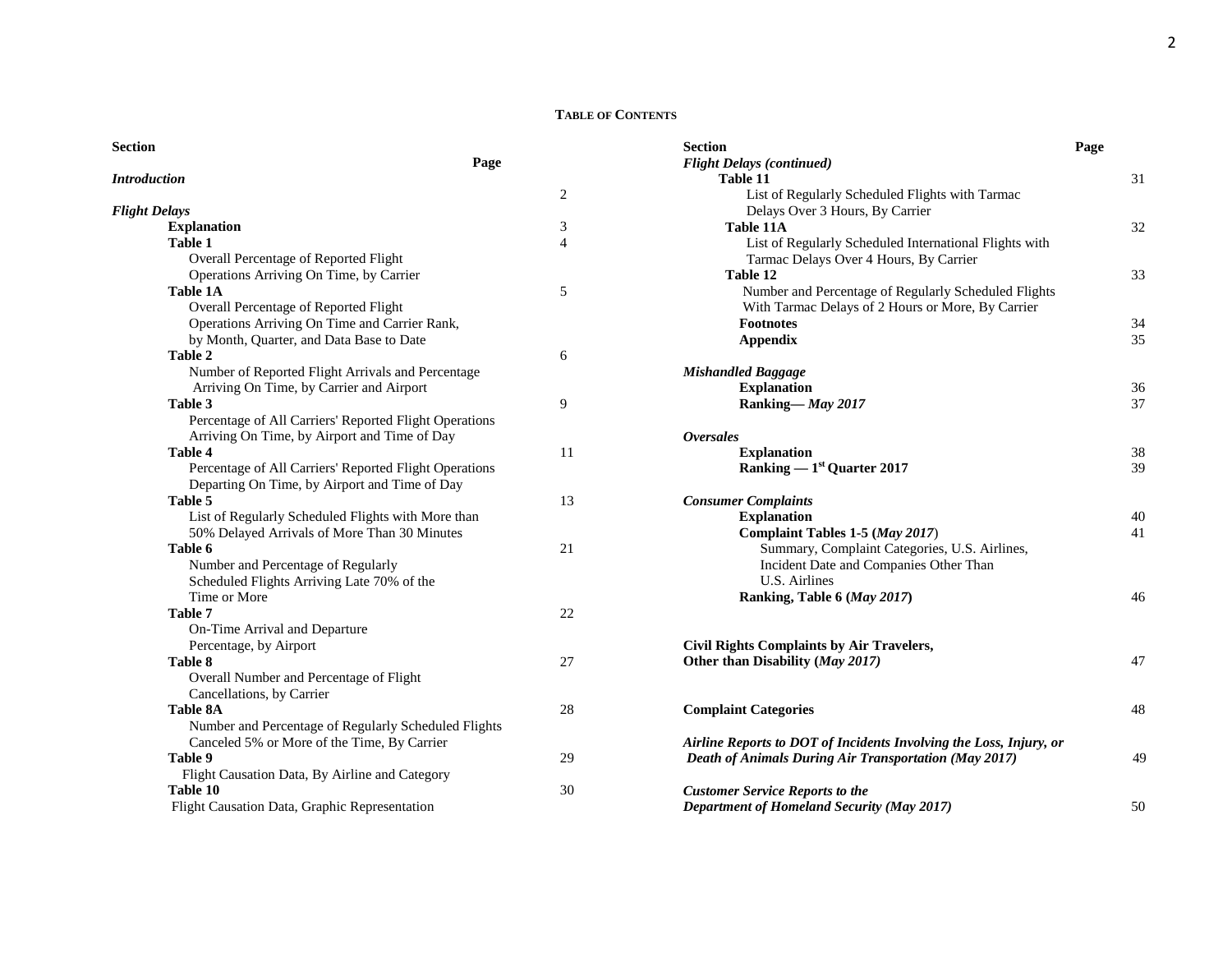# **INTRODUCTION**

The *Air Travel Consumer Report* is a monthly product of the Department of Transportation's Office of Aviation Enforcement and Proceedings (OAEP). The report is designed to assist consumers with information on the quality of services provided by the airlines.

The report is divided into sections (Flight Delays, Mishandled Baggage, Oversales, Consumer Complaints, Customer Service Reports to the Transportation Security Administration, and Airline Reports of the Loss, Injury, or Death of Animals During Air Transportation). The sections that deal with flight delays, mishandled baggage and oversales are based on data collected by the Department's Bureau of Transportation Statistics. The section that deals with consumer complaints is based on data compiled by the OAEP's Aviation Consumer Protection Division (ACPD). The section that deals with customer service reports to the Department of Homeland Security's Transportation Security Administration (TSA) is based on data provided by TSA. The section that deals with animal incidents during air transport is based on reports required to be submitted by airlines to the ACPD. Each section of the report is preceded by a brief explanation of how to read and understand the information provided.

The report normally is released by the end of the second week of each month. The report is available via the Internet at: *<http://www.transportation.gov/airconsumer>*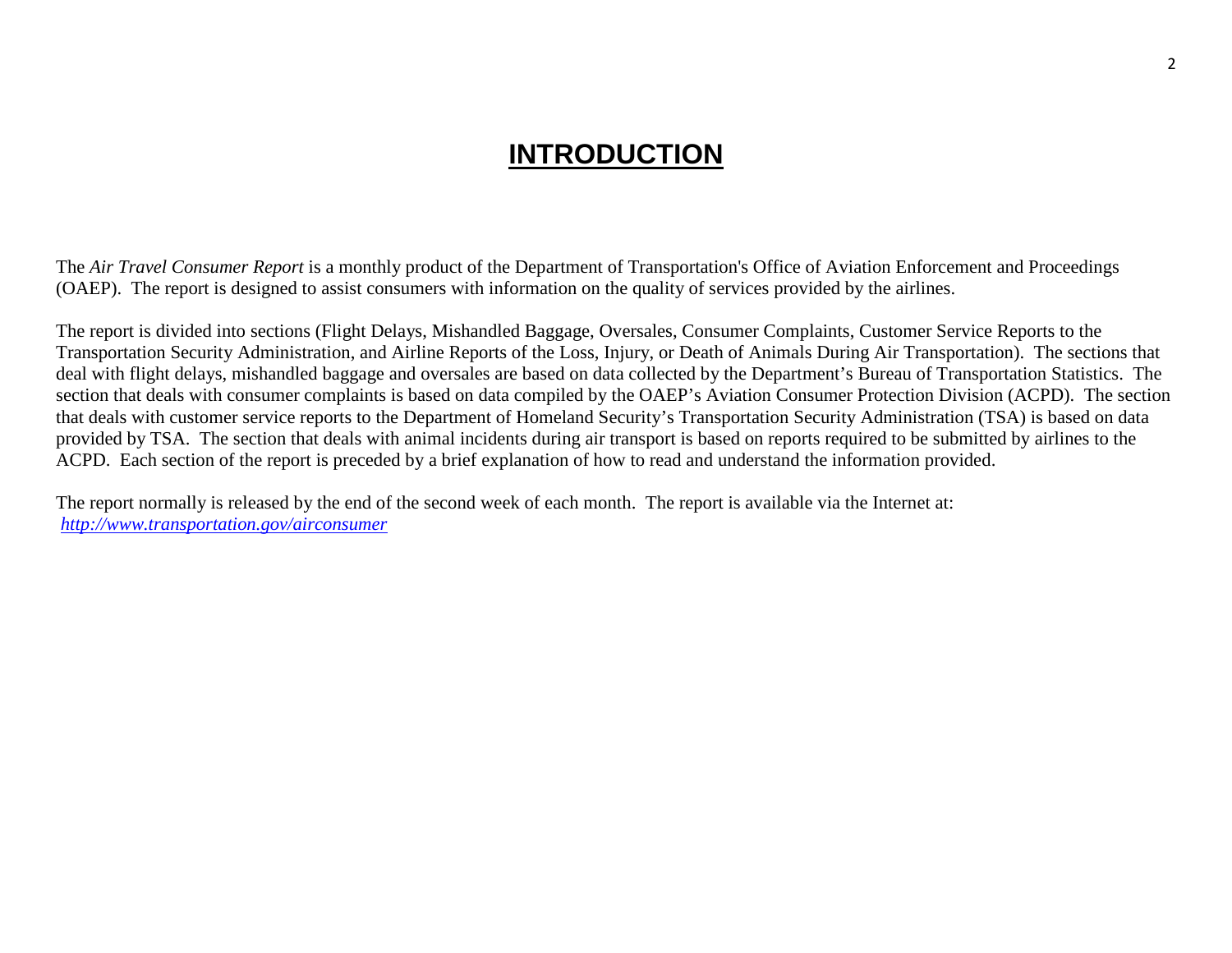# **FLIGHT DELAYS**

This section provides information about airline on-time performance, flight delays, and cancellations. It is based on data filed by airlines each month with the Department of Transportation's Bureau of Transportation Statistics (Office of Airline Information), as described in 14 CFR Part 234 of DOT's regulations. It covers nonstop scheduled-service flights between points within the United States (including territories) by the twelve (1 U.S. air carriers that have at least one percent of total domestic scheduled-service passenger revenues.

The rule requires carriers to currently report on operations to and from the 30 U.S. airports that account for at least one percent of the nation's total domestic scheduled-service passenger enplanements (see Appendix for complete list of the reportable airports). However, all reporting airlines have voluntarily provided data for their entire domestic systems, and that information is included in this report.

A flight is counted as "on time" if it operated less than 15 minutes after the scheduled time shown in the carriers' Computerized Reservations Systems (CRS). All tables in this report except Table 4 are based on gate arriv times; Table 4 is based on gate departure times.

In fulfilling DOT's data reporting requirements, the reporting air carriers use automated and/or manual systems for collecting flight data. Those using an automated system rely on the Aircraft Communication Addressing and Reporting System (ACARS) or the Docking Guidance System (DGS). Based on the latest information available to DOT, of the 12 reporting air carriers, ten carriers (Alaska, Delta, ExpressJet, Frontier, JetBlue, Hawaiian, SkyWest, Spirit, Southwest and Virgin America) use ACARS and two carriers (American and United) use a combination of ACARS and DGS.

As indicated above, a carrier may voluntarily file data for its entire domestic system. Tables 2, 3, and 4 are limited to the 30 required or "reportable" airports; Tables 5, 6 and 7 contain data on flights to/from all airp were reported. Tables 1 and 8 each have one column for the 30 "reportable" airports and another for all of the airports reported; see footnote C for additional explanation.

Tables 1 through 4 display percentages of flight operations that were on time, while Tables 5 and 6 show service that was late. Tables 1, 1A, and 2 present data by carrier; airlines are ranked by performance in Table 1 and listed in alphabetical order by carrier code in Table 2 (see Appendix for codes). Beginning with the February 1988 report, Table 1A shows carrier rankings by month and time-series data on the percentage of flight operations that arrived on time.

Tables 3 and 4 provide information by airport and time of day. Table 5 is a list of the regularly scheduled flights with more than 50% delayed arrivals of more than 30 minutes for two or more consecutive months. Table 6, like Tables 1, 1A, and 2, presents data by carrier, but lists the carriers in rank order from worst to best based on the number of flights which were late 70% of the time or more. Table 7 lists more than 200 cities in alph order with the corresponding on-time arrival and departure percentages.

Tables 3, 4, and 5 contain information on the time of day that a flight operated. All times are local. A 10:50 a.m. departure from Atlanta is 10:50 a.m. Atlanta time; if that flight arrived in Dallas at 11:45 a.m., that is a.m. Dallas time. If a flight's scheduled operating time changed during the month, Table 5 shows the time that was in effect for the last flight operation performed that month.

Table 8 displays the number of operations, number of flight cancellations, and percentage of cancellations by air carrier for the reportable airports and for the air carriers' domestic system. Table 8A displays the number percentage of regularly scheduled flights canceled 5% or more of the time.

Table 9 displays airline flight delay causation data by categories, and Table 10 provides an overall graphic representation of that data.

Table 11 lists the regularly scheduled flights with tarmac delays of more than 3 hours and Table 11A lists the regularly scheduled international flights with tarmac delays of more than 4 hours. Table 12 displays the number and percentage of regularly scheduled flights with tarmac delays of 2 hours or more.

Except for the flights listed in Tables 5, 11 and 11A this report provides summary information - it does not show the on-time record of individual flights. The on-time performance for individual markets and flights can be searched at<https://www.transtats.bts.gov/ONTIME/>

Airline Service Quality Performance data from the most recent six months is available for free download as a CD product from the BTS Bookstore at [https://apps.bts.gov/pdc/user/products/src/category.xml?pdc\\_start=1&pdc\\_end=15&pdc\\_page=1&c=1&pdc\\_sort=2+DESC,+4+DESC](https://apps.bts.gov/pdc/user/products/src/category.xml?pdc_start=1&pdc_end=15&pdc_page=1&c=1&pdc_sort=2+DESC,+4+DESC). CDs for earlier months can be purchased by sending an email to: Orders@bts.gov Additional summary data for airports and airlines can be found at BTS' Flight Delays at-a-Glance at[: http://www.transtats.bts.gov/HomeDrillChart.asp](http://www.transtats.bts.gov/HomeDrillChart.asp)

Cause of delay data for airports and airlines can be found at: http://www.transtats.bts.gov/OT\_Delay/OT\_DelayCause1.asp

Information on the performance of specific flights is displayed on the CRS used by most airlines and travel agencies. Each of the reporting carriers' flights have a one-digit code between 0 and 9 representing that flight's percentage of on-time operations for the latest reported month. For example, "8" means that flight arrived on time (within 15 minutes) between 80% and 89.9% of the time during the latest reported month.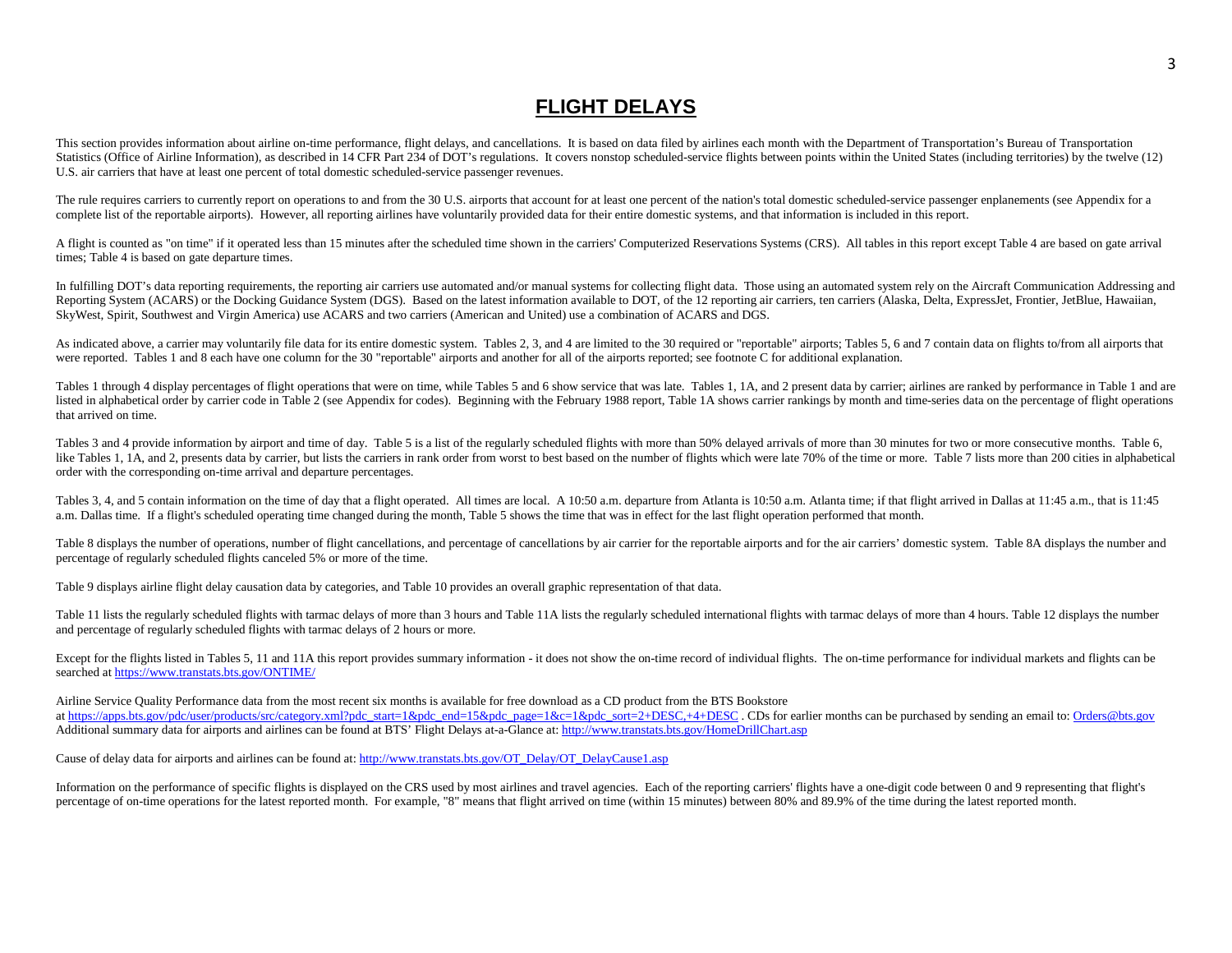## **TABLE 1. OVERALL PERCENTAGE OF REPORTED FLIGHT OPERATIONS ARRIVING ON TIME BY CARRIER\***

## **MAY 2017**

|                            |                                                        | AT 30 REPORTABLE AIRPORTS                              |                                                        | AT ALL US AIRPORTS                                     |
|----------------------------|--------------------------------------------------------|--------------------------------------------------------|--------------------------------------------------------|--------------------------------------------------------|
| <b>CARRIER*</b>            | <b>NUMBER OF</b><br><b>AIRPORTS</b><br><b>REPORTED</b> | <b>PERCENT OF</b><br><b>ARRIVALS</b><br><b>ON TIME</b> | <b>NUMBER OF</b><br><b>AIRPORTS</b><br><b>REPORTED</b> | <b>PERCENT OF</b><br><b>ARRIVALS</b><br><b>ON TIME</b> |
| <b>HAWAIIAN AIRLINES</b>   | 8                                                      | 65.0                                                   | 17                                                     | 89.7                                                   |
| <b>DELTA AIR LINES</b>     | 30                                                     | 82.1                                                   | 147                                                    | 82.8                                                   |
| <b>ALASKA AIRLINES</b>     | 25                                                     | 80.4                                                   | 66                                                     | 82.6                                                   |
| <b>SKYWEST AIRLINES</b>    | 22                                                     | 81.5                                                   | 203                                                    | 82.4                                                   |
| <b>UNITED AIRLINES</b>     | 27                                                     | 81.7                                                   | 93                                                     | 82.3                                                   |
| <b>AMERICAN AIRLINES</b>   | 28                                                     | 80.1                                                   | 93                                                     | 80.1                                                   |
| <b>SOUTHWEST AIRLINES</b>  | 25                                                     | 76.9                                                   | 87                                                     | 77.3                                                   |
| <b>EXPRESSJET AIRLINES</b> | 14                                                     | 76.3                                                   | 148                                                    | 76.8                                                   |
| <b>FRONTIER AIRLINES</b>   | 24                                                     | 75.9                                                   | 53                                                     | 76.6                                                   |
| <b>SPIRIT AIRLINES</b>     | 21                                                     | 67.7                                                   | 38                                                     | 69.0                                                   |
| <b>JETBLUE AIRWAYS</b>     | 25                                                     | 65.3                                                   | 67                                                     | 67.2                                                   |
| <b>VIRGIN AMERICA</b>      | 18                                                     | 58.2                                                   | 22                                                     | 58.7                                                   |
| <b>TOTAL</b>               |                                                        | 78.3                                                   |                                                        | 79.1                                                   |

**For simplicity, statistics are displayed to one decimal place. Actual ranking order is based on our computer carrying out the number of decimal places to nine.**

**\* All U.S. airlines with at least one percent of total domestic scheduled-service passenger revenues, plus other carriers that report voluntarily. The carriers that are ranked in this table are the same carriers that are ranked in the 'Mishandled Baggage' and 'Consumer Complaints' sections of this report.**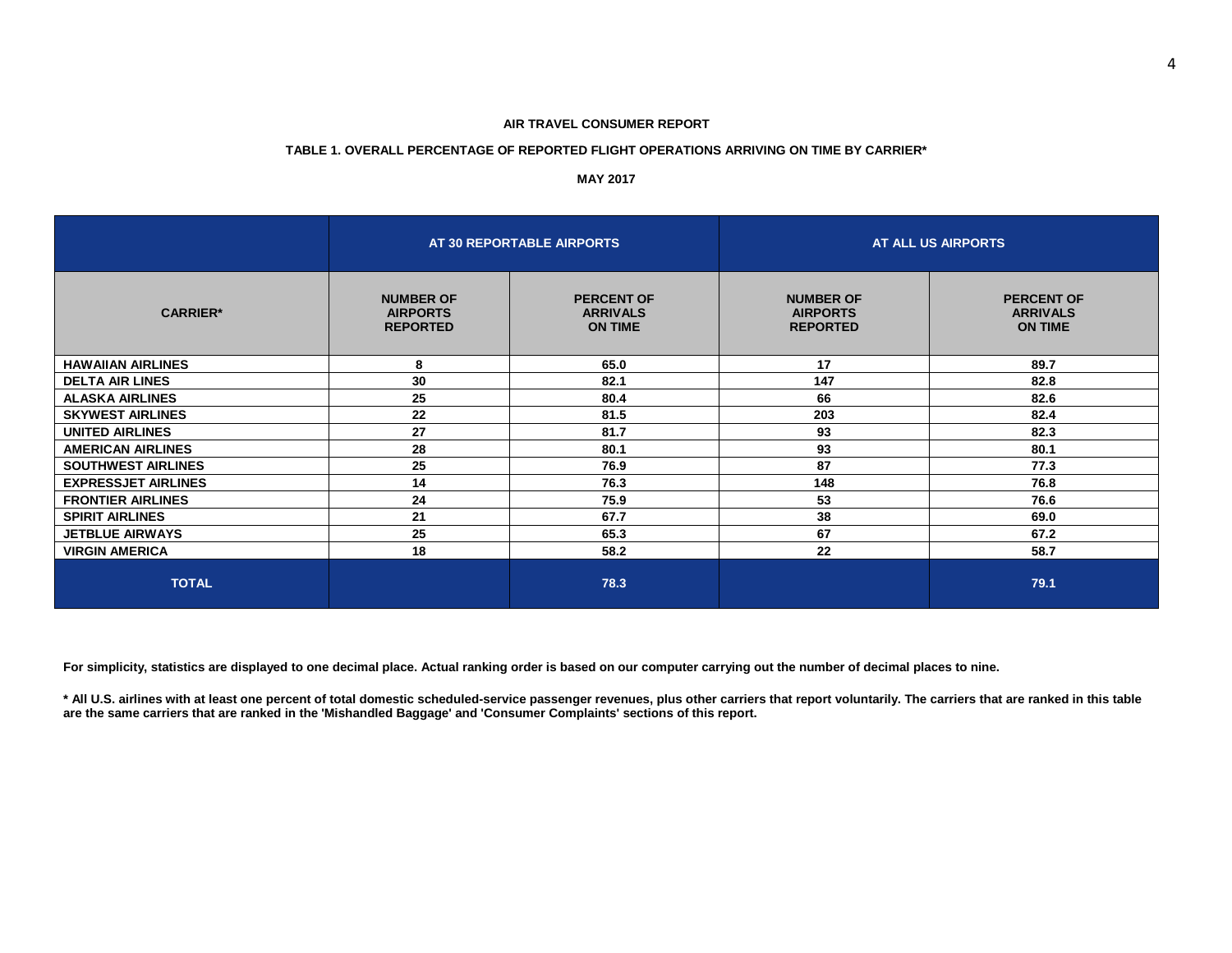# **TABLE 1A. OVERALL PERCENTAGE OF REPORTED FLIGHT OPERATIONS ARRIVING ON-TIME AND CARRIER RANK BY MONTH, QUARTER, AND 12 MONTHS**

| <b>CARRIER*</b>       | 2nd Quarter<br>04-06 2016 |              | 07-09 2016 | <b>3rd Quarter</b> |      | <b>4th Quarter</b><br>10-12 2016 |      | <b>1st Quarter</b><br>01-03 2017 |      | Mar 2017     |      | Apr 2017     |      | <b>May 2017</b> | <b>12 Months</b><br>2017 | <b>Ending May</b> |
|-----------------------|---------------------------|--------------|------------|--------------------|------|----------------------------------|------|----------------------------------|------|--------------|------|--------------|------|-----------------|--------------------------|-------------------|
|                       | $\frac{9}{6}$             | Rank         | $\%$       | Rank               | %    | Rank                             | $\%$ | Rank                             | $\%$ | Rank         | %    | Rank         | %    | Rank            | $\frac{9}{6}$            | Rank              |
| <b>ALASKA</b>         | 88.7                      | $\mathbf{2}$ | 89.1       | $\overline{2}$     | 83.8 | 3                                | 78.4 | 6                                | 79.8 | 5.           | 81.6 | 3            | 82.6 | 3               | 83.8                     | 3                 |
| <b>AMERICAN</b>       | 78.8                      | 9            | 74.9       | 10                 | 83.1 | 4                                | 81.4 | 3                                | 80.2 | 4            | 78.7 | 7            | 80.1 | 6               | 79.0                     |                   |
| <b>DELTA</b>          | 87.4                      | 3            | 83.7       | 4                  | 88.5 | $\mathbf{2}$                     | 85.7 |                                  | 86.9 |              | 76.9 | 9            | 82.8 | $\mathbf{2}$    | 84.6                     | 2                 |
| <b>EXPRESSJET</b>     | 82.3                      | 6            | 75.6       | 9                  | 80.4 | 8                                | 76.7 |                                  | 75.8 | 9            | 75.7 | 10           | 76.8 | 8               | 77.4                     | 8                 |
| <b>FRONTIER</b>       | 80.3                      | 7            | 66.9       | 12                 | 75.7 | 11                               | 76.7 | 8                                | 79.3 |              | 79.5 | 5            | 76.6 | 9               | 73.9                     | 10                |
| <b>HAWAIIAN</b>       | 92.4                      |              | 90.9       |                    | 89.9 |                                  | 83.0 | $\mathbf{2}$                     | 84.7 | $\mathbf{2}$ | 88.8 |              | 89.7 |                 | 88.5                     |                   |
| <b>JETBLUE</b>        | 78.0                      | 10           | 73.0       | 11                 | 77.4 | 10                               | 72.0 | 11                               | 70.8 | 11           | 72.4 | 11           | 67.2 | 11              | 73.4                     | 11                |
| <b>SKYWEST</b>        | 85.1                      | 4            | 84.2       | 3                  | 80.2 | 9                                | 76.5 | 9                                | 78.5 | 8            | 80.0 | 4            | 82.4 | 4               | 80.8                     | 4                 |
| <b>SOUTHWEST</b>      | 78.9                      | 8            | 78.5       | 6                  | 81.9 | 6                                | 78.7 | 5                                | 79.6 | 6            | 79.5 | 6            | 77.3 | 7               | 79.0                     | 6                 |
| <b>SPIRIT</b>         | 74.4                      | 12           | 76.3       | 8                  | 80.5 | 7                                | 76.3 | 10                               | 75.0 | 10           | 77.0 | 8            | 69.0 | 10              | 76.5                     | 9                 |
| <b>UNITED</b>         | 82.6                      | 5            | 79.4       | 5                  | 81.9 | 5                                | 80.3 | 4                                | 81.0 | 3            | 81.9 | $\mathbf{2}$ | 82.3 | 5               | 80.7                     | 5                 |
| <b>VIRGIN AMERICA</b> | 75.2                      | 11           | 77.1       | 7                  | 75.3 | 12                               | 64.7 | 12                               | 65.5 | 12           | 64.6 | 12           | 58.7 | 12              | 70.7                     | 12                |
| <b>TOTAL</b>          | 81.9                      |              | 79.2       |                    | 82.5 |                                  | 79.4 |                                  | 79.9 |              | 78.5 |              | 79.1 |                 | 79.9                     |                   |

# **MAY 2017**

**For simplicity, statistics are displayed to one decimal place. Actual ranking order is based on our computer carrying out the number of decimal places to nine.**

**\* All U.S. airlines with at least one percent of total domestic scheduled-service passenger revenues.**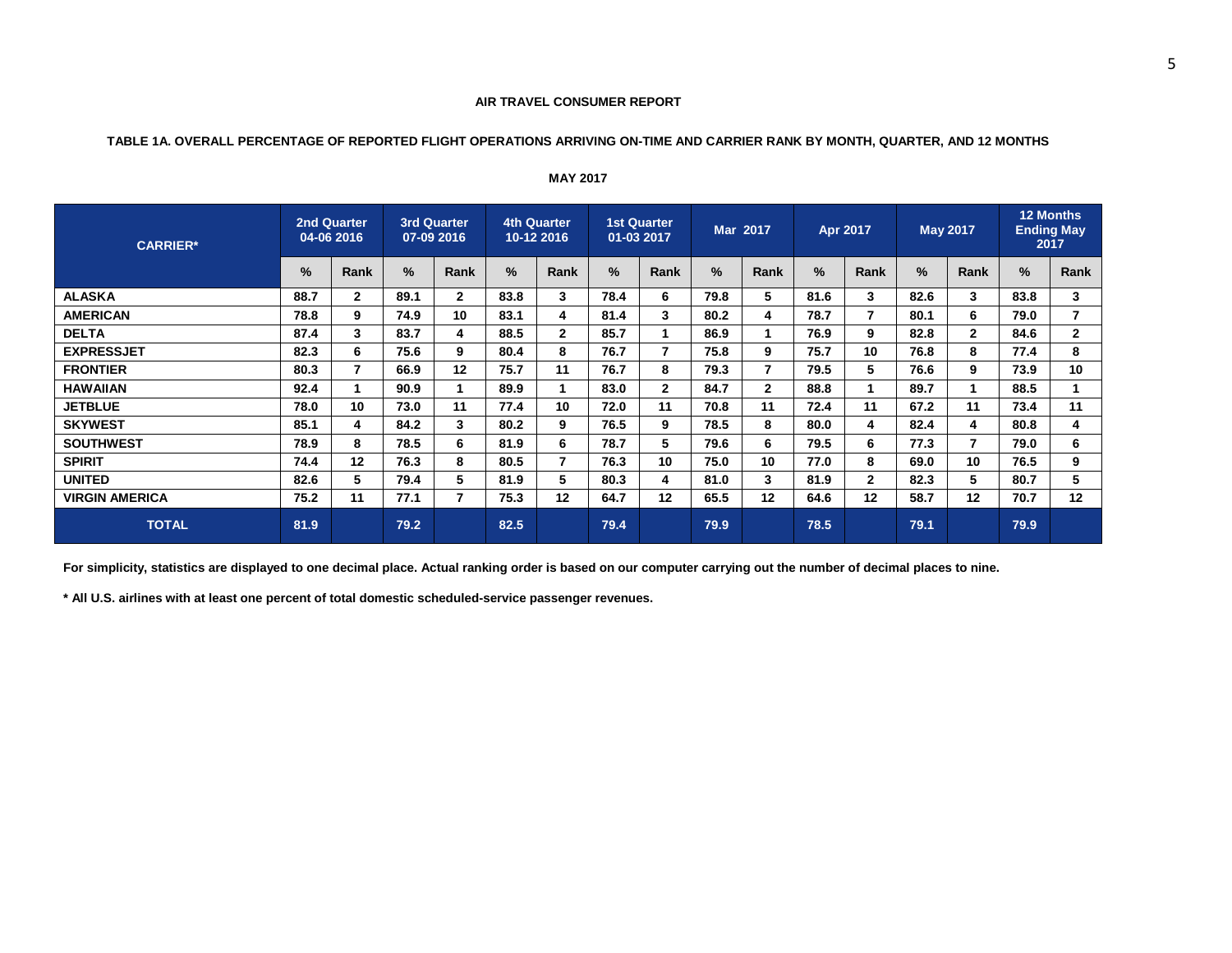#### **TABLE 2. NUMBER OF REPORTED FLIGHT ARRIVALS AND PERCENTAGE ARRIVING ON TIME D/ BY CARRIER AND AIRPORT (REPORTABLE AIRPORTS ONLY)**

# **MAY 2017**

|                       |              |                        |              |                           |              |                           |              |                           | <b>ARRIVAL AIRPORT*</b> |                           |              |                        |              |                        |              |                           |              |                           |              |                           |
|-----------------------|--------------|------------------------|--------------|---------------------------|--------------|---------------------------|--------------|---------------------------|-------------------------|---------------------------|--------------|------------------------|--------------|------------------------|--------------|---------------------------|--------------|---------------------------|--------------|---------------------------|
|                       | <b>ATL</b>   |                        | <b>BOS</b>   |                           | <b>BWI</b>   |                           | <b>CLT</b>   |                           | <b>DAL</b>              |                           | <b>DCA</b>   |                        | <b>DEN</b>   |                        | <b>DFW</b>   |                           | <b>DTW</b>   |                           | <b>EWR</b>   |                           |
| <b>CARRIER*</b>       | # OF<br>ARR. | %<br>ON<br><b>TIME</b> | # OF<br>ARR. | $\%$<br>ON<br><b>TIME</b> | # OF<br>ARR. | $\%$<br>ON<br><b>TIME</b> | # OF<br>ARR. | $\%$<br>ON<br><b>TIME</b> | # OF<br>ARR.            | $\%$<br>ON<br><b>TIME</b> | # OF<br>ARR. | %<br>ON<br><b>TIME</b> | # OF<br>ARR. | %<br>ON<br><b>TIME</b> | # OF<br>ARR. | $\%$<br>ON<br><b>TIME</b> | # OF<br>ARR. | $\%$<br>ON<br><b>TIME</b> | # OF<br>ARR. | $\%$<br>ON<br><b>TIME</b> |
| <b>ALASKA</b>         | 62           | 95.2                   | 155          | 77.4                      | 89           | 74.2                      | 0            | 0.0                       | $\mathbf{0}$            | 0.0                       | 123          | 84.6                   | 146          | 82.9                   | 124          | 96.0                      | 49           | 87.8                      | 173          | 63.6                      |
| <b>AMERICAN</b>       | 1025         | 77.8                   | 2280         | 71.8                      | 477          | 84.9                      | 8522         | 84.8                      | 0                       | 0.0                       | 2285         | 81.4                   | 952          | 78.2                   | 11907        | 84.4                      | 572          | 82.9                      | 656          | 62.2                      |
| <b>DELTA</b>          | 21267        | 85.8                   | 1470         | 67.6                      | 662          | 88.2                      | 483          | 81.8                      | 145                     | 77.2                      | 837          | 84.1                   | 804          | 83.5                   | 457          | 85.1                      | 5195         | 88.4                      | 550          | 51.5                      |
| <b>EXPRESSJET</b>     | 3427         | 81.2                   | 180          | 61.1                      | 89           | 44.9                      | 228          | 58.8                      | 0                       | 0.0                       | 344          | 59.9                   | 0            | 0.0                    | 1110         | 72.3                      | 851          | 79.7                      | 2140         | 54.4                      |
| <b>FRONTIER</b>       | 372          | 76.6                   | $\bf{0}$     | 0.0                       | 0            | 0.0                       | 110          | 76.4                      | 0                       | 0.0                       | 93           | 90.3                   | 1984         | 76.7                   | 62           | 77.4                      | 109          | 84.4                      | 0            | 0.0                       |
| <b>HAWAIIAN</b>       | 0            | 0.0                    | 0            | 0.0                       | 0            | 0.0                       | 0            | 0.0                       | 0                       | 0.0                       | 0            | 0.0                    | 0            | 0.0                    | 0            | 0.0                       | 0            | 0.0                       | $\bf{0}$     | 0.0                       |
| <b>JETBLUE</b>        | 147          | 70.7                   | 4209         | 64.8                      | 266          | 66.9                      | 120          | 71.7                      | 0                       | 0.0                       | 912          | 75.0                   | 89.0         | 70.8                   | 57           | 82.5                      | 124          | 63.7                      | 745          | 53.0                      |
| <b>SKYWEST</b>        | 1087         | 72.6                   | 0            | 0.0                       |              | 75.0                      | 152          | 76.3                      | 0                       | 0.0                       | 250          | 85.6                   | 3570         | 86.7                   | 403          | 81.9                      | 2752         | 88.0                      | 130          | 63.1                      |
| <b>SOUTHWEST</b>      | 3619         | 77.0                   | 1094         | 66.5                      | 6385         | 82.7                      | 217          | 70                        | 5355                    | 77.0                      | 1286         | 78.1                   | 5802         | 77.8                   | 0            | 0.0                       | 628          | 76.9                      | 521          | 56.0                      |
| <b>SPIRIT</b>         | 628          | 67.0                   | 434          | 68.0                      | 586          | 68.3                      | $\bf{0}$     | 0.0                       | 0                       | 0.0                       | $\mathbf{0}$ | 0.0                    | 420          | 67.4                   | 820          | 71.0                      | 756          | 70.2                      | 248          | 53.2                      |
| <b>UNITED</b>         | 517          | 84.9                   | 1065         | 69.8                      | 265          | 85.7                      | 116          | 85.3                      | $\mathbf{0}$            | 0.0                       | 306          | 82.4                   | 5262         | 88.9                   | 526          | 84.4                      | 145          | 83.4                      | 4622         | 67.8                      |
| <b>VIRGIN AMERICA</b> | 0            | 0                      | 166          | 57.8                      | 0            | 0.0                       | $\bf{0}$     | 0.0                       | 371                     | 79.8                      | 116          | 85.3                   | 89           | 65.2                   | 0            | 0.0                       | 0            | 0.0                       | 239          | 55.2                      |
| <b>TOTAL</b>          | 32151        | 83.1                   | 11053        | 67.4                      | 8823         | 81.4                      | 9948         | 83.4                      | 5871                    | 77.2                      | 6552         | 79.5                   | 19118        | 82.4                   | 15466        | 82.8                      | 11181        | 85.1                      | 10024        | 61.2                      |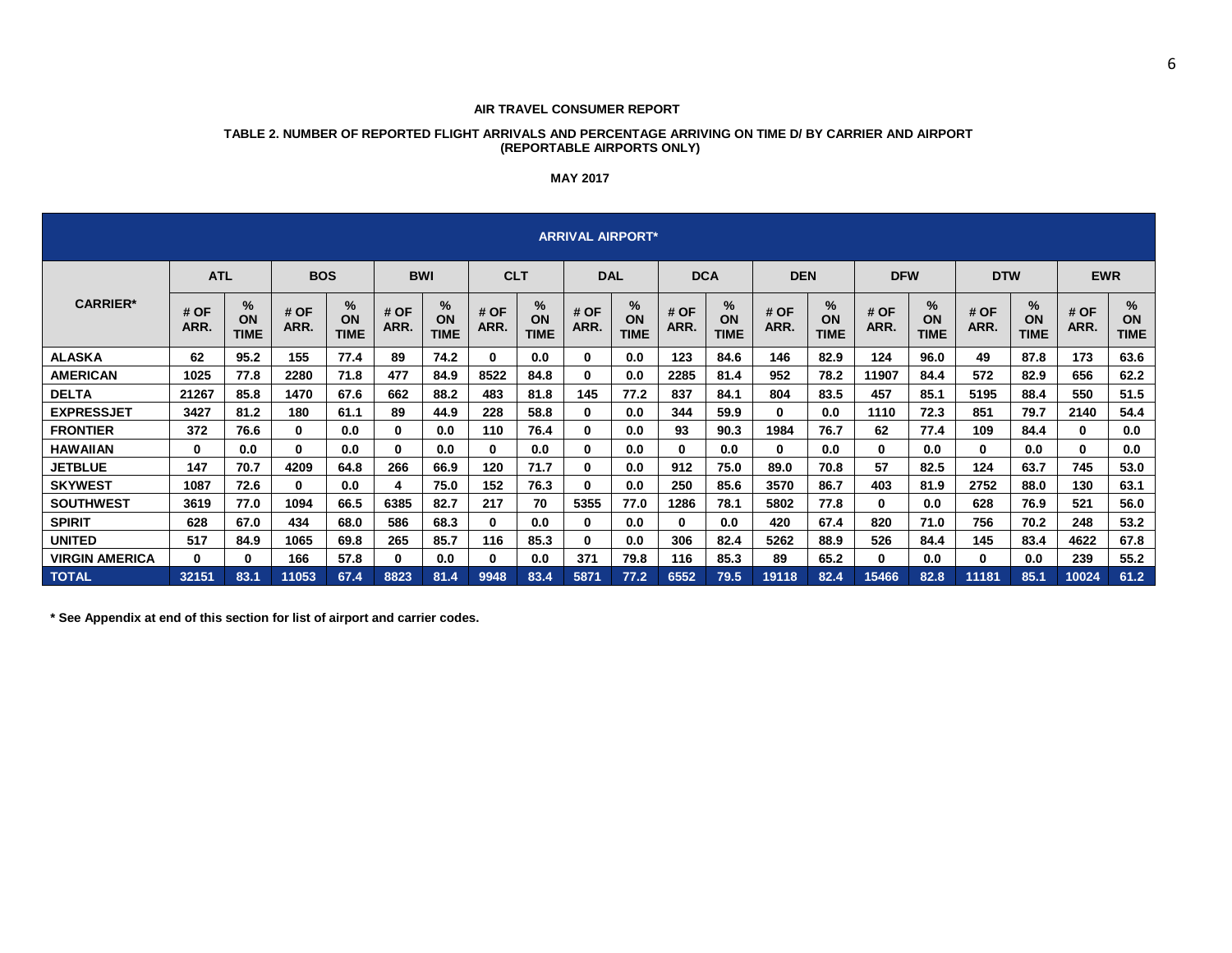# **AIR TRAVEL CONSUMER REPORT TABLE 2. NUMBER OF REPORTED FLIGHT ARRIVALS AND PERCENTAGE ARRIVING ON TIME D/ BY CARRIER AND AIRPORT (REPORTABLE AIRPORTS ONLY) MAY 2017**

|                       |              |                        |              |                        |              |                        |              |                        | <b>ARRIVAL AIRPORT*</b> |                        |              |                        |              |                        |              |                        |              |                           |              |                        |
|-----------------------|--------------|------------------------|--------------|------------------------|--------------|------------------------|--------------|------------------------|-------------------------|------------------------|--------------|------------------------|--------------|------------------------|--------------|------------------------|--------------|---------------------------|--------------|------------------------|
|                       | <b>FLL</b>   |                        | <b>IAD</b>   |                        | <b>IAH</b>   |                        | <b>JFK</b>   |                        | <b>LAS</b>              |                        | <b>LAX</b>   |                        | <b>LGA</b>   |                        | <b>MCO</b>   |                        | <b>MDW</b>   |                           |              | <b>MIA</b>             |
| <b>CARRIER*</b>       | # OF<br>ARR. | ℅<br>ON<br><b>TIME</b> | # OF<br>ARR. | ℅<br>ON<br><b>TIME</b> | # OF<br>ARR. | ℅<br>ON<br><b>TIME</b> | # OF<br>ARR. | ℅<br>ON<br><b>TIME</b> | # OF<br>ARR.            | %<br>ON<br><b>TIME</b> | # OF<br>ARR. | %<br>ON<br><b>TIME</b> | # OF<br>ARR. | ℅<br>ON<br><b>TIME</b> | # OF<br>ARR. | %<br>ON<br><b>TIME</b> | # OF<br>ARR. | $\%$<br>ON<br><b>TIME</b> | # OF<br>ARR. | %<br>ON<br><b>TIME</b> |
| <b>ALASKA</b>         | 31           | 83.9                   | 31           | 83.9                   | 53           | 88.7                   | 31           | 87.1                   | 437                     | 84.4                   | 794          | 59.9                   |              | 0.0                    | 114          | 80.7                   | 0            | 0.0                       | 0            | 0.0                    |
| AMERICAN              | 594          | 80.0                   | 262          | 73.3                   | 669          | 77.9                   | 1419         | 60.1                   | 1271                    | 79.3                   | 3257         | 69.6                   | 1940         | 70.1                   | 1523         | 82.2                   | 0            | 0.0                       | 4371         | 78.9                   |
| <b>DELTA</b>          | 983          | 79.2                   | 252          | 84.9                   | 307          | 84.4                   | 2668         | 61.3                   | 1106                    | 85.8                   | 2743         | 60.9                   | 2132         | 70.1                   | 1513         | 83.8                   | 235          | 91.5                      | 905          | 78.6                   |
| <b>EXPRESSJET</b>     | 0            | 0.0                    | 64           | 81.3                   | 3819         | 86.7                   |              | 0.0                    | 0                       | 0.0                    | 0            | 0.0                    | 1109         | 60.0                   | $\bf{0}$     | 0.0                    | 10           | 80.0                      | 0            | 0.0                    |
| <b>FRONTIER</b>       | 26           | 73.1                   | 80           | 75.0                   | 164          | 79.9                   |              | 0.0                    | 527                     | 79.1                   | 186          | 48.9                   | 93           | 63.4                   | 710          | 77.7                   | 0            | 0.0                       | 66           | 83.3                   |
| HAWAIIAN              | 0            | 0.0                    | 0.0          | 0.0                    | 0            | 0.0                    | 31           | 83.9                   | 80                      | 73.8                   | 132          | 65.2                   | $\bf{0}$     | 0.0                    | 0            | 0.0                    | 0            | 0.0                       | 0            | 0.0                    |
| <b>JETBLUE</b>        | 1985         | 68.1                   | 173          | 65.3                   | 0            | 0.0                    | 3637         | 61.4                   | 499                     | 69.1                   | 476          | 56.7                   | 526          | 61.8                   | 1761         | 69.2                   | 0            | 0.0                       | 0            | 0.0                    |
| SKYWEST               | 0            | 0.0                    | 26           | 96.2                   | 724          | 82.9                   |              | 0.0                    | 248                     | 86.3                   | 2529         | 56.7                   | 108          | 79.6                   | 0            | 0.0                    | 97           | 90.7                      | $\Omega$     | 0.0                    |
| SOUTHWEST             | 1749         | 80.3                   | 176          | 80.1                   | 0            | 0.0                    |              | 0.0                    | 6466                    | 79.2                   | 3671         | 50.9                   | 922          | 68.2                   | 3561         | 82.4                   | 7101         | 83.3                      | 0            | 0.0                    |
| <b>SPIRIT</b>         | 1295         | 69.9                   | 0.0          | 0.0                    | 588          | 68.0                   |              | 0.0                    | 992                     | 70.1                   | 813          | 52.9                   | 341          | 69.8                   | 782          | 75.2                   | $\bf{0}$     | 0.0                       | 0            | 0.0                    |
| <b>UNITED</b>         | 494          | 82.2                   | 2023         | 87.8                   | 5177         | 88.7                   |              | 0.0                    | 1096                    | 83.6                   | 2350         | 69.5                   | 677          | 70.9                   | 1007         | 85.3                   | 0            | 0.0                       | 444          | 80.0                   |
| <b>VIRGIN AMERICA</b> | 87           | 64.4                   | 142          | 66.9                   | 0            | 0.0                    | 365          | 54.2                   | 396                     | 59.3                   | 1215         | 49.7                   | 81           | 66.7                   | 31           | 71.0                   |              | 0.0                       | 0            | 0.0                    |
| <b>TOTAL</b>          | 7244         | 74.8                   | 3229         | 83.5                   | 11501        | 85.7                   | 8151         | 61.0                   | 13118                   | 78.7                   | 18166        | 59.6                   | 7929         | 68.0                   | 11002        | 79.9                   | 7443         | 83.7                      | 5786         | 78.9                   |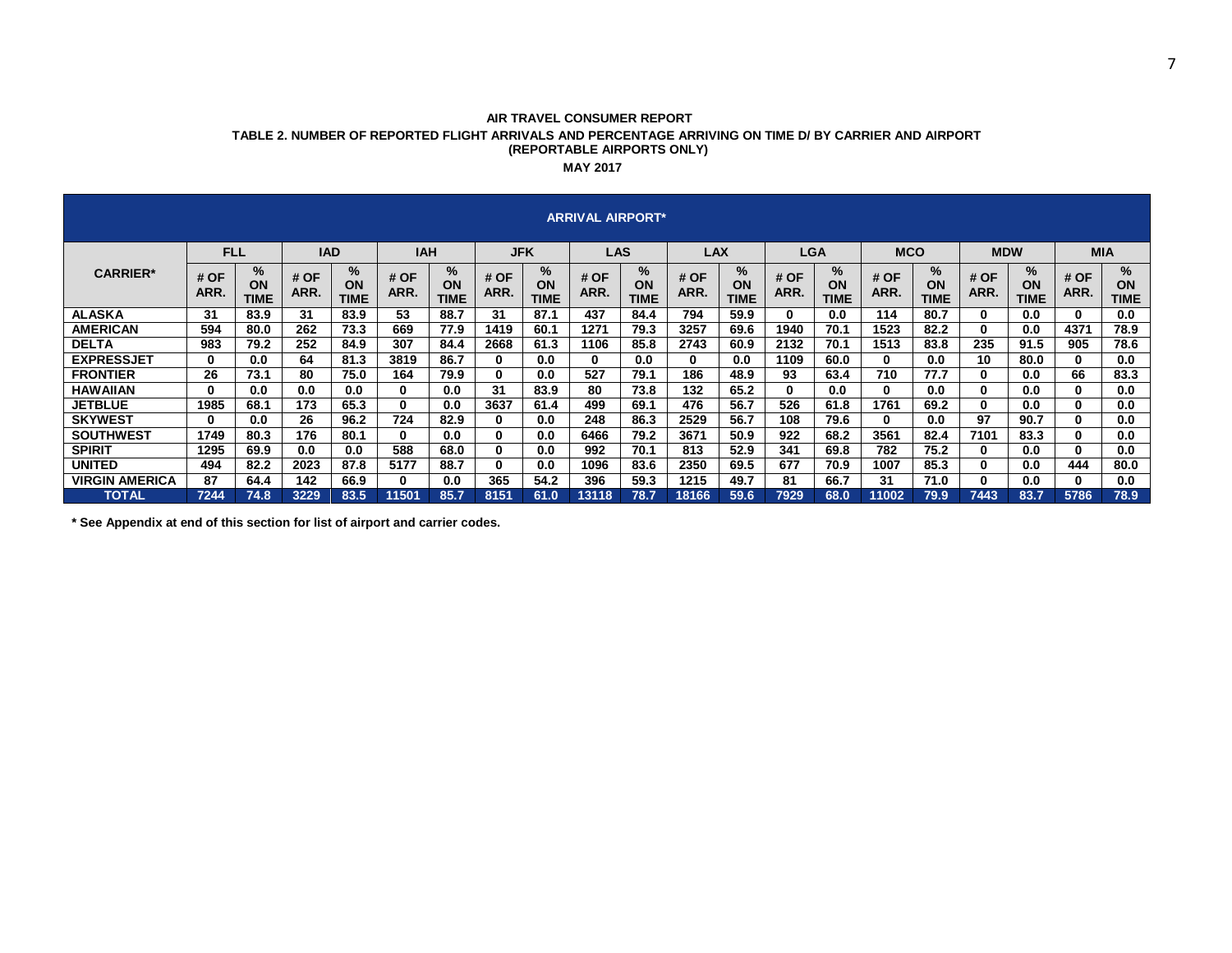## **TABLE 2. NUMBER OF REPORTED FLIGHT ARRIVALS AND PERCENTAGE ARRIVING ON TIME D/ BY CARRIER AND AIRPORT (REPORTABLE AIRPORTS ONLY)**

# **MAY 2017**

|                       |              |                           |              |                        |              |                        |              |                        | <b>ARRIVAL AIRPORT*</b> |                        |              |                           |              |                           |              |                        |              |                        |              |                                  |
|-----------------------|--------------|---------------------------|--------------|------------------------|--------------|------------------------|--------------|------------------------|-------------------------|------------------------|--------------|---------------------------|--------------|---------------------------|--------------|------------------------|--------------|------------------------|--------------|----------------------------------|
|                       | <b>MSP</b>   |                           | <b>ORD</b>   |                        | <b>PDX</b>   |                        |              | <b>PHL</b>             | <b>PHX</b>              |                        |              | <b>SAN</b>                | <b>SEA</b>   |                           | <b>SFO</b>   |                        | <b>SLC</b>   |                        |              | <b>TPA</b>                       |
| <b>CARRIER*</b>       | # OF<br>ARR. | $\%$<br>ON<br><b>TIME</b> | # OF<br>ARR. | %<br>ON<br><b>TIME</b> | # OF<br>ARR. | %<br>ON<br><b>TIME</b> | # OF<br>ARR. | %<br>ON<br><b>TIME</b> | # OF<br>ARR.            | %<br>ON<br><b>TIME</b> | # OF<br>ARR. | $\%$<br>ON<br><b>TIME</b> | # OF<br>ARR. | $\%$<br>ON<br><b>TIME</b> | # OF<br>ARR. | %<br>ON<br><b>TIME</b> | # OF<br>ARR. | %<br>ON<br><b>TIME</b> | # OF<br>ARR. | $\%$<br><b>ON</b><br><b>TIME</b> |
| <b>ALASKA</b>         | 76           | 84.2                      | 182          | 85.2                   | 1292         | 84                     | 41           | 92.7                   | 260                     | 82.3                   | 542          | 83.2                      | 5168         | 82.1                      | 492          | 70.7                   | 213          | 85.4                   | 31           | 64.5                             |
| <b>AMERICAN</b>       | 754          | 82.9                      | 5367         | 81.8                   | 341          | 79.8                   | 3819         | 80.3                   | 4955                    | 85.9                   | 769          | 78.9                      | 731          | 79.2                      | 1110         | 67.7                   | 373          | 82.8                   | 1017         | 80.0                             |
| <b>DELTA</b>          | 5607         | 88.3                      | 669          | 85.4                   | 580          | 79.3                   | 609          | 85.2                   | 665                     | 87.5                   | 622          | 88.1                      | 1687         | 84.9                      | 1014         | 67.3                   | 3771         | 88.6                   | 1013         | 78.3                             |
| <b>EXPRESSJET</b>     | 245          | 80.0                      | 2250         | 86.5                   | $\bf{0}$     | 0.0                    | $\bf{0}$     | 0.0                    | $\Omega$                | 0.0                    | $\bf{0}$     | 0.0                       | 0            | 0.0                       | 0            | 0.0                    | $\bf{0}$     | 0.0                    | $\mathbf{0}$ | 0.0                              |
| <b>FRONTIER</b>       | 93           | 74.2                      | 221          | 72.9                   | 85           | 74.1                   | 371          | 76.8                   | 244                     | 77.0                   | 148          | 85.8                      | 97           | 74.2                      | 195          | 53.3                   | 106          | 76.4                   | 155          | 85.2                             |
| <b>HAWAIIAN</b>       | 0            | 0.0                       | 0            | 0.0                    | 31           | 54.8                   | $\bf{0}$     | 0.0                    | 31                      | 71.0                   | 31           | 64.5                      | 62           | 40.3                      | 62           | 71.0                   | $\bf{0}$     | 0.0                    | 0            | 0.0                              |
| <b>JETBLUE</b>        | 0            | 0.0                       | 239          | 64.0                   | 125          | 70.4                   | 200          | 61.5                   | 62                      | 66.1                   | 151          | 76.2                      | 152          | 75.0                      | 539          | 62.2                   | 217          | 77.4                   | 434          | 69.6                             |
| <b>SKYWEST</b>        | 3303         | 88.8                      | 7115         | 82.5                   | 931          | 85.3                   | 0            | 0.0                    | 1251                    | 89.8                   | 659          | 86.3                      | 1463         | 84.2                      | 2951         | 64.1                   | 3677         | 90.4                   | 0            | 0.0                              |
| <b>SOUTHWEST</b>      | 745          | 75.3                      | $\bf{0}$     | 0.0                    | 1111         | 76.5                   | 681          | 78.4                   | 5280                    | 79.2                   | 3016         | 79.2                      | 948          | 69.6                      | 1476         | 54.9                   | 931          | 82.9                   | 2404         | 80.6                             |
| <b>SPIRIT</b>         | 403          | 71.7                      | 958          | 69.4                   | 93           | 39.8                   | 279          | 58.1                   | 55                      | 76.4                   | 193          | 76.2                      | 169          | 61.5                      | 0            | 0.0                    | $\bf{0}$     | 0.0                    | 222          | 68.5                             |
| <b>UNITED</b>         | 396          | 89.1                      | 6225         | 87.0                   | 532          | 85.2                   | 358          | 81.3                   | 682                     | 86.5                   | 788          | 86.3                      | 846          | 83.7                      | 4733         | 75.3                   | 117          | 86.3                   | 621          | 82.6                             |
| <b>VIRGIN AMERICA</b> | 0            | 0.0                       | 125          | 58.4                   | 89           | 58.4                   | $\bf{0}$     | 0.0                    | 0                       | 0.0                    | 178          | 59.6                      | 198          | 57.1                      | 1802         | 56.8                   |              | 0.0                    | 0            | 0.0                              |
| <b>TOTAL</b>          | 11622        | 86.4                      | 23351        | 83.1                   | 5210         | 80.1                   | 6358         | 78.9                   | 13485                   | 83.3                   | 7097         | 81.2                      | 11521        | 80.6                      | 14374        | 66.5                   | 9406         | 88                     | 5897         | 79.1                             |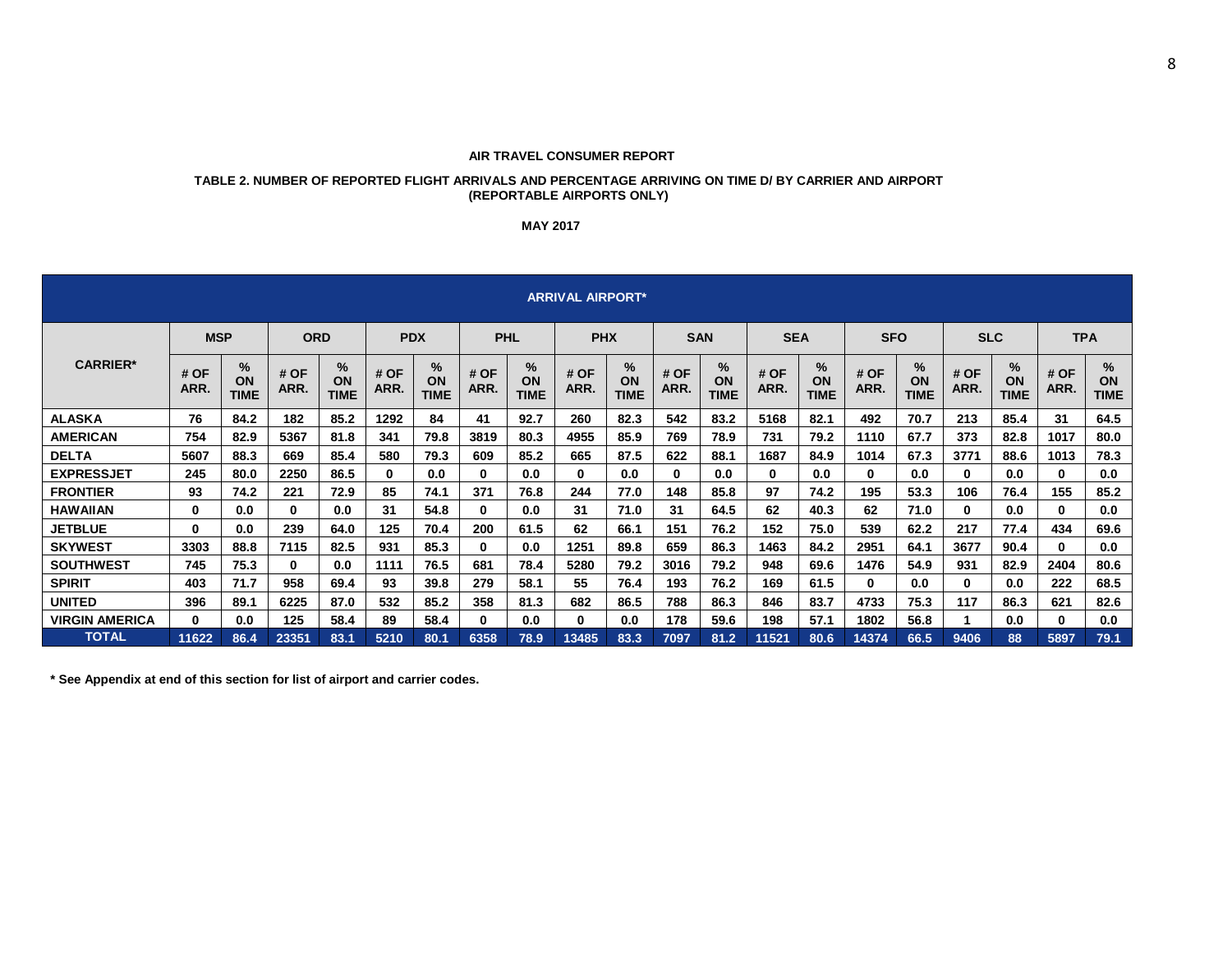# **AIR TRAVEL CONSUMER REPORT TABLE 3. PERCENTAGE OF ALL CARRIERS' REPORTED FLIGHT OPERATIONS ARRIVING ON TIME D/ BY AIRPORT AND TIME OF DAY (REPORTABLE AIRPORTS ONLY)**

|                                         |            |            |            |            |            |            | <b>ARRIVAL AIRPORT*</b> |            |            |            |            |            |            |            |            |            |
|-----------------------------------------|------------|------------|------------|------------|------------|------------|-------------------------|------------|------------|------------|------------|------------|------------|------------|------------|------------|
| <b>SCHEDULED</b><br><b>ARRIVAL TIME</b> | <b>ATL</b> | <b>BOS</b> | <b>BWI</b> | <b>CLT</b> | <b>DAL</b> | <b>DCA</b> | <b>DEN</b>              | <b>DFW</b> | <b>DTW</b> | <b>EWR</b> | <b>FLL</b> | <b>IAD</b> | <b>IAH</b> | <b>JFK</b> | <b>LAS</b> | <b>LAX</b> |
| 0600-0659                               | 89.8       | 72.7       | 83.3       | 91.6       | 100.0      | 0.0        | 90.6                    | 91.0       | 70.4       | 80.9       | 71.9       | 94.5       | 91.3       | 80.1       | 99.2       | 90.2       |
| 0700-0759                               | 92.8       | 84.7       | 88.8       | 93.3       | 95.6       | 90.9       | 96.1                    | 88.0       | 93.9       | 86.9       | 81.6       | 90.2       | 89.9       | 84.3       | 91.6       | 91.3       |
| 0800-0859                               | 92.2       | 84.7       | 94.9       | 89.6       | 94.0       | 91.0       | 93.7                    | 91.3       | 95.2       | 91.5       | 84.6       | 84.6       | 89.2       | 74.4       | 96.3       | 70.0       |
| 0900-0959                               | 92.1       | 87.1       | 94.1       | 80.6       | 95.9       | 89.9       | 93.3                    | 87.2       | 94.2       | 92.4       | 83.4       | 97.7       | 89.9       | 83.7       | 94.0       | 49.2       |
| 1000-1059                               | 90.3       | 87.2       | 89.0       | 88.4       | 88.3       | 90.8       | 93.8                    | 88.2       | 92.0       | 88.5       | 87.3       | 83.6       | 90.0       | 89.3       | 87.9       | 47.8       |
| 1100-1159                               | 89.6       | 86.8       | 92.2       | 84.5       | 88.5       | 88.4       | 91.2                    | 88.1       | 90.8       | 89.8       | 81.7       | 92.9       | 91.4       | 84.5       | 85.1       | 42.0       |
| 1200-1259                               | 84.4       | 85.7       | 90.0       | 90.3       | 86.0       | 89.4       | 87.9                    | 90.1       | 88.2       | 86.1       | 79.3       | 84.6       | 89.8       | 79.5       | 86.3       | 45.0       |
| 1300-1359                               | 86.2       | 78.4       | 90.3       | 87.2       | 83.2       | 86.9       | 85.0                    | 86.2       | 88.9       | 78.9       | 81.3       | 88.2       | 88.8       | 68.1       | 81.9       | 54.8       |
| 1400-1459                               | 85.6       | 72.0       | 89.5       | 94.7       | 79.4       | 85.6       | 88.2                    | 86.0       | 85.8       | 60.7       | 81.1       | 85.2       | 90.2       | 60.7       | 74.5       | 62.9       |
| 1500-1559                               | 83.5       | 68.8       | 85.0       | 85.5       | 80.4       | 84.9       | 84.3                    | 82.7       | 90.6       | 47.9       | 81.9       | 92.2       | 89.3       | 58.4       | 74.2       | 68.4       |
| 1600-1659                               | 80.8       | 55.6       | 83.4       | 78.3       | 69.3       | 78.7       | 79.8                    | 78.8       | 87.1       | 46.0       | 81.7       | 85.3       | 85.2       | 56.0       | 75.3       | 64.7       |
| 1700-1759                               | 75.2       | 56.2       | 79.9       | 81.0       | 71.2       | 76.2       | 75.7                    | 78.7       | 79.4       | 41.5       | 76.3       | 86.9       | 81.4       | 49.7       | 70.3       | 64.0       |
| 1800-1859                               | 75.1       | 49.7       | 68.3       | 74.4       | 66.4       | 69.9       | 74.7                    | 74.3       | 82.0       | 37.5       | 61.6       | 70.5       | 85.5       | 43.7       | 69.9       | 65.6       |
| 1900-1959                               | 74.0       | 51.5       | 67.0       | 70.6       | 70.3       | 69.1       | 68.0                    | 79.1       | 79.8       | 38.3       | 64.1       | 50.0       | 80.1       | 39.5       | 69.4       | 58.0       |
| 2000-2059                               | 76.3       | 53.0       | 72.5       | 78.3       | 65.8       | 70.9       | 67.8                    | 74.1       | 81.1       | 32.6       | 63.9       | 81.9       | 80.0       | 46.8       | 70.9       | 59.7       |
| 2100-2159                               | 74.6       | 51.7       | 71.0       | 75.2       | 64.3       | 73.1       | 68.6                    | 78.6       | 77.7       | 35.3       | 61.4       | 74.6       | 64.2       | 43.5       | 67.3       | 55.4       |
| 2200-2259                               | 66.7       | 57.0       | 65.3       | 75.0       | 60.8       | 64.9       | 64.2                    | 80.3       | 71.0       | 42.8       | 61.4       | 66.3       | 67.8       | 40.5       | 70.1       | 51.6       |
| 2300-0559                               | 72.1       | 64.8       | 72.7       | 75.7       | 52.3       | 74.6       | 68.0                    | 75.6       | 72.2       | 70.0       | 63.7       | 78.3       | 74.3       | 64.9       | 71.2       | 63.7       |
| <b>TOTAL</b>                            | 83.1       | 67.4       | 81.4       | 83.4       | 77.2       | 79.5       | 82.4                    | 82.8       | 85.1       | 61.2       | 74.8       | 83.5       | 85.7       | 61.0       | 78.7       | 59.6       |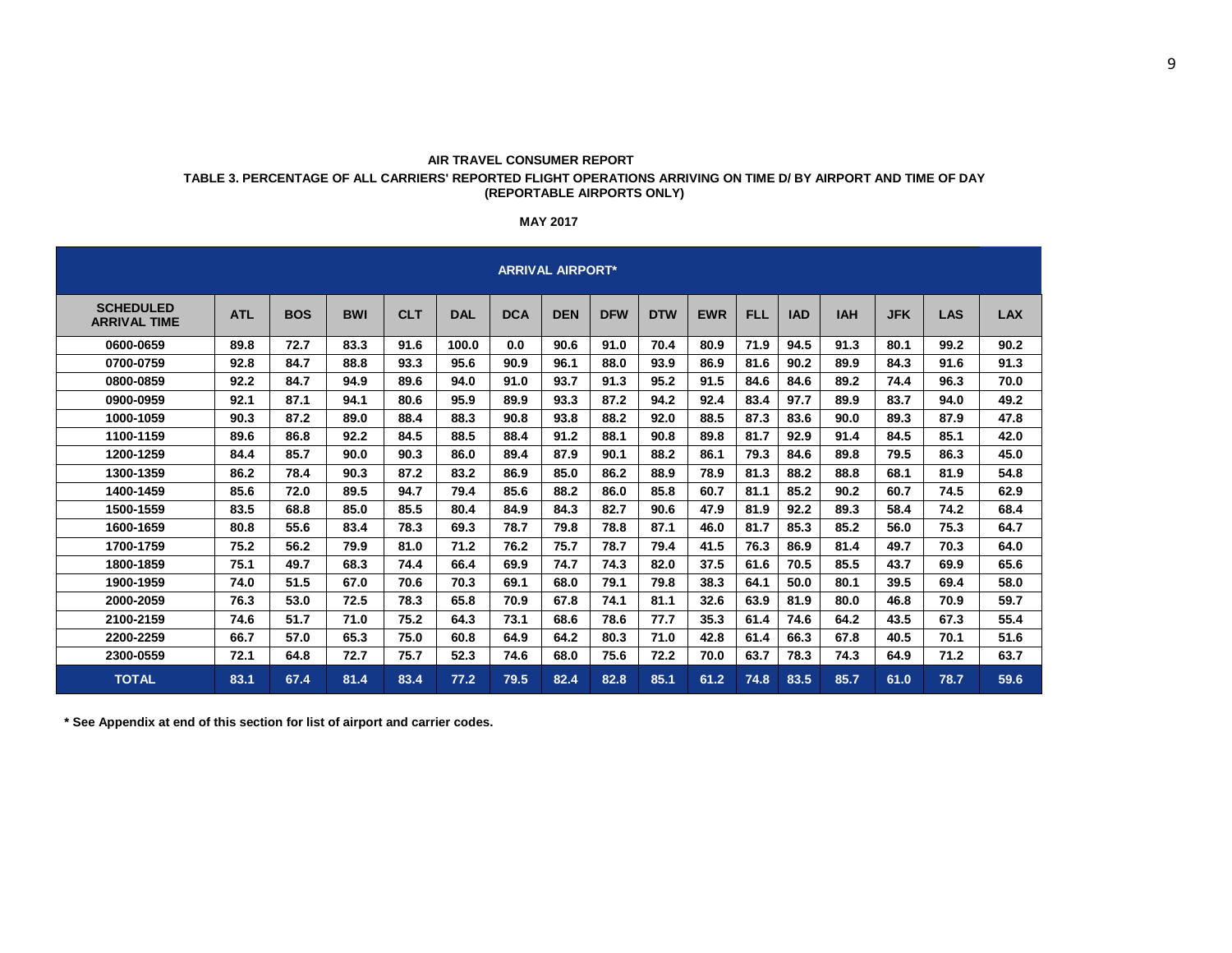# **TABLE 3. PERCENTAGE OF ALL CARRIERS' REPORTED FLIGHT OPERATIONS ARRIVING ON TIME D/ BY AIRPORT AND TIME OF DAY (REPORTABLE AIRPORTS ONLY) MAY 2017**

|                                         |            |            |            |            |            | <b>ARRIVAL AIRPORT*</b> |            |            |            |            |            |            |            |            |              |
|-----------------------------------------|------------|------------|------------|------------|------------|-------------------------|------------|------------|------------|------------|------------|------------|------------|------------|--------------|
| <b>SCHEDULED</b><br><b>ARRIVAL TIME</b> | <b>LGA</b> | <b>MCO</b> | <b>MDW</b> | <b>MIA</b> | <b>MSP</b> | ORD                     | <b>PDX</b> | <b>PHL</b> | <b>PHX</b> | <b>SAN</b> | <b>SEA</b> | <b>SFO</b> | <b>SLC</b> | <b>TPA</b> | <b>TOTAL</b> |
| 0600-0659                               | 0.0        | 78.7       | 99.3       | 66.7       | 87.6       | 89.1                    | 0.0        | 89.5       | 96.4       | 100.0      | 89.3       | 90.3       | 93.5       | 100.0      | 88.0         |
| 0700-0759                               | 82.4       | 76.1       | 96.4       | 87.1       | 93.5       | 90.2                    | 88.7       | 85.4       | 92.3       | 95.4       | 95.5       | 94.4       | 97.3       | 94.7       | 91.4         |
| 0800-0859                               | 83.7       | 90.5       | 96.7       | 90.8       | 90.7       | 91.4                    | 94.1       | 89.3       | 90.3       | 92.0       | 81.4       | 87.4       | 96.5       | 95.5       | 89.2         |
| 0900-0959                               | 80.2       | 90.9       | 95.6       | 88.9       | 93.3       | 93.3                    | 94.5       | 90.8       | 90.4       | 94.5       | 88.7       | 76.8       | 93.1       | 93.6       | 87.9         |
| 1000-1059                               | 79.7       | 90.0       | 90.5       | 90.4       | 91.3       | 88.6                    | 89.9       | 89.2       | 91.8       | 89.8       | 86.4       | 64.2       | 95.3       | 88.0       | 85.8         |
| 1100-1159                               | 79.8       | 89.3       | 92.4       | 84.5       | 85.2       | 89.1                    | 88.8       | 91.4       | 89.6       | 86.2       | 83.4       | 67.3       | 90.9       | 85.7       | 84.7         |
| 1200-1259                               | 81.7       | 84.3       | 94.3       | 82.7       | 93.0       | 87.8                    | 86.2       | 88.1       | 88.6       | 90.6       | 85.0       | 57.2       | 91.5       | 82.7       | 83.9         |
| 1300-1359                               | 76.0       | 85.6       | 88.7       | 87.2       | 90.4       | 89.5                    | 87.0       | 84.9       | 81.9       | 81.0       | 76.2       | 59.1       | 89.0       | 85.1       | 82.2         |
| 1400-1459                               | 70.6       | 84.8       | 90.0       | 77.7       | 88.9       | 85.5                    | 64.6       | 86.5       | 85.9       | 83.2       | 78.2       | 64.6       | 89.0       | 80.4       | 81.1         |
| 1500-1559                               | 67.3       | 86.5       | 90.7       | 78.7       | 84.8       | 84.2                    | 80.3       | 88.4       | 83.7       | 79.4       | 74.1       | 59.6       | 89.6       | 81.3       | 78.9         |
| 1600-1659                               | 70.4       | 80.1       | 81.3       | 80.0       | 86.3       | 81.6                    | 85.6       | 75.5       | 77.6       | 83.6       | 82.1       | 62.7       | 89.8       | 81.1       | 77.2         |
| 1700-1759                               | 63.6       | 80.0       | 84.8       | 78.1       | 87.5       | 76.7                    | 76.0       | 73.9       | 75.6       | 70.2       | 79.0       | 62.6       | 84.7       | 79.0       | 73.2         |
| 1800-1859                               | 59.4       | 76.5       | 72.5       | 72.0       | 82.0       | 77.9                    | 78.1       | 63.1       | 73.7       | 73.1       | 83.9       | 68.3       | 87.4       | 71.7       | 71.7         |
| 1900-1959                               | 53.3       | 72.1       | 74.9       | 71.7       | 80.3       | 68.8                    | 79.4       | 66.0       | 76.3       | 76.0       | 80.8       | 61.1       | 83.7       | 70.7       | 70.3         |
| 2000-2059                               | 53.8       | 69.8       | 73.2       | 64.3       | 76.8       | 74.8                    | 77.6       | 71.2       | 75.5       | 74.0       | 77.0       | 63.5       | 71.3       | 70.2       | 69.7         |
| 2100-2159                               | 52.6       | 63.1       | 71.5       | 65.6       | 77.3       | 74.7                    | 76.7       | 69.8       | 81.5       | 68.9       | 74.4       | 58.8       | 84.2       | 67.5       | 67.8         |
| 2200-2259                               | 53.1       | 65.4       | 71.6       | 68.0       | 75.4       | 66.8                    | 70.8       | 72.2       | 68.7       | 71.8       | 72.3       | 53.8       | 74.5       | 68.4       | 63.4         |
| 2300-0559                               | 61.0       | 74.4       | 57.4       | 74.6       | 77.5       | 77.5                    | 68.3       | 70.9       | 74.5       | 77.1       | 77.9       | 66.5       | 68.8       | 73.7       | 70.5         |
| <b>TOTAL</b>                            | 68.0       | 79.9       | 83.7       | 78.9       | 86.4       | 83.1                    | 80.1       | 78.9       | 83.3       | 81.2       | 80.6       | 66.5       | 88.0       | 79.1       | 78.3         |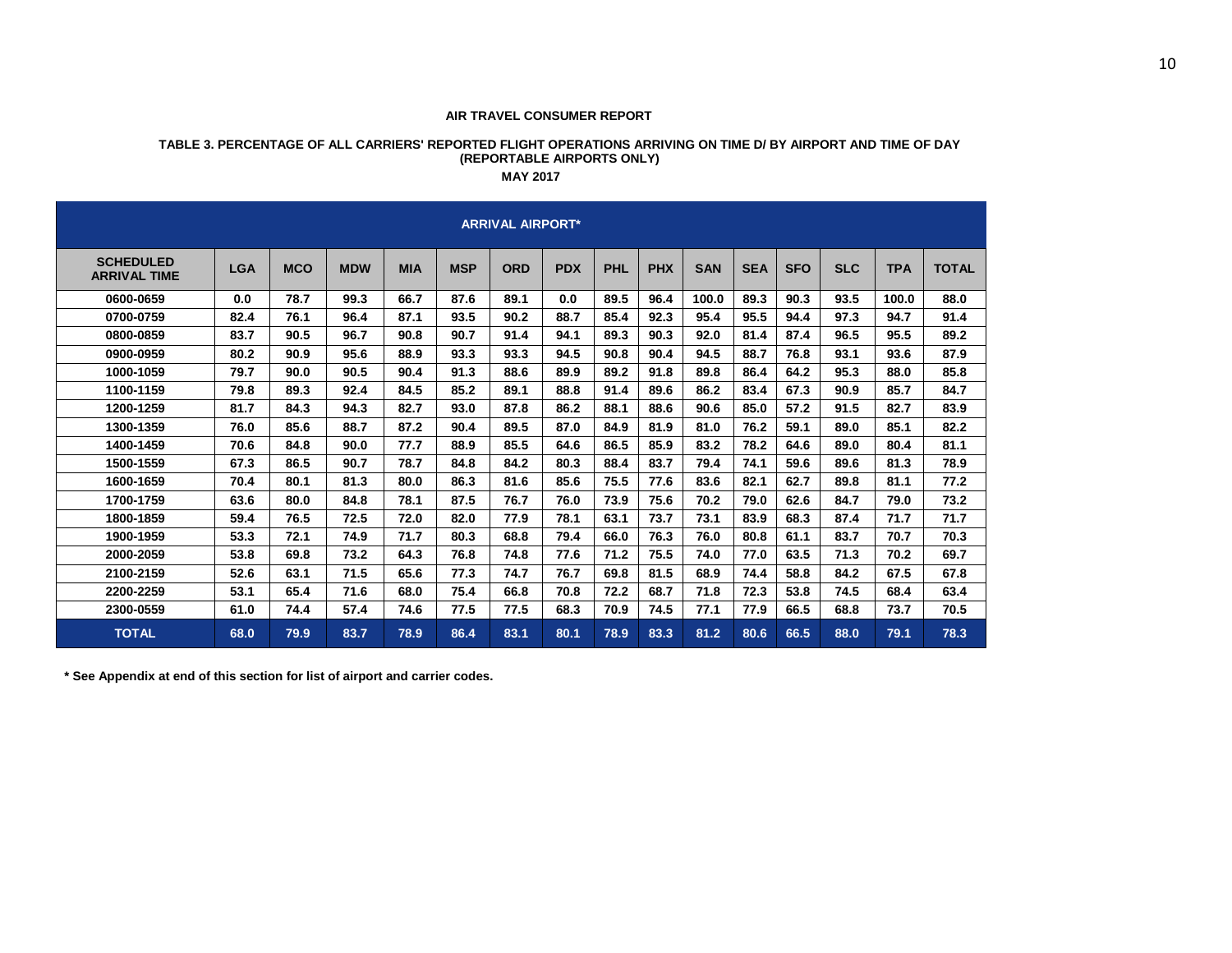#### **TABLE 4. PERCENTAGE OF ALL CARRIERS' REPORTED FLIGHT OPERATIONS DEPARTING ON TIME E/BY AIRPORT AND TIME OF DAY (REPORTABLE AIRPORTS ONLY)**

# **MAY 2017**

|                                           |            |            |            |            |            |            | <b>DEPARTURE AIRPORT*</b> |            |            |            |            |            |            |            |            |            |
|-------------------------------------------|------------|------------|------------|------------|------------|------------|---------------------------|------------|------------|------------|------------|------------|------------|------------|------------|------------|
| <b>SCHEDULED</b><br><b>DEPARTURE TIME</b> | <b>ATL</b> | <b>BOS</b> | <b>BWI</b> | <b>CLT</b> | <b>DAL</b> | <b>DCA</b> | <b>DEN</b>                | <b>DFW</b> | <b>DTW</b> | <b>EWR</b> | <b>FLL</b> | <b>IAD</b> | <b>IAH</b> | <b>JFK</b> | <b>LAS</b> | <b>LAX</b> |
| 0600-0659                                 | 87.9       | 94.2       | 90.4       | 91.9       | 93.5       | 93.8       | 93.6                      | 91.8       | 90.4       | 93.0       | 94.8       | 88.2       | 90.2       | 88.4       | 95.5       | 90.1       |
| 0700-0759                                 | 92.1       | 90.7       | 95.7       | 94.6       | 89.1       | 94.3       | 91.1                      | 89.2       | 90.8       | 91.7       | 85.7       | 90.5       | 90.4       | 85.6       | 87.5       | 86.0       |
| 0800-0859                                 | 89.9       | 85.0       | 85.5       | 95.8       | 87.3       | 90.5       | 87.1                      | 87.9       | 89.3       | 85.9       | 89.9       | 92.6       | 90.7       | 85.5       | 85.2       | 84.3       |
| 0900-0959                                 | 88.5       | 84.2       | 88.3       | 91.5       | 89.3       | 86.3       | 90.3                      | 84.0       | 91.1       | 87.1       | 86.1       | 71.9       | 89.1       | 76.5       | 88.5       | 67.7       |
| 1000-1059                                 | 87.5       | 80.3       | 88.5       | 79.9       | 86.5       | 87.4       | 87.4                      | 85.1       | 91.4       | 88.2       | 78.8       | 83.3       | 87.9       | 75.7       | 79.7       | 44.9       |
| 1100-1159                                 | 83.9       | 82.7       | 84.8       | 89.9       | 78.8       | 90.3       | 86.3                      | 83.0       | 83.5       | 84.1       | 74.1       | 83.2       | 86.3       | 81.6       | 80.8       | 47.4       |
| 1200-1259                                 | 82.8       | 77.8       | 84.1       | 78.2       | 78.9       | 85.7       | 79.6                      | 83.9       | 87.5       | 86.6       | 71.9       | 89.3       | 87.3       | 75.9       | 79.1       | 44.9       |
| 1300-1359                                 | 77.0       | 73.5       | 78.3       | 85.8       | 70.5       | 85.6       | 82.1                      | 80.1       | 85.9       | 82.9       | 68.7       | 82.8       | 82.8       | 67.4       | 74.4       | 55.5       |
| 1400-1459                                 | 81.1       | 67.7       | 79.1       | 83.6       | 66.6       | 75.1       | 78.7                      | 78.4       | 78.6       | 74.2       | 65.2       | 84.9       | 82.4       | 58.2       | 66.7       | 51.6       |
| 1500-1559                                 | 74.2       | 61.2       | 77.5       | 72.2       | 62.8       | 79.4       | 79.3                      | 78.3       | 81.3       | 61.9       | 63.2       | 70.2       | 82.0       | 58.4       | 67.7       | 67.9       |
| 1600-1659                                 | 75.8       | 62.2       | 71.3       | 79.5       | 63.6       | 74.6       | 73.1                      | 76.0       | 86.7       | 54.4       | 68.4       | 85.5       | 76.9       | 56.7       | 72.3       | 65.1       |
| 1700-1759                                 | 70.3       | 50.8       | 70.7       | 70.8       | 54.0       | 72.6       | 77.0                      | 74.1       | 78.4       | 43.8       | 55.7       | 75.2       | 78.0       | 55.1       | 65.8       | 63.2       |
| 1800-1859                                 | 70.8       | 57.3       | 68.0       | 73.0       | 57.4       | 69.3       | 68.7                      | 72.6       | 76.6       | 48.0       | 59.5       | 72.1       | 76.7       | 54.6       | 63.1       | 65.5       |
| 1900-1959                                 | 72.1       | 44.5       | 63.3       | 71.2       | 48.3       | 66.7       | 75.4                      | 68.5       | 72.1       | 46.9       | 57.4       | 73.7       | 80.2       | 54.1       | 66.0       | 58.3       |
| 2000-2059                                 | 66.1       | 45.2       | 61.4       | 71.8       | 57.6       | 65.8       | 65.9                      | 74.9       | 79.3       | 43.9       | 56.9       | 25.9       | 80.1       | 43.0       | 66.0       | 59.6       |
| 2100-2159                                 | 73.8       | 47.4       | 61.2       | 59.5       | 46.4       | 65.8       | 59.4                      | 72.3       | 81.7       | 35.1       | 45.2       | 0.0        | 81.1       | 46.8       | 65.6       | 63.8       |
| 2200-2259                                 | 69.2       | 44.0       | 71.2       | 79.8       | 56.3       | 73.5       | 68.9                      | 78.1       | 78.2       | 31.3       | 58.6       | 82.2       | 58.3       | 46.7       | 66.3       | 65.5       |
| 2300-0559                                 | 75.6       | 92.3       | 95.8       | 90.2       | 0.0        | 97.5       | 84.7                      | 83.8       | 94.5       | 98.3       | 85.7       | 94.6       | 93.8       | 57.5       | 76.6       | 73.6       |
| <b>TOTAL</b>                              | 78.6       | 72.1       | 78.5       | 82.5       | 71.5       | 82.0       | 80.5                      | 80.2       | 84.0       | 69.9       | 70.2       | 82.2       | 84.0       | 67.1       | 75.7       | 64.6       |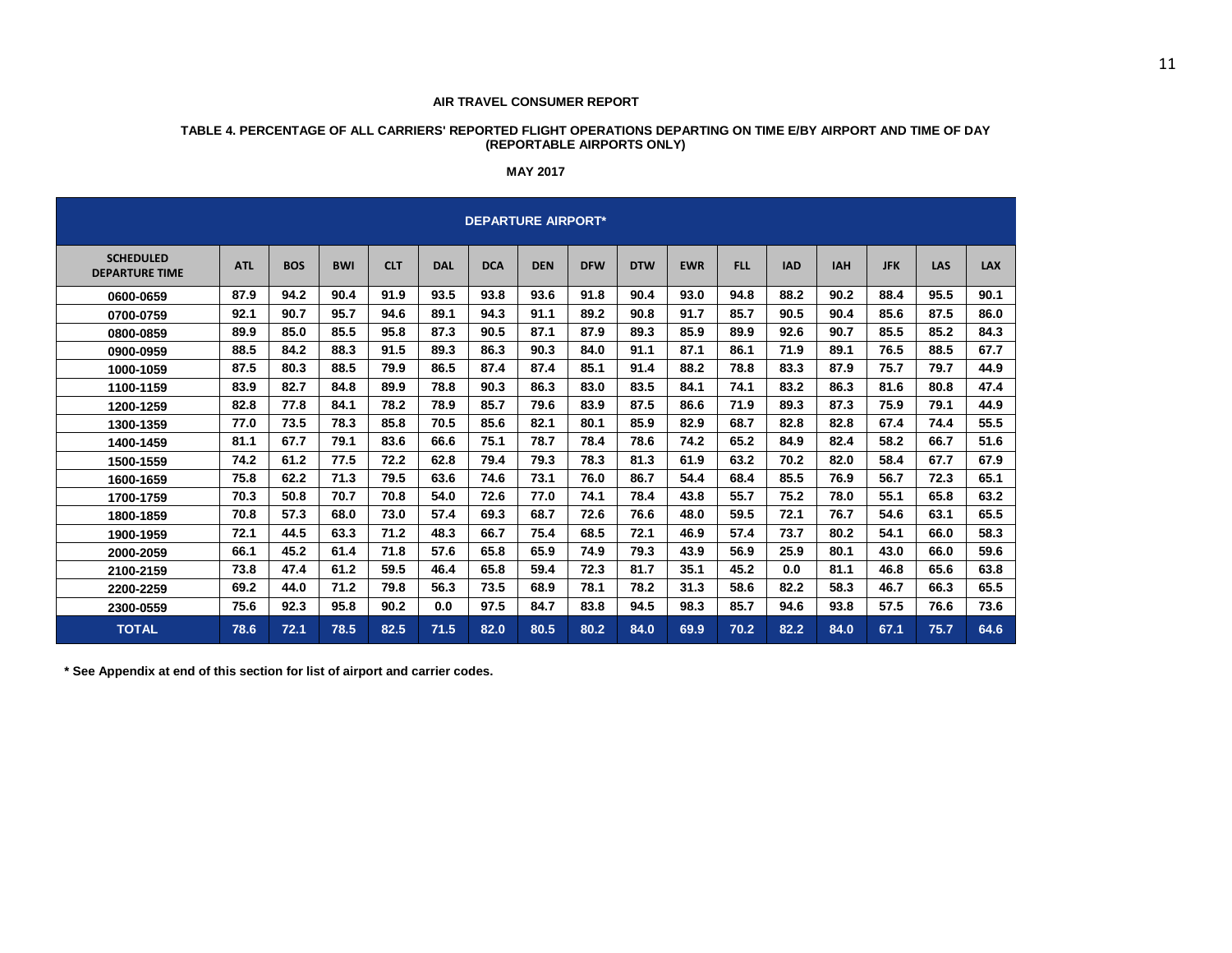# **TABLE 4. PERCENTAGE OF ALL CARRIERS' REPORTED FLIGHT OPERATIONS DEPARTING ON TIME E/BY AIRPORT AND TIME OF DAY (REPORTABLE AIRPORTS ONLY)**

**MAY 2017**

|                                           |            |            |            |            |            |            | <b>DEPARTURE AIRPORT*</b> |            |            |            |            |            |            |            |              |
|-------------------------------------------|------------|------------|------------|------------|------------|------------|---------------------------|------------|------------|------------|------------|------------|------------|------------|--------------|
| <b>SCHEDULED</b><br><b>DEPARTURE TIME</b> | <b>LGA</b> | <b>MCO</b> | <b>MDW</b> | <b>MIA</b> | <b>MSP</b> | <b>ORD</b> | <b>PDX</b>                | <b>PHL</b> | <b>PHX</b> | <b>SAN</b> | <b>SEA</b> | <b>SFO</b> | <b>SLC</b> | <b>TPA</b> | <b>TOTAL</b> |
| 0600-0659                                 | 92.3       | 94.4       | 97.7       | 94.1       | 95.2       | 93.1       | 91.2                      | 93.3       | 96.0       | 95.4       | 94.0       | 95.0       | 97.1       | 97.8       | 93.2         |
| 0700-0759                                 | 91.6       | 93.1       | 93.8       | 86.9       | 90.6       | 89.4       | 90.3                      | 93.4       | 92.7       | 90.1       | 86.8       | 87.3       | 93.0       | 91.3       | 90.3         |
| 0800-0859                                 | 86.1       | 88.5       | 91.2       | 90.4       | 94.3       | 90.1       | 83.9                      | 89.2       | 88.1       | 88.5       | 90.9       | 85.0       | 87.5       | 92.7       | 88.2         |
| 0900-0959                                 | 79.6       | 87.4       | 88.1       | 81.0       | 91.7       | 86.3       | 84.1                      | 92.7       | 87.3       | 84.3       | 79.8       | 76.3       | 91.4       | 91.8       | 85.3         |
| 1000-1059                                 | 81.9       | 87.4       | 82.9       | 88.1       | 88.6       | 86.0       | 91.1                      | 86.9       | 87.3       | 82.9       | 86.8       | 74.1       | 92.7       | 82.8       | 83.2         |
| 1100-1159                                 | 75.4       | 82.8       | 81.5       | 84.0       | 89.1       | 83.3       | 86.5                      | 86.1       | 80.4       | 83.9       | 83.9       | 61.6       | 91.0       | 77.4       | 81.2         |
| 1200-1259                                 | 80.3       | 77.3       | 85.2       | 79.8       | 76.9       | 87.2       | 82.3                      | 89.3       | 82.9       | 81.8       | 85.6       | 68.2       | 86.7       | 73.2       | 80.2         |
| 1300-1359                                 | 73.9       | 71.1       | 76.7       | 71.3       | 88.5       | 81.0       | 82.0                      | 85.3       | 87.1       | 85.4       | 83.9       | 62.8       | 88.6       | 76.6       | 78.0         |
| 1400-1459                                 | 73.5       | 71.1       | 79.8       | 76.3       | 85.8       | 82.2       | 88.8                      | 81.0       | 75.7       | 79.4       | 72.1       | 65.3       | 80.6       | 72.0       | 75.0         |
| 1500-1559                                 | 69.0       | 68.9       | 79.7       | 72.3       | 83.6       | 83.3       | 57.4                      | 78.2       | 75.1       | 76.9       | 77.2       | 62.6       | 90.8       | 66.5       | 74.6         |
| 1600-1659                                 | 61.5       | 75.3       | 77.2       | 75.0       | 80.9       | 80.3       | 86.7                      | 73.6       | 83.7       | 72.7       | 79.8       | 63.8       | 84.6       | 72.2       | 73.0         |
| 1700-1759                                 | 63.9       | 67.9       | 73.5       | 62.4       | 82.2       | 75.5       | 83.9                      | 68.1       | 71.9       | 77.2       | 80.1       | 68.0       | 86.3       | 75.7       | 70.5         |
| 1800-1859                                 | 59.9       | 66.9       | 62.7       | 71.9       | 84.3       | 73.7       | 75.1                      | 68.5       | 74.2       | 76.2       | 78.8       | 63.8       | 75.0       | 66.1       | 68.0         |
| 1900-1959                                 | 52.8       | 66.9       | 69.6       | 67.4       | 77.7       | 76.9       | 62.2                      | 57.6       | 61.4       | 72.2       | 82.6       | 69.4       | 69.4       | 66.2       | 67.8         |
| 2000-2059                                 | 49.0       | 64.7       | 64.1       | 69.4       | 84.4       | 71.2       | 79.3                      | 70.9       | 78.4       | 73.2       | 83.3       | 64.9       | 86.1       | 59.7       | 69.6         |
| 2100-2159                                 | 42.7       | 62.2       | 68.7       | 71.7       | 75.1       | 76.6       | 62.5                      | 69.1       | 73.1       | 70.1       | 78.6       | 66.2       | 88.0       | 61.3       | 68.0         |
| 2200-2259                                 | 50.0       | 59.7       | 69.3       | 87.1       | 83.4       | 75.7       | 83.1                      | 68.4       | 83.0       | 86.0       | 80.5       | 77.2       | 87.2       | 0.0        | 73.5         |
| 2300-0559                                 | 100.0      | 88.9       | 95.8       | 92.1       | 93.2       | 89.6       | 88.5                      | 92.2       | 90.4       | 88.9       | 87.4       | 82.0       | 84.7       | 94.7       | 83.9         |
| <b>TOTAL</b>                              | 73.1       | 77.6       | 79.1       | 76.7       | 86.4       | 82.3       | 82.4                      | 81.0       | 82.8       | 82.5       | 83.7       | 72.8       | 88.3       | 78.6       | 78.3         |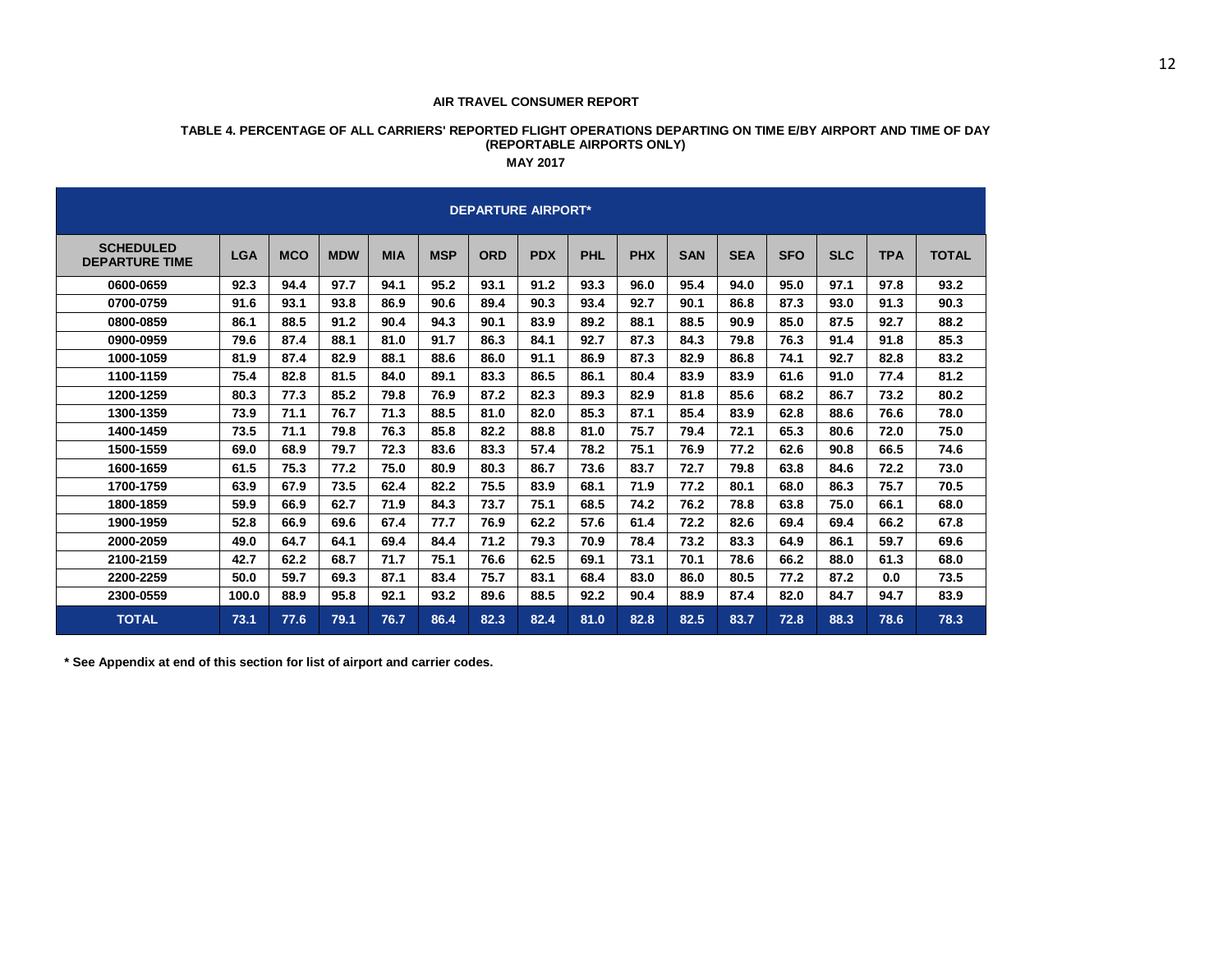### **TABLE 5. LIST OF REGULARLY SCHEDULED FLIGHTS WITH MORE THAN 50% DELAYED ARRIVALS OF MORE THAN 30 MINUTES FOR TWO OR MORE CONSECUTIVE MONTHS K/ MAY 2017**

| <b>CARRIER</b> | <b>FLIGHT</b><br><b>NUMBER</b>                                         | <b>MONTH</b> | <b>ORIGIN-</b><br><b>DESTIN.</b><br><b>AIRPORTS</b> | <b>SCHEDULED</b><br><b>DEPARTURE</b><br><b>TIME</b> | <b>NUMBER OF</b><br><b>OPERATIONS</b><br><b>REPORTED*</b> | <b>NUMBER OF FLIGHT</b><br><b>OPERATIONS NOT</b><br><b>ARRIVING ON TIME**</b> | <b>PERCENT OF FLIGHT</b><br><b>OPERATIONS NOT</b><br><b>ARRIVING ON TIME**</b> | <b>AVERAGE</b><br><b>NUMBER OF</b><br><b>MINUTES LATE***</b> |  |  |
|----------------|------------------------------------------------------------------------|--------------|-----------------------------------------------------|-----------------------------------------------------|-----------------------------------------------------------|-------------------------------------------------------------------------------|--------------------------------------------------------------------------------|--------------------------------------------------------------|--|--|
|                | <b>CHRONICALLY DELAYED FLIGHTS FOR FOUR CONSECUTIVE MONTHS OR MORE</b> |              |                                                     |                                                     |                                                           |                                                                               |                                                                                |                                                              |  |  |
| <b>NONE</b>    |                                                                        |              |                                                     |                                                     |                                                           |                                                                               |                                                                                |                                                              |  |  |

| <b>CARRIER</b>    | <b>FLIGHT</b><br><b>NUMBER</b> | <b>MONTH</b> | <b>ORIGIN-</b><br><b>DESTIN.</b><br><b>AIRPORTS</b> | <b>SCHEDULED</b><br><b>DEPARTURE</b><br><b>TIME</b> | <b>NUMBER OF</b><br><b>OPERATIONS</b><br><b>REPORTED*</b> | <b>NUMBER OF FLIGHT</b><br><b>OPERATIONS NOT</b><br><b>ARRIVING ON TIME**</b> | <b>PERCENT OF FLIGHT</b><br><b>OPERATIONS NOT</b><br><b>ARRIVING ON TIME**</b> | <b>AVERAGE</b><br><b>NUMBER OF</b><br><b>MINUTES LATE***</b> |
|-------------------|--------------------------------|--------------|-----------------------------------------------------|-----------------------------------------------------|-----------------------------------------------------------|-------------------------------------------------------------------------------|--------------------------------------------------------------------------------|--------------------------------------------------------------|
|                   |                                |              |                                                     |                                                     |                                                           | <b>CHRONICALLY DELAYED FLIGHTS FOR THREE CONSECUTIVE MONTHS</b>               |                                                                                |                                                              |
| <b>EXPRESSJET</b> | 4130                           | Mar          | <b>BUF-EWR</b>                                      | 1835                                                | 20                                                        | 15                                                                            | 75.00                                                                          | 110.92                                                       |
| <b>EXPRESSJET</b> | 4240                           | Apr          | <b>BUF-EWR</b>                                      | 1845                                                | 25                                                        | 16                                                                            | 64.00                                                                          | 98.36                                                        |
| <b>EXPRESSJET</b> | 4364                           | Mav          | <b>BUF-EWR</b>                                      | 1840                                                | 12                                                        | 10                                                                            | 83.33                                                                          | 82.00                                                        |
| <b>EXPRESSJET</b> | 5182                           | Mar          | <b>CLE-LGA</b>                                      | 1730                                                | 26                                                        | 15                                                                            | 57.69                                                                          | 118.64                                                       |
| <b>EXPRESSJET</b> | 5530                           | Apr          | <b>CLE-LGA</b>                                      | 1720                                                | 24                                                        | 15                                                                            | 62.50                                                                          | 127.08                                                       |
| <b>EXPRESSJET</b> | 5421                           | Mav          | <b>CLE-LGA</b>                                      | 1720                                                | 29                                                        | 15                                                                            | 51.72                                                                          | 114.77                                                       |
| <b>EXPRESSJET</b> | 5331                           | Mar          | <b>CLE-LGA</b>                                      | 1935                                                | 21                                                        | 13                                                                            | 61.90                                                                          | 102.44                                                       |
| <b>EXPRESSJET</b> | 5376                           | Apr          | <b>CLE-LGA</b>                                      | 1937                                                | 25                                                        | 14                                                                            | 56.00                                                                          | 211.56                                                       |
| <b>EXPRESSJET</b> | 5517                           | Mav          | <b>CLE-LGA</b>                                      | 1940                                                | 26                                                        | 14                                                                            | 53.85                                                                          | 73.43                                                        |
| <b>EXPRESSJET</b> | 3950                           | Mar          | <b>GSO-EWR</b>                                      | 1924                                                | 28                                                        | 17                                                                            | 60.71                                                                          | 94.45                                                        |
| <b>EXPRESSJET</b> | 3950                           | Apr          | <b>GSO-EWR</b>                                      | 1940                                                | 25                                                        | 14                                                                            | 56.00                                                                          | 137.85                                                       |
| <b>EXPRESSJET</b> | 3950                           | May          | <b>GSO-EWR</b>                                      | 1950                                                | 23                                                        | 15                                                                            | 65.22                                                                          | 76.70                                                        |
| <b>EXPRESSJET</b> | 5253                           | Mar          | <b>TYS-LGA</b>                                      | 1751                                                | 20                                                        | 11                                                                            | 55.00                                                                          | 103.33                                                       |
| <b>EXPRESSJET</b> | 5604                           | Apr          | <b>TYS-LGA</b>                                      | 1725                                                | 20                                                        | 13                                                                            | 65.00                                                                          | 206.89                                                       |
| <b>EXPRESSJET</b> | 5365                           | Mav          | <b>TYS-LGA</b>                                      | 1725                                                | 23                                                        | 14                                                                            | 60.87                                                                          | 186.00                                                       |

**\* Minimum of 10 flights per months**

**\*\* includes cancelled and diverted flights**

**\*\*\* Flights late more than 30 minutes only. Excludes cancelled and diverted flights**

 **Chronically Delayed Flights for individual months can be found on link**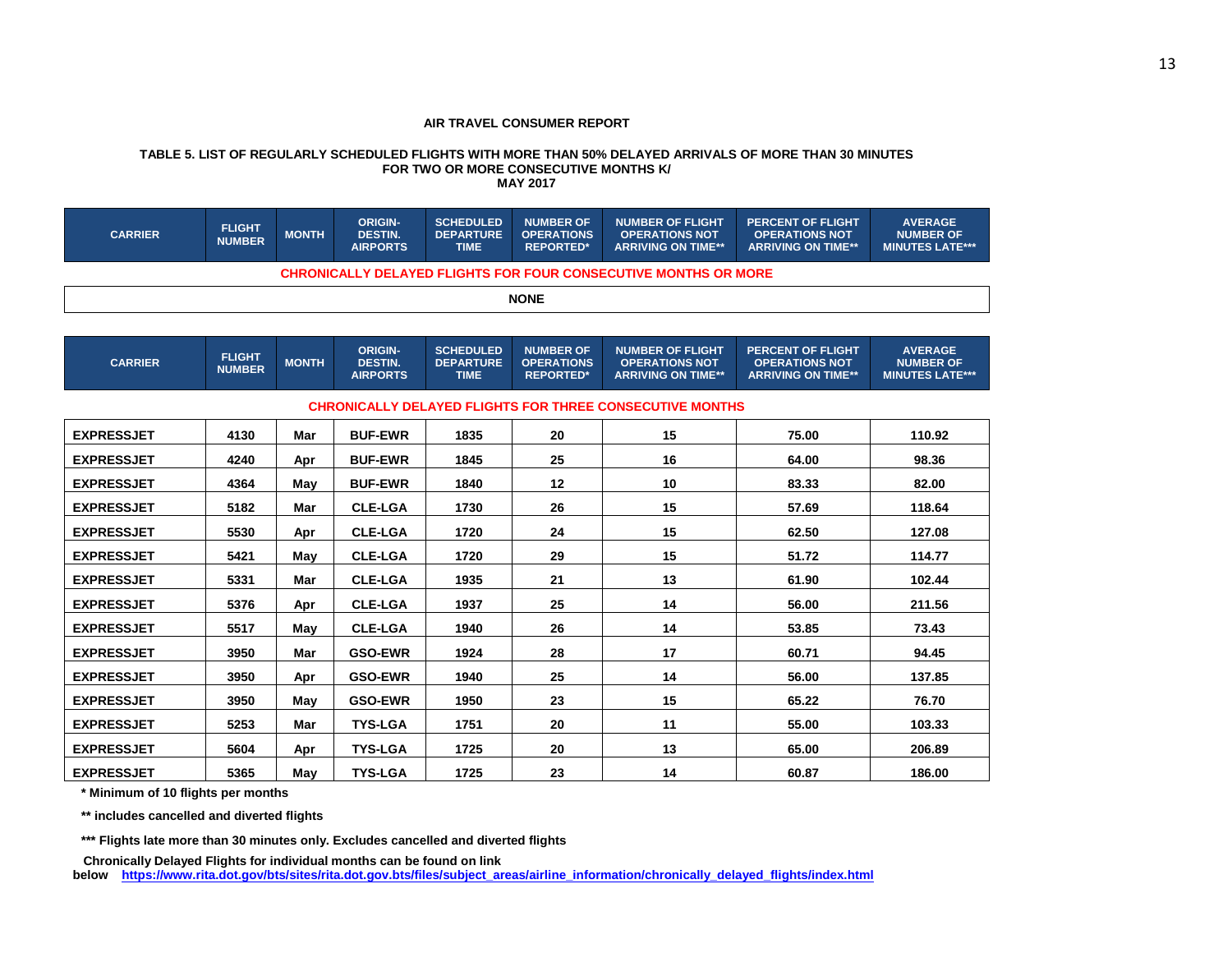#### **TABLE 5. LIST OF REGULARLY SCHEDULED FLIGHTS WITH MORE THAN 50% DELAYED ARRIVALS OF MORE THAN 30 MINUTES FOR TWO OR MORE CONSECUTIVE MONTHS K/ MAY 2017**

| <b>CARRIER</b> | <b>FLIGHT</b><br><b>NUMBER</b> | <b>MONTH</b> | <b>ORIGIN-</b><br><b>DESTIN.</b><br><b>AIRPORTS</b> | <b>SCHEDULED</b><br><b>DEPARTURE</b><br><b>TIME</b> | <b>NUMBER OF</b><br><b>NUMBER OF FLIGHT</b><br><b>OPERATIONS</b><br><b>OPERATIONS NOT</b><br><b>REPORTED*</b><br><b>ARRIVING ON TIME**</b> |                                                                 | <b>PERCENT OF FLIGHT</b><br><b>OPERATIONS NOT</b><br><b>ARRIVING ON TIME**</b> | <b>AVERAGE</b><br><b>NUMBER OF</b><br><b>MINUTES LATE***</b> |
|----------------|--------------------------------|--------------|-----------------------------------------------------|-----------------------------------------------------|--------------------------------------------------------------------------------------------------------------------------------------------|-----------------------------------------------------------------|--------------------------------------------------------------------------------|--------------------------------------------------------------|
|                |                                |              |                                                     |                                                     |                                                                                                                                            | <b>CHRONICALLY DELAYED FLIGHTS FOR THREE CONSECUTIVE MONTHS</b> |                                                                                |                                                              |
| <b>JETBLUE</b> | 305                            | Mar          | <b>EWR-FLL</b>                                      | 1545                                                | 31                                                                                                                                         | 16                                                              | 51.61                                                                          | 68.87                                                        |
| <b>JETBLUE</b> | 305                            | Apr          | <b>EWR-FLL</b>                                      | 1545                                                | 30                                                                                                                                         | 17                                                              | 56.67                                                                          | 94.07                                                        |
| <b>JETBLUE</b> | 205                            | May          | <b>EWR-FLL</b>                                      | 1536                                                | 31                                                                                                                                         | 19                                                              | 61.29                                                                          | 89.07                                                        |
| <b>JETBLUE</b> | 1816                           | Mar          | <b>JFK-SYR</b>                                      | 2259                                                | 31                                                                                                                                         | 16                                                              | 51.61                                                                          | 79.00                                                        |
| <b>JETBLUE</b> | 1816                           | Apr          | <b>JFK-SYR</b>                                      | 2259                                                | 30                                                                                                                                         | 19                                                              | 63.33                                                                          | 98.80                                                        |
| <b>JETBLUE</b> | 1816                           | May          | <b>JFK-SYR</b>                                      | 2315                                                | 31                                                                                                                                         | 16                                                              | 51.61                                                                          | 99.25                                                        |
| <b>JETBLUE</b> | 690                            | Mar          | <b>MCO-JFK</b>                                      | 1910                                                | 31                                                                                                                                         | 16                                                              | 51.61                                                                          | 100.93                                                       |
| <b>JETBLUE</b> | 690                            | Apr          | <b>MCO-JFK</b>                                      | 1910                                                | 30                                                                                                                                         | 17                                                              | 56.67                                                                          | 118.50                                                       |
| <b>JETBLUE</b> | 284                            | May          | <b>MCO-JFK</b>                                      | 1918                                                | 31                                                                                                                                         | 17                                                              | 54.84                                                                          | 126.71                                                       |
| <b>SKYWEST</b> | 3093                           | Mar          | <b>EWR-ORD</b>                                      | 1900                                                | 27                                                                                                                                         | 18                                                              | 66.67                                                                          | 77.06                                                        |
| <b>SKYWEST</b> | 3093                           | Apr          | <b>EWR-ORD</b>                                      | 1900                                                | 25                                                                                                                                         | 16                                                              | 64.00                                                                          | 77.93                                                        |
| <b>SKYWEST</b> | 3093                           | May          | <b>EWR-ORD</b>                                      | 1900                                                | 27                                                                                                                                         | 17                                                              | 62.96                                                                          | 77.00                                                        |
| <b>SKYWEST</b> | 4908                           | Mar          | <b>LAX-SFO</b>                                      | 1100                                                | 28                                                                                                                                         | 15                                                              | 53.57                                                                          | 83.20                                                        |
| <b>SKYWEST</b> | 4908                           | Apr          | <b>LAX-SFO</b>                                      | 1100                                                | 24                                                                                                                                         | 15                                                              | 62.50                                                                          | 80.27                                                        |
| <b>SKYWEST</b> | 4908                           | May          | <b>LAX-SFO</b>                                      | 1100                                                | 27                                                                                                                                         | 17                                                              | 62.96                                                                          | 85.06                                                        |
| <b>SKYWEST</b> | 4912                           | Mar          | <b>LAX-SFO</b>                                      | 1300                                                | 27                                                                                                                                         | 16                                                              | 59.26                                                                          | 107.81                                                       |
| <b>SKYWEST</b> | 4912                           | Apr          | <b>LAX-SFO</b>                                      | 1300                                                | 25                                                                                                                                         | 16                                                              | 64.00                                                                          | 112.93                                                       |
| <b>SKYWEST</b> | 4912                           | May          | <b>LAX-SFO</b>                                      | 1300                                                | 26                                                                                                                                         | 19                                                              | 73.08                                                                          | 80.95                                                        |
| <b>SKYWEST</b> | 3093                           | Mar          | <b>ORD-EWR</b>                                      | 1515                                                | 27                                                                                                                                         | 18                                                              | 66.67                                                                          | 88.12                                                        |
| <b>SKYWEST</b> | 3093                           | Apr          | <b>ORD-EWR</b>                                      | 1515                                                | 25                                                                                                                                         | 15                                                              | 60.00                                                                          | 82.38                                                        |
| <b>SKYWEST</b> | 3093                           | Mav          | <b>ORD-EWR</b>                                      | 1510                                                | 27                                                                                                                                         | 18                                                              | 66.67                                                                          | 86.50                                                        |

**\* Minimum of 10 flights per months**

**\*\* includes cancelled and diverted flights**

**\*\*\* Flights late more than 30 minutes only. Excludes cancelled and diverted flights**

 **Chronically Delayed Flights for individual months can be found on link below [https://www.rita.dot.gov/bts/sites/rita.dot.gov.bts/files/subject\\_areas/airline\\_information/chronically\\_delayed\\_flights/index.html](https://www.rita.dot.gov/bts/sites/rita.dot.gov.bts/files/subject_areas/airline_information/chronically_delayed_flights/index.html)**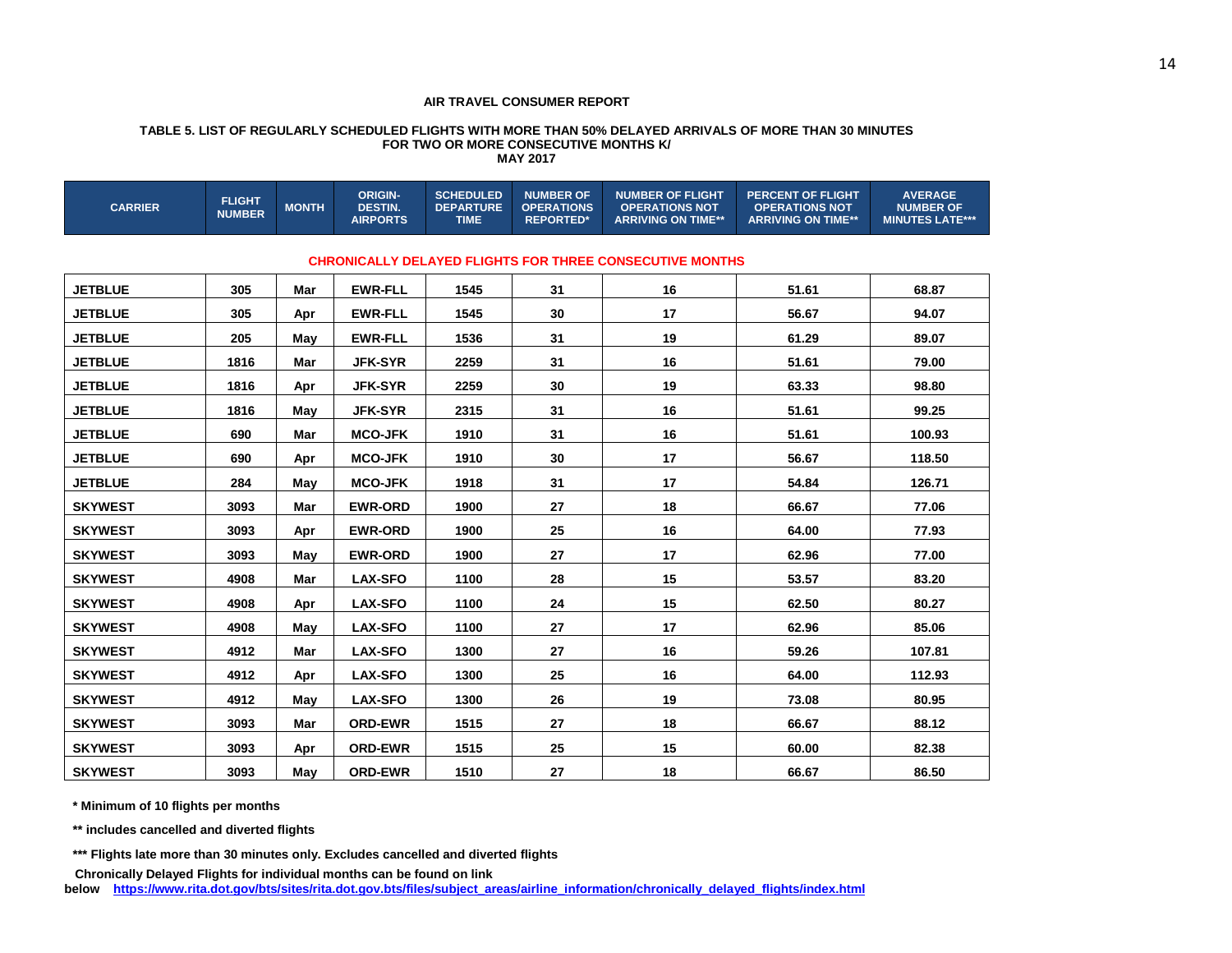#### **TABLE 5. LIST OF REGULARLY SCHEDULED FLIGHTS WITH MORE THAN 50% DELAYED ARRIVALS OF MORE THAN 30 MINUTES FOR TWO OR MORE CONSECUTIVE MONTHS K/ MAY 2017**

| <b>CARRIER</b>  | <b>FLIGHT</b><br><b>NUMBER</b> | <b>MONTH</b> | <b>ORIGIN-</b><br><b>DESTIN.</b><br><b>AIRPORTS</b> | <b>SCHEDULED</b><br><b>DEPARTURE</b><br><b>TIME</b> | <b>NUMBER OF</b><br><b>OPERATIONS</b><br><b>REPORTED*</b> | <b>NUMBER OF FLIGHT</b><br><b>OPERATIONS NOT</b><br><b>ARRIVING ON TIME**</b> | <b>PERCENT OF FLIGHT</b><br><b>OPERATIONS NOT</b><br><b>ARRIVING ON TIME**</b> | <b>AVERAGE NUMBER</b><br>OF MINUTES LATE*** |
|-----------------|--------------------------------|--------------|-----------------------------------------------------|-----------------------------------------------------|-----------------------------------------------------------|-------------------------------------------------------------------------------|--------------------------------------------------------------------------------|---------------------------------------------|
|                 |                                |              |                                                     |                                                     |                                                           | <b>CHRONICALLY DELAYED FLIGHTS FOR TWO CONSECUTIVE MONTHS</b>                 |                                                                                |                                             |
| <b>AMERICAN</b> | 85                             | Apr          | <b>BOS-JFK</b>                                      | 1735                                                | 30                                                        | 16                                                                            | 53.33                                                                          | 106.56                                      |
| <b>AMERICAN</b> | 85                             | May          | <b>BOS-JFK</b>                                      | 1740                                                | 31                                                        | 19                                                                            | 61.29                                                                          | 82.11                                       |
| <b>AMERICAN</b> | 85                             | Apr          | <b>JFK-SFO</b>                                      | 1955                                                | 18                                                        | 14                                                                            | 77.78                                                                          | 91.92                                       |
| <b>AMERICAN</b> | 85                             | May          | <b>JFK-SFO</b>                                      | 1955                                                | 15                                                        | 9                                                                             | 60.00                                                                          | 80.43                                       |
| <b>DELTA</b>    | 2398                           | Apr          | <b>ATL-EWR</b>                                      | 1530                                                | 25                                                        | 13                                                                            | 52.00                                                                          | 83.40                                       |
| <b>DELTA</b>    | 2398                           | Mav          | <b>ATL-EWR</b>                                      | 1535                                                | 26                                                        | 19                                                                            | 73.08                                                                          | 96.53                                       |
| <b>DELTA</b>    | 2255                           | Apr          | ATL-LAX                                             | 2025                                                | 17                                                        | 10                                                                            | 58.82                                                                          | 67.78                                       |
| <b>DELTA</b>    | 2255                           | May          | ATL-LAX                                             | 2026                                                | 16                                                        | 9                                                                             | 56.25                                                                          | 62.00                                       |
| <b>DELTA</b>    | 42                             | Apr          | <b>BOS-JFK</b>                                      | 1710                                                | 26                                                        | 20                                                                            | 76.92                                                                          | 130.21                                      |
| <b>DELTA</b>    | 42                             | May          | <b>BOS-JFK</b>                                      | 1705                                                | 31                                                        | 26                                                                            | 83.87                                                                          | 127.76                                      |
| <b>DELTA</b>    | 863                            | Apr          | <b>DTW-EWR</b>                                      | 1736                                                | 24                                                        | 13                                                                            | 54.17                                                                          | 89.33                                       |
| <b>DELTA</b>    | 1259                           | May          | <b>DTW-EWR</b>                                      | 1740                                                | 25                                                        | 15                                                                            | 60.00                                                                          | 88.20                                       |
| <b>DELTA</b>    | 2142                           | Apr          | <b>EWR-ATL</b>                                      | 1929                                                | 15                                                        | 8                                                                             | 53.33                                                                          | 75.14                                       |
| <b>DELTA</b>    | 2142                           | May          | <b>EWR-ATL</b>                                      | 1945                                                | 14                                                        | 11                                                                            | 78.57                                                                          | 95.73                                       |
| <b>DELTA</b>    | 447                            | Apr          | <b>JFK-BOS</b>                                      | 1925                                                | 23                                                        | 13                                                                            | 56.52                                                                          | 72.75                                       |
| <b>DELTA</b>    | 2812                           | May          | <b>JFK-BOS</b>                                      | 1925                                                | 26                                                        | 17                                                                            | 65.38                                                                          | 135.18                                      |
| <b>DELTA</b>    | 454                            | Apr          | <b>JFK-LAX</b>                                      | 1930                                                | 17                                                        | 12                                                                            | 70.59                                                                          | 88.45                                       |
| <b>DELTA</b>    | 454                            | May          | <b>JFK-LAX</b>                                      | 1925                                                | 16                                                        | 13                                                                            | 81.25                                                                          | 116.69                                      |
| <b>DELTA</b>    | 219                            | Apr          | <b>JFK-MCO</b>                                      | 1945                                                | 30                                                        | 17                                                                            | 56.67                                                                          | 92.93                                       |
| <b>DELTA</b>    | 2793                           | May          | <b>JFK-MCO</b>                                      | 1929                                                | 31                                                        | 17                                                                            | 54.84                                                                          | 184.38                                      |

**\* Minimum of 10 flights per months**

**\*\* includes cancelled and diverted flights**

**\*\*\* Flights late more than 30 minutes only. Excludes cancelled and diverted flights**

 **Chronically Delayed Flights for individual months can be found on link**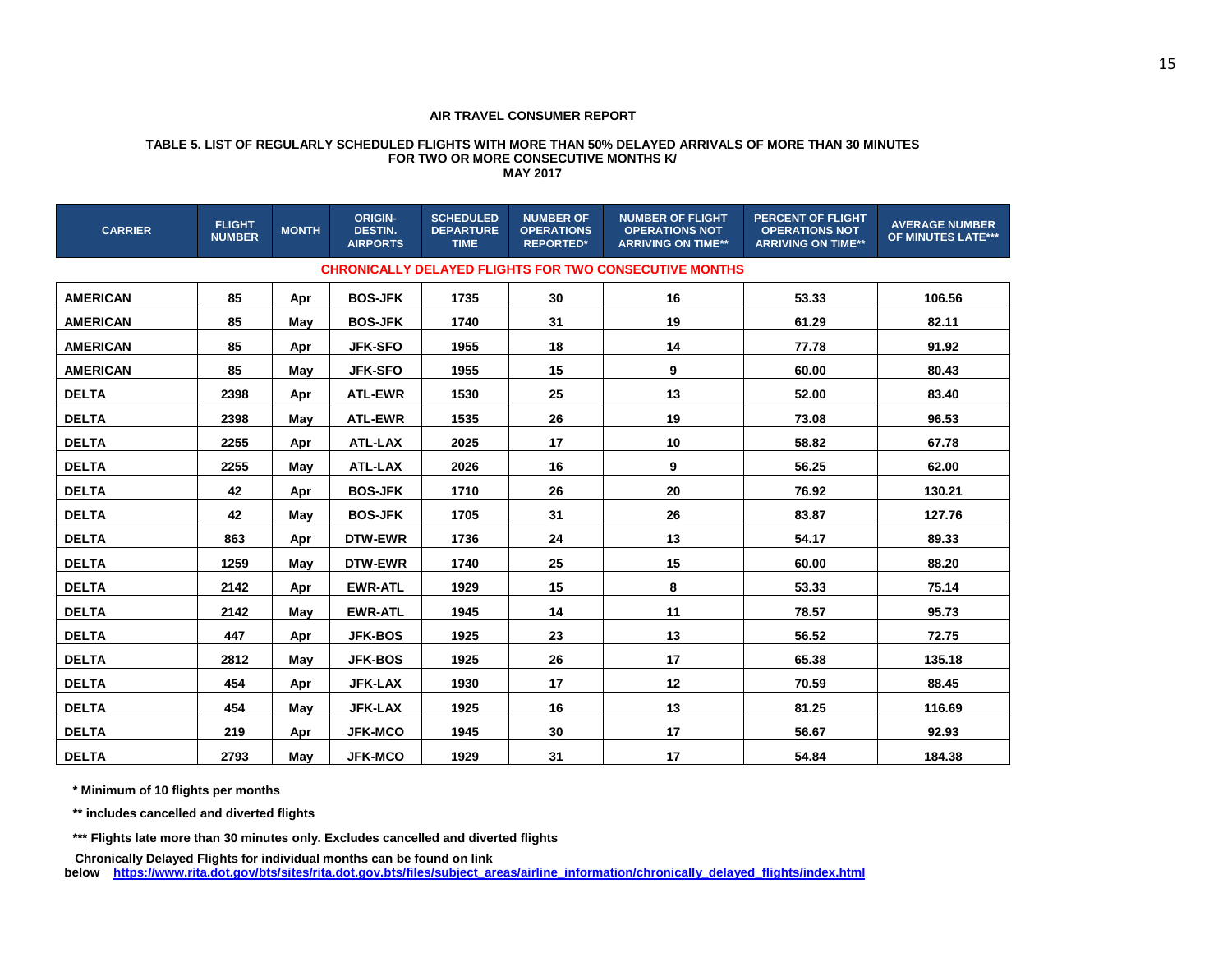#### **TABLE 5. LIST OF REGULARLY SCHEDULED FLIGHTS WITH MORE THAN 50% DELAYED ARRIVALS OF MORE THAN 30 MINUTES FOR TWO OR MORE CONSECUTIVE MONTHS K/ MAY 2017**

| <b>CARRIER</b>    | <b>FLIGHT</b><br><b>NUMBER</b>                                                                                                                                                                                                                                                                                                                                                                                                                                                                                                                                                                                 | <b>MONTH</b> | <b>ORIGIN-</b><br><b>DESTIN.</b><br><b>AIRPORTS</b> | <b>SCHEDULED</b><br><b>DEPARTURE</b><br><b>TIME</b> | <b>NUMBER OF</b><br><b>OPERATIONS</b><br><b>REPORTED*</b> | <b>NUMBER OF FLIGHT</b><br><b>OPERATIONS NOT</b><br><b>ARRIVING ON TIME**</b> | <b>PERCENT OF FLIGHT</b><br><b>OPERATIONS NOT</b><br><b>ARRIVING ON TIME**</b> | <b>AVERAGE NUMBER</b><br>OF MINUTES LATE*** |
|-------------------|----------------------------------------------------------------------------------------------------------------------------------------------------------------------------------------------------------------------------------------------------------------------------------------------------------------------------------------------------------------------------------------------------------------------------------------------------------------------------------------------------------------------------------------------------------------------------------------------------------------|--------------|-----------------------------------------------------|-----------------------------------------------------|-----------------------------------------------------------|-------------------------------------------------------------------------------|--------------------------------------------------------------------------------|---------------------------------------------|
|                   |                                                                                                                                                                                                                                                                                                                                                                                                                                                                                                                                                                                                                |              |                                                     |                                                     |                                                           | <b>CHRONICALLY DELAYED FLIGHTS FOR TWO CONSECUTIVE MONTHS</b>                 |                                                                                |                                             |
| <b>DELTA</b>      | 2911<br><b>JFK-TPA</b><br>Apr<br>2610<br><b>JFK-TPA</b><br>May<br>2273<br><b>MIA-JFK</b><br>Apr<br>1282<br>May<br><b>MIA-JFK</b><br>2413<br><b>MSP-EWR</b><br>Apr<br>1197<br><b>MSP-EWR</b><br>May<br>1325<br><b>MSY-LAX</b><br>Apr<br>1325<br><b>MSY-LAX</b><br>May<br>4240<br><b>BUF-EWR</b><br>Apr<br>4364<br>May<br><b>BUF-EWR</b><br>4071<br><b>CHS-EWR</b><br>Apr<br>4071<br><b>CHS-EWR</b><br>May<br>5530<br><b>CLE-LGA</b><br>Apr<br>5421<br>May<br><b>CLE-LGA</b><br>5376<br><b>CLE-LGA</b><br>Apr<br><b>CLE-LGA</b><br>5517<br>May<br>4234<br><b>DCA-EWR</b><br>Apr<br>4234<br><b>DCA-EWR</b><br>Mav |              | 1928                                                | 30                                                  | 20                                                        | 66.67                                                                         | 106.83                                                                         |                                             |
| <b>DELTA</b>      |                                                                                                                                                                                                                                                                                                                                                                                                                                                                                                                                                                                                                |              |                                                     | 1930                                                | 31                                                        | 16                                                                            | 51.61                                                                          | 141.60                                      |
| <b>DELTA</b>      |                                                                                                                                                                                                                                                                                                                                                                                                                                                                                                                                                                                                                |              |                                                     | 1930                                                | 30                                                        | 18                                                                            | 60.00                                                                          | 102.38                                      |
| <b>DELTA</b>      |                                                                                                                                                                                                                                                                                                                                                                                                                                                                                                                                                                                                                |              |                                                     | 1920                                                | 31                                                        | 19                                                                            | 61.29                                                                          | 120.67                                      |
| <b>DELTA</b>      |                                                                                                                                                                                                                                                                                                                                                                                                                                                                                                                                                                                                                |              |                                                     | 1740                                                | 29                                                        | 15                                                                            | 51.72                                                                          | 79.29                                       |
| <b>DELTA</b>      |                                                                                                                                                                                                                                                                                                                                                                                                                                                                                                                                                                                                                |              |                                                     | 1745                                                | 26                                                        | 18                                                                            | 69.23                                                                          | 68.65                                       |
| <b>DELTA</b>      |                                                                                                                                                                                                                                                                                                                                                                                                                                                                                                                                                                                                                |              |                                                     | 1917                                                | 17                                                        | 9                                                                             | 52.94                                                                          | 133.13                                      |
| <b>DELTA</b>      |                                                                                                                                                                                                                                                                                                                                                                                                                                                                                                                                                                                                                |              |                                                     | 1915                                                | 16                                                        | 10                                                                            | 62.50                                                                          | 79.50                                       |
| <b>EXPRESSJET</b> |                                                                                                                                                                                                                                                                                                                                                                                                                                                                                                                                                                                                                |              |                                                     | 1845                                                | 25                                                        | 16                                                                            | 64.00                                                                          | 98.36                                       |
| <b>EXPRESSJET</b> |                                                                                                                                                                                                                                                                                                                                                                                                                                                                                                                                                                                                                |              |                                                     | 1840                                                | 12                                                        | 10                                                                            | 83.33                                                                          | 82.00                                       |
| <b>EXPRESSJET</b> |                                                                                                                                                                                                                                                                                                                                                                                                                                                                                                                                                                                                                |              |                                                     | 1929                                                | 27                                                        | 16                                                                            | 59.26                                                                          | 85.77                                       |
| <b>EXPRESSJET</b> |                                                                                                                                                                                                                                                                                                                                                                                                                                                                                                                                                                                                                |              |                                                     | 1950                                                | 27                                                        | 19                                                                            | 70.37                                                                          | 109.00                                      |
| <b>EXPRESSJET</b> |                                                                                                                                                                                                                                                                                                                                                                                                                                                                                                                                                                                                                |              |                                                     | 1720                                                | 24                                                        | 15                                                                            | 62.50                                                                          | 127.08                                      |
| <b>EXPRESSJET</b> |                                                                                                                                                                                                                                                                                                                                                                                                                                                                                                                                                                                                                |              |                                                     | 1720                                                | 29                                                        | 15                                                                            | 51.72                                                                          | 114.77                                      |
| <b>EXPRESSJET</b> |                                                                                                                                                                                                                                                                                                                                                                                                                                                                                                                                                                                                                |              |                                                     | 1937                                                | 25                                                        | 14                                                                            | 56.00                                                                          | 211.56                                      |
| <b>EXPRESSJET</b> |                                                                                                                                                                                                                                                                                                                                                                                                                                                                                                                                                                                                                |              |                                                     | 1940                                                | 26                                                        | 14                                                                            | 53.85                                                                          | 73.43                                       |
| <b>EXPRESSJET</b> |                                                                                                                                                                                                                                                                                                                                                                                                                                                                                                                                                                                                                |              |                                                     | 1831                                                | 26                                                        | 17                                                                            | 65.38                                                                          | 138.71                                      |
| <b>EXPRESSJET</b> |                                                                                                                                                                                                                                                                                                                                                                                                                                                                                                                                                                                                                |              |                                                     | 1830                                                | 30                                                        | 22                                                                            | 73.33                                                                          | 116.58                                      |
| <b>EXPRESSJET</b> | 4299                                                                                                                                                                                                                                                                                                                                                                                                                                                                                                                                                                                                           | Apr          | <b>EWR-DCA</b>                                      | 1800                                                | 25                                                        | 17                                                                            | 68.00                                                                          | 108.44                                      |
| <b>EXPRESSJET</b> | 4299                                                                                                                                                                                                                                                                                                                                                                                                                                                                                                                                                                                                           | Mav          | <b>EWR-DCA</b>                                      | 1800                                                | 25                                                        | 13                                                                            | 52.00                                                                          | 129.33                                      |

**\* Minimum of 10 flights per months**

**\*\* includes cancelled and diverted flights**

**\*\*\* Flights late more than 30 minutes only. Excludes cancelled and diverted flights**

 **Chronically Delayed Flights for individual months can be found on link**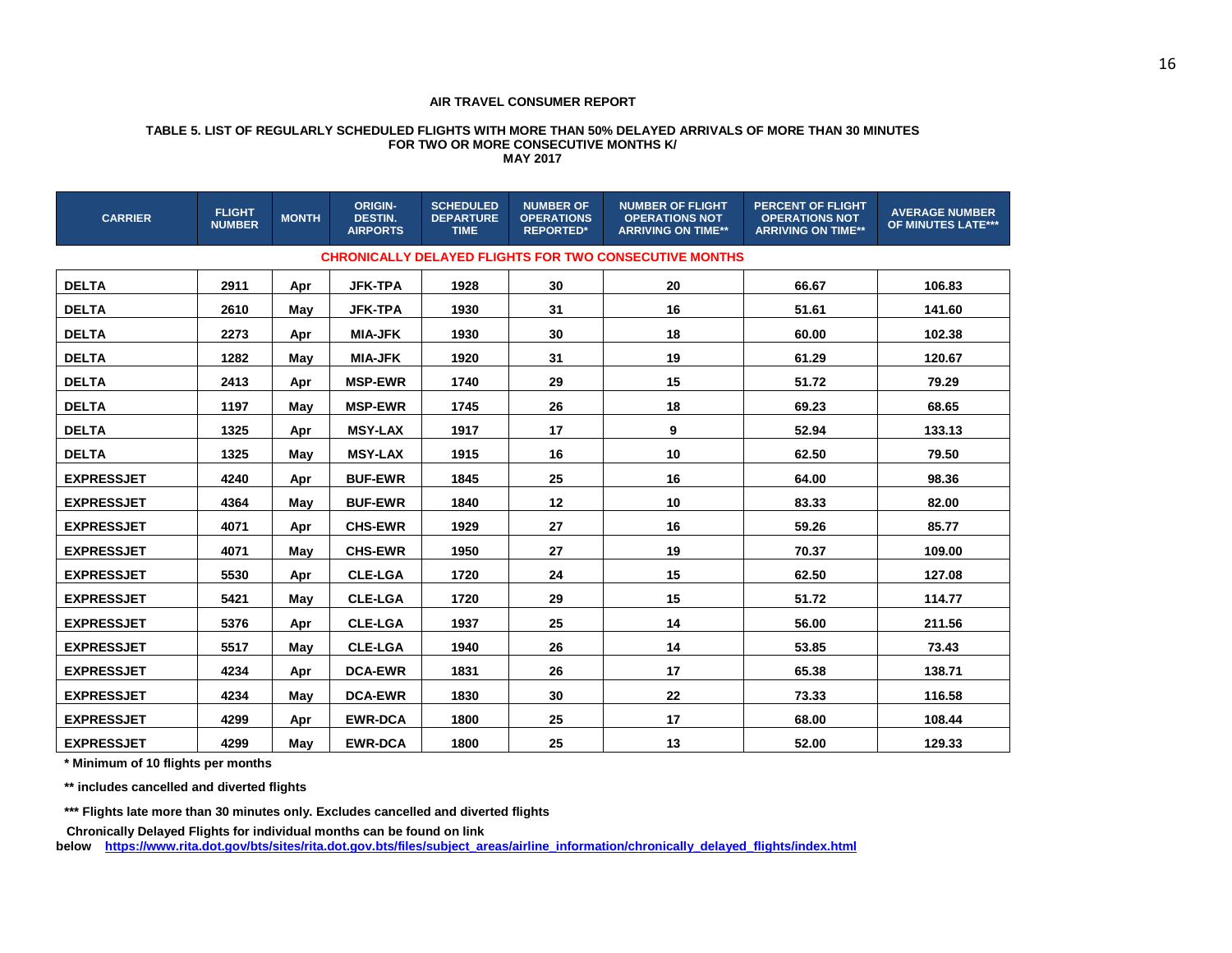#### **TABLE 5. LIST OF REGULARLY SCHEDULED FLIGHTS WITH MORE THAN 50% DELAYED ARRIVALS OF MORE THAN 30 MINUTES FOR TWO OR MORE CONSECUTIVE MONTHS K/ MAY 2017**

| <b>CARRIER</b>    | <b>FLIGHT</b><br><b>NUMBER</b> | <b>MONTH</b> | <b>ORIGIN-</b><br><b>DESTIN.</b><br><b>AIRPORTS</b> | <b>SCHEDULED</b><br><b>DEPARTURE</b><br><b>TIME</b> | <b>NUMBER OF</b><br><b>NUMBER OF FLIGHT</b><br><b>OPERATIONS</b><br><b>OPERATIONS NOT</b><br><b>REPORTED*</b><br><b>ARRIVING ON TIME**</b> |                                                               | <b>PERCENT OF FLIGHT</b><br><b>OPERATIONS NOT</b><br><b>ARRIVING ON TIME**</b> | <b>AVERAGE NUMBER</b><br><b>OF MINUTES LATE***</b> |
|-------------------|--------------------------------|--------------|-----------------------------------------------------|-----------------------------------------------------|--------------------------------------------------------------------------------------------------------------------------------------------|---------------------------------------------------------------|--------------------------------------------------------------------------------|----------------------------------------------------|
|                   |                                |              |                                                     |                                                     |                                                                                                                                            | <b>CHRONICALLY DELAYED FLIGHTS FOR TWO CONSECUTIVE MONTHS</b> |                                                                                |                                                    |
| <b>EXPRESSJET</b> | 3950                           | Apr          | <b>GSO-EWR</b>                                      | 1940                                                | 25                                                                                                                                         | 14                                                            | 56.00                                                                          | 137.85                                             |
| <b>EXPRESSJET</b> | 3950                           | May          | <b>GSO-EWR</b>                                      | 1950                                                | 23                                                                                                                                         | 15                                                            | 65.22                                                                          | 76.70                                              |
| <b>EXPRESSJET</b> | 3949                           | Apr          | <b>JAX-EWR</b>                                      | 1855                                                | 16                                                                                                                                         | 11                                                            | 68.75                                                                          | 100.00                                             |
| <b>EXPRESSJET</b> | 3949                           | May          | <b>JAX-EWR</b>                                      | 1845                                                | 21                                                                                                                                         | 17                                                            | 80.95                                                                          | 121.93                                             |
| <b>EXPRESSJET</b> | 5300                           | Apr          | <b>RDU-CLE</b>                                      | 1900                                                | 25                                                                                                                                         | 14                                                            | 56.00                                                                          | 179.15                                             |
| <b>EXPRESSJET</b> | 5104                           | May          | <b>RDU-CLE</b>                                      | 1910                                                | 26                                                                                                                                         | 14                                                            | 53.85                                                                          | 150.46                                             |
| <b>EXPRESSJET</b> | 5604                           | Apr          | <b>TYS-LGA</b>                                      | 1725                                                | 20                                                                                                                                         | 13                                                            | 65.00                                                                          | 206.89                                             |
| <b>EXPRESSJET</b> | 5365                           | Mav          | <b>TYS-LGA</b>                                      | 1725                                                | 23                                                                                                                                         | 14                                                            | 60.87                                                                          | 186.00                                             |
| <b>FRONTIER</b>   | 1630                           | Apr          | <b>LAX-MCO</b>                                      | 2220                                                | 10                                                                                                                                         | 6                                                             | 60.00                                                                          | 95.00                                              |
| <b>FRONTIER</b>   | 1630                           | May          | <b>LAX-MCO</b>                                      | 2220                                                | 31                                                                                                                                         | 16                                                            | 51.61                                                                          | 80.21                                              |
| <b>FRONTIER</b>   | 1737                           | Apr          | <b>MCO-SFO</b>                                      | 1851                                                | 30                                                                                                                                         | 16                                                            | 53.33                                                                          | 147.00                                             |
| <b>FRONTIER</b>   | 1737                           | May          | <b>MCO-SFO</b>                                      | 1900                                                | 31                                                                                                                                         | 18                                                            | 58.06                                                                          | 95.00                                              |
| <b>FRONTIER</b>   | 668                            | Apr          | <b>SFO-DEN</b>                                      | 1905                                                | 10                                                                                                                                         | 6                                                             | 60.00                                                                          | 129.17                                             |
| <b>FRONTIER</b>   | 668                            | May          | <b>SFO-DEN</b>                                      | 1840                                                | 31                                                                                                                                         | 16                                                            | 51.61                                                                          | 82.00                                              |
| <b>FRONTIER</b>   | 1740                           | Apr          | <b>SFO-MCO</b>                                      | 2255                                                | 30                                                                                                                                         | 16                                                            | 53.33                                                                          | 119.07                                             |
| <b>FRONTIER</b>   | 1740                           | May          | <b>SFO-MCO</b>                                      | 2249                                                | 31                                                                                                                                         | 16                                                            | 51.61                                                                          | 93.06                                              |
| <b>JETBLUE</b>    | 317                            | Apr          | <b>BOS-JFK</b>                                      | 1930                                                | 19                                                                                                                                         | 11                                                            | 57.89                                                                          | 111.00                                             |
| <b>JETBLUE</b>    | 317                            | May          | <b>BOS-JFK</b>                                      | 1935                                                | 27                                                                                                                                         | 18                                                            | 66.67                                                                          | 124.88                                             |
| <b>JETBLUE</b>    | 1733                           | Apr          | <b>BTV-JFK</b>                                      | 1449                                                | 30                                                                                                                                         | 17                                                            | 56.67                                                                          | 139.00                                             |
| <b>JETBLUE</b>    | 33                             | May          | <b>BTV-JFK</b>                                      | 1426                                                | 31                                                                                                                                         | 18                                                            | 58.06                                                                          | 170.50                                             |
| <b>JETBLUE</b>    | 305                            | Apr          | <b>EWR-FLL</b>                                      | 1545                                                | 30                                                                                                                                         | 17                                                            | 56.67                                                                          | 94.07                                              |

**\* Minimum of 10 flights per months**

**\*\* includes cancelled and diverted flights**

**\*\*\* Flights late more than 30 minutes only. Excludes cancelled and diverted flights**

 **Chronically Delayed Flights for individual months can be found on link**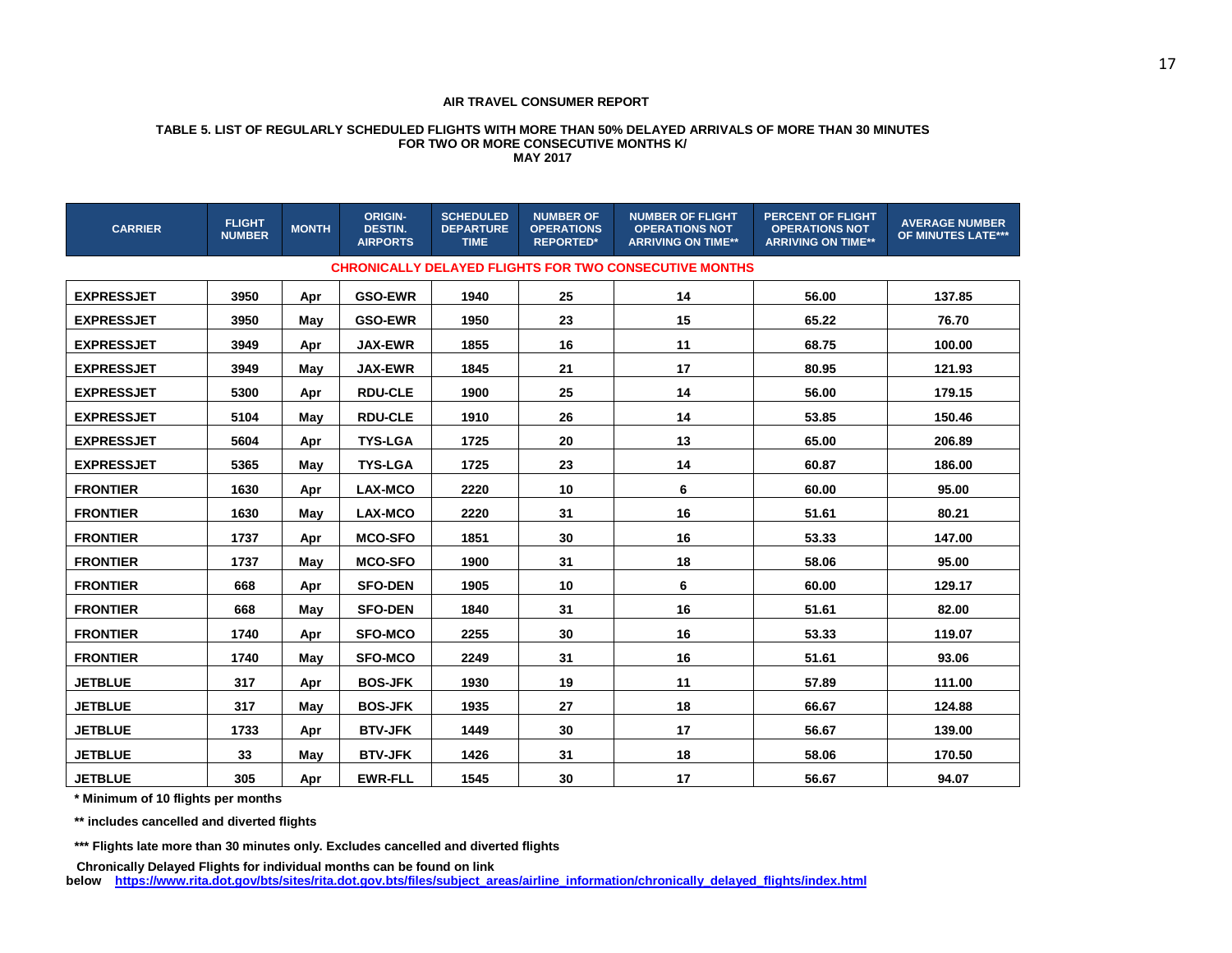#### **TABLE 5. LIST OF REGULARLY SCHEDULED FLIGHTS WITH MORE THAN 50% DELAYED ARRIVALS OF MORE THAN 30 MINUTES FOR TWO OR MORE CONSECUTIVE MONTHS K/ MAY 2017**

**CARRIER FLIGHT NUMBER MONTH ORIGIN-DESTIN. AIRPORTS SCHEDULED DEPARTURE TIME NUMBER OF OPERATIONS REPORTED\* NUMBER OF FLIGHT OPERATIONS NOT ARRIVING ON TIME\*\* PERCENT OF FLIGHT OPERATIONS NOT ARRIVING ON TIME\*\* AVERAGE NUMBER OF MINUTES LATE\*\*\* CHRONICALLY DELAYED FLIGHTS FOR TWO CONSECUTIVE MONTHS JETBLUE 205 May EWR-FLL 1536 31 19 61.29 89.07 JETBLUE 170 Apr FLL-BOS 1636 30 16 53.33 107.19 JETBLUE 170 May FLL-BOS 1649 22 14 63.64 89.85 JETBLUE 1808 Apr IAD-JFK 2036 25 16 64.00 116.21 JETBLUE 1808 May IAD-JFK 2016 27 17 62.96 110.00 JETBLUE 1473 Apr JFK-CHS 2130 22 12 54.55 117.83 JETBLUE 1473 May JFK-CHS 2142 22 13 59.09 122.50 JETBLUE 1407 Apr JFK-IAD 1830 25 14 56.00 131.33 JETBLUE 1307 May JFK-IAD 1800 27 16 59.26 152.79 JETBLUE 1816 Apr JFK-SYR 2259 30 19 63.33 98.80 JETBLUE 1816 May JFK-SYR 2315 31 16 51.61 99.25 JETBLUE 1936 Apr LGB-SFO 840 30 17 56.67 75.13 JETBLUE 1936 May LGB-SFO 839 31 16 51.61 88.03 JETBLUE 690 Apr MCO-JFK 1910 30 17 56.67 118.50 JETBLUE 284 May MCO-JFK 1918 31 17 54.84 126.71 SKYWEST 3093 Apr EWR-ORD 1900 25 16 64.00 77.93 SKYWEST 3093 May EWR-ORD 1900 27 17 62.96 77.00 SKYWEST 4912 Apr LAX-SFO 1300 25 16 64.00 112.93 SKYWEST 4912 May LAX-SFO 1300 26 19 73.08 80.95 SKYWEST 4908 Apr LAX-SFO 1100 24 15 62.50 80.27 SKYWEST 4908 May LAX-SFO 1100 27 17 62.96 85.06**

**\* Minimum of 10 flights per months**

**\*\* includes cancelled and diverted flights**

**\*\*\* Flights late more than 30 minutes only. Excludes cancelled and diverted flights**

 **Chronically Delayed Flights for individual months can be found on link**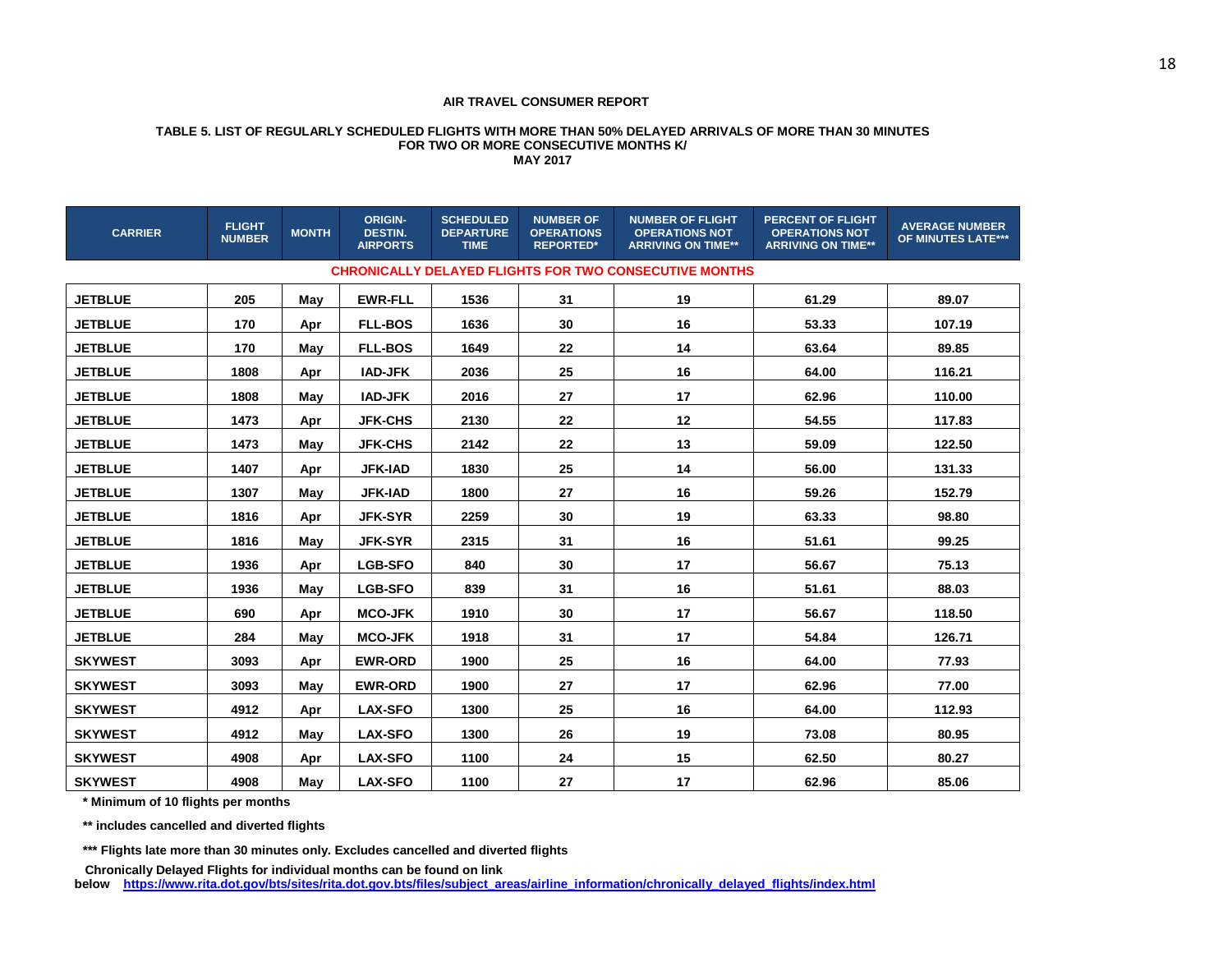#### **TABLE 5. LIST OF REGULARLY SCHEDULED FLIGHTS WITH MORE THAN 50% DELAYED ARRIVALS OF MORE THAN 30 MINUTES FOR TWO OR MORE CONSECUTIVE MONTHS K/ MAY 2017**

| <b>CARRIER</b>   | <b>FLIGHT</b><br><b>NUMBER</b> | <b>MONTH</b> | <b>ORIGIN-</b><br><b>DESTIN.</b><br><b>AIRPORTS</b> | <b>SCHEDULED</b><br><b>DEPARTURE</b><br><b>TIME</b> | <b>NUMBER OF</b><br><b>OPERATIONS</b><br><b>REPORTED*</b> | <b>NUMBER OF FLIGHT</b><br><b>OPERATIONS NOT</b><br><b>ARRIVING ON TIME**</b> | <b>PERCENT OF FLIGHT</b><br><b>OPERATIONS NOT</b><br><b>ARRIVING ON TIME**</b> | <b>AVERAGE NUMBER</b><br>OF MINUTES LATE*** |
|------------------|--------------------------------|--------------|-----------------------------------------------------|-----------------------------------------------------|-----------------------------------------------------------|-------------------------------------------------------------------------------|--------------------------------------------------------------------------------|---------------------------------------------|
|                  |                                |              |                                                     |                                                     |                                                           | <b>CHRONICALLY DELAYED FLIGHTS FOR TWO CONSECUTIVE MONTHS</b>                 |                                                                                |                                             |
| <b>SKYWEST</b>   | 3093                           | Apr          | <b>ORD-EWR</b>                                      | 1515                                                | 25                                                        | 15                                                                            | 60.00                                                                          | 82.38                                       |
| <b>SKYWEST</b>   | 3093                           | May          | <b>ORD-EWR</b>                                      | 1510                                                | 27                                                        | 18                                                                            | 66.67                                                                          | 86.50                                       |
| <b>SOUTHWEST</b> | 3008                           | Apr          | <b>EWR-DEN</b>                                      | 1830                                                | 20                                                        | 11                                                                            | 55.00                                                                          | 63.30                                       |
| <b>SOUTHWEST</b> | 3008                           | May          | <b>EWR-DEN</b>                                      | 1830                                                | 23                                                        | 14                                                                            | 60.87                                                                          | 120.58                                      |
| <b>SOUTHWEST</b> | 3343                           | Apr          | <b>LAX-SFO</b>                                      | 1055                                                | 25                                                        | 14                                                                            | 56.00                                                                          | 79.50                                       |
| <b>SOUTHWEST</b> | 3343                           | May          | <b>LAX-SFO</b>                                      | 1055                                                | 27                                                        | 18                                                                            | 66.67                                                                          | 65.18                                       |
| <b>SOUTHWEST</b> | 3596                           | Apr          | <b>LAX-SFO</b>                                      | 1335                                                | 26                                                        | 15                                                                            | 57.69                                                                          | 99.86                                       |
| <b>SOUTHWEST</b> | 1173                           | May          | <b>LAX-SFO</b>                                      | 1345                                                | 31                                                        | 20                                                                            | 64.52                                                                          | 76.80                                       |
| <b>SOUTHWEST</b> | 1044                           | Apr          | <b>LAX-SFO</b>                                      | 2035                                                | 25                                                        | 16                                                                            | 64.00                                                                          | 135.27                                      |
| <b>SOUTHWEST</b> | 4421                           | May          | <b>LAX-SFO</b>                                      | 2015                                                | 27                                                        | 14                                                                            | 51.85                                                                          | 97.93                                       |
| <b>SOUTHWEST</b> | 1385                           | Apr          | <b>LAX-SFO</b>                                      | 1230                                                | 29                                                        | 17                                                                            | 58.62                                                                          | 116.23                                      |
| <b>SOUTHWEST</b> | 1462                           | May          | <b>LAX-SFO</b>                                      | 1235                                                | 27                                                        | 19                                                                            | 70.37                                                                          | 81.57                                       |
| <b>SOUTHWEST</b> | 1375                           | Apr          | <b>LAX-SFO</b>                                      | 1525                                                | 26                                                        | 17                                                                            | 65.38                                                                          | 92.36                                       |
| <b>SOUTHWEST</b> | 1452                           | May          | <b>LAX-SFO</b>                                      | 1525                                                | 31                                                        | 17                                                                            | 54.84                                                                          | 105.36                                      |
| <b>SOUTHWEST</b> | 1387                           | Apr          | <b>LAX-SFO</b>                                      | 1700                                                | 25                                                        | 14                                                                            | 56.00                                                                          | 88.00                                       |
| <b>SOUTHWEST</b> | 1464                           | May          | <b>LAX-SFO</b>                                      | 1705                                                | 27                                                        | 19                                                                            | 70.37                                                                          | 83.24                                       |
| <b>SOUTHWEST</b> | 4962                           | Apr          | <b>SFO-LAX</b>                                      | 1030                                                | 29                                                        | 15                                                                            | 51.72                                                                          | 83.18                                       |
| <b>SOUTHWEST</b> | 4071                           | May          | <b>SFO-LAX</b>                                      | 1030                                                | 23                                                        | 17                                                                            | 73.91                                                                          | 56.92                                       |
| <b>UNITED</b>    | 2047                           | Apr          | <b>BOS-EWR</b>                                      | 1913                                                | 25                                                        | 13                                                                            | 52.00                                                                          | 94.08                                       |
| <b>UNITED</b>    | 2047                           | Mav          | <b>BOS-EWR</b>                                      | 1920                                                | 23                                                        | 16                                                                            | 69.57                                                                          | 118.21                                      |

**\* Minimum of 10 flights per months**

**\*\* includes cancelled and diverted flights**

**\*\*\* Flights late more than 30 minutes only. Excludes cancelled and diverted flights**

 **Chronically Delayed Flights for individual months can be found on link**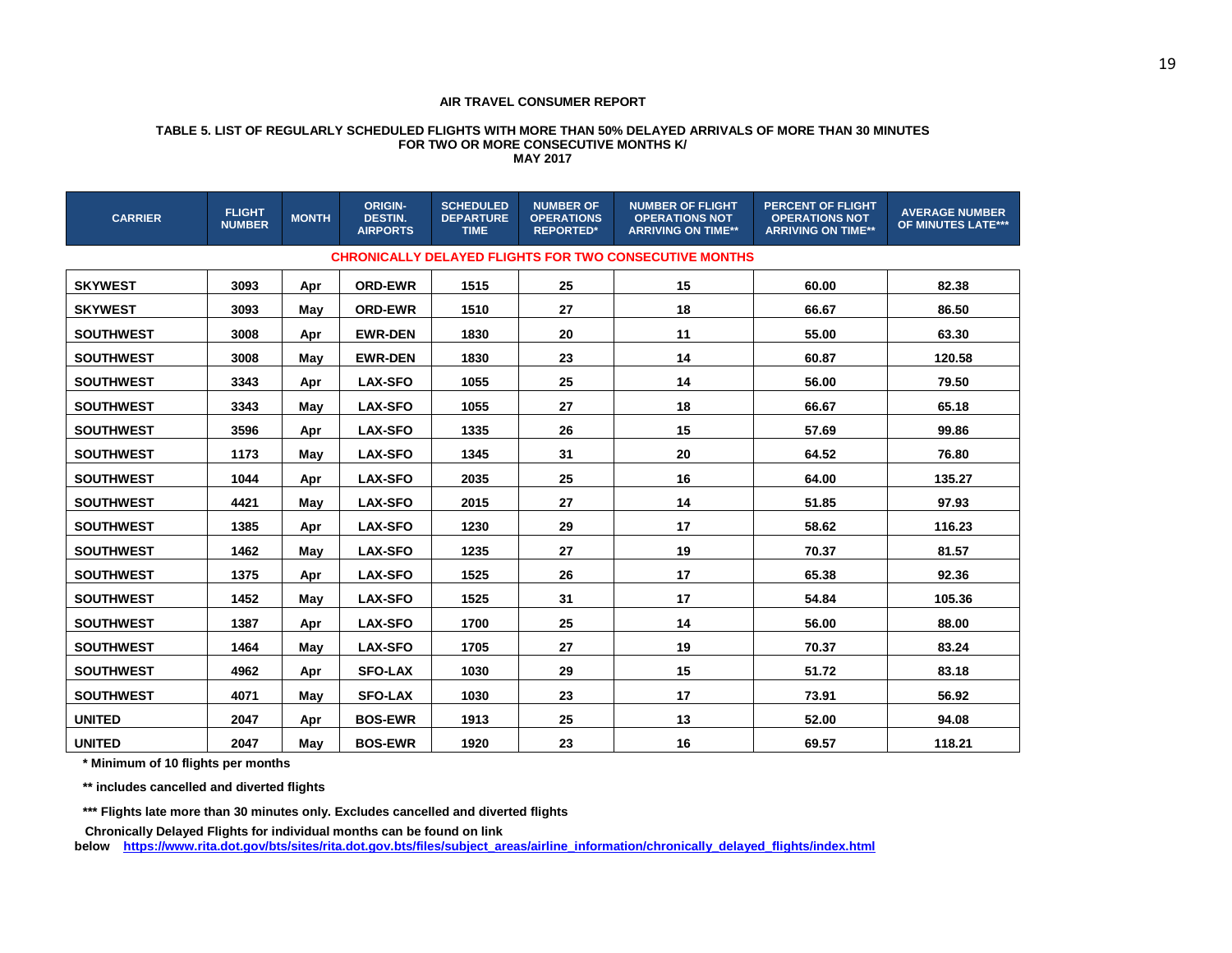#### **TABLE 5. LIST OF REGULARLY SCHEDULED FLIGHTS WITH MORE THAN 50% DELAYED ARRIVALS OF MORE THAN 30 MINUTES FOR TWO OR MORE CONSECUTIVE MONTHS K/ MAY 2017**

| <b>CARRIER</b>                                                                                                                                                                                                                                                                                                                                                                                                                                                                                                                                                                                                                                                                                                                                                                                                                                                                              | <b>FLIGHT</b><br><b>NUMBER</b> | <b>MONTH</b> | <b>ORIGIN-</b><br><b>DESTIN.</b><br><b>AIRPORTS</b> | <b>SCHEDULED</b><br><b>DEPARTURE</b><br><b>TIME</b> | <b>NUMBER OF</b><br><b>OPERATIONS</b><br><b>REPORTED*</b> | <b>NUMBER OF FLIGHT</b><br><b>OPERATIONS NOT</b><br><b>ARRIVING ON TIME**</b> | <b>PERCENT OF FLIGHT</b><br><b>OPERATIONS NOT</b><br><b>ARRIVING ON TIME**</b> | <b>AVERAGE NUMBER</b><br>OF MINUTES LATE*** |  |  |
|---------------------------------------------------------------------------------------------------------------------------------------------------------------------------------------------------------------------------------------------------------------------------------------------------------------------------------------------------------------------------------------------------------------------------------------------------------------------------------------------------------------------------------------------------------------------------------------------------------------------------------------------------------------------------------------------------------------------------------------------------------------------------------------------------------------------------------------------------------------------------------------------|--------------------------------|--------------|-----------------------------------------------------|-----------------------------------------------------|-----------------------------------------------------------|-------------------------------------------------------------------------------|--------------------------------------------------------------------------------|---------------------------------------------|--|--|
|                                                                                                                                                                                                                                                                                                                                                                                                                                                                                                                                                                                                                                                                                                                                                                                                                                                                                             |                                |              |                                                     |                                                     |                                                           |                                                                               |                                                                                |                                             |  |  |
| <b>CHRONICALLY DELAYED FLIGHTS FOR TWO CONSECUTIVE MONTHS</b><br><b>UNITED</b><br><b>CHS-EWR</b><br>115.00<br>306<br>1538<br>22<br>13<br>59.09<br>Apr<br><b>UNITED</b><br><b>CHS-EWR</b><br>22<br>107.57<br>306<br>1553<br>30<br>73.33<br>May<br><b>UNITED</b><br>1857<br><b>CLE-EWR</b><br>25<br>14<br>56.00<br>1717<br>89.57<br>Apr<br><b>UNITED</b><br>1857<br>1729<br>19<br>63.33<br>83.05<br><b>CLE-EWR</b><br>30<br>Mav<br><b>UNITED</b><br>1927<br><b>DFW-EWR</b><br>1415<br>16<br>10<br>62.50<br>105.80<br>Apr<br><b>UNITED</b><br>1927<br><b>DFW-EWR</b><br>27<br>20<br>74.07<br>99.30<br>1430<br>May<br><b>UNITED</b><br>711<br><b>MSY-EWR</b><br>26<br>18<br>1420<br>69.23<br>76.89<br>Apr<br>19<br><b>UNITED</b><br>711<br><b>MSY-EWR</b><br>1425<br>27<br>70.37<br>89.06<br>May<br>25<br><b>VIRGIN AMERICA</b><br>29<br><b>JFK-SFO</b><br>1855<br>19<br>76.00<br>108.05<br>Apr |                                |              |                                                     |                                                     |                                                           |                                                                               |                                                                                |                                             |  |  |
|                                                                                                                                                                                                                                                                                                                                                                                                                                                                                                                                                                                                                                                                                                                                                                                                                                                                                             |                                |              |                                                     |                                                     |                                                           |                                                                               |                                                                                |                                             |  |  |
|                                                                                                                                                                                                                                                                                                                                                                                                                                                                                                                                                                                                                                                                                                                                                                                                                                                                                             |                                |              |                                                     |                                                     |                                                           |                                                                               |                                                                                |                                             |  |  |
|                                                                                                                                                                                                                                                                                                                                                                                                                                                                                                                                                                                                                                                                                                                                                                                                                                                                                             |                                |              |                                                     |                                                     |                                                           |                                                                               |                                                                                |                                             |  |  |
|                                                                                                                                                                                                                                                                                                                                                                                                                                                                                                                                                                                                                                                                                                                                                                                                                                                                                             |                                |              |                                                     |                                                     |                                                           |                                                                               |                                                                                |                                             |  |  |
|                                                                                                                                                                                                                                                                                                                                                                                                                                                                                                                                                                                                                                                                                                                                                                                                                                                                                             |                                |              |                                                     |                                                     |                                                           |                                                                               |                                                                                |                                             |  |  |
|                                                                                                                                                                                                                                                                                                                                                                                                                                                                                                                                                                                                                                                                                                                                                                                                                                                                                             |                                |              |                                                     |                                                     |                                                           |                                                                               |                                                                                |                                             |  |  |
|                                                                                                                                                                                                                                                                                                                                                                                                                                                                                                                                                                                                                                                                                                                                                                                                                                                                                             |                                |              |                                                     |                                                     |                                                           |                                                                               |                                                                                |                                             |  |  |
|                                                                                                                                                                                                                                                                                                                                                                                                                                                                                                                                                                                                                                                                                                                                                                                                                                                                                             |                                |              |                                                     |                                                     |                                                           |                                                                               |                                                                                |                                             |  |  |
| <b>VIRGIN AMERICA</b>                                                                                                                                                                                                                                                                                                                                                                                                                                                                                                                                                                                                                                                                                                                                                                                                                                                                       | 29                             | May          | <b>JFK-SFO</b>                                      | 1855                                                | 28                                                        | 16                                                                            | 57.14                                                                          | 150.67                                      |  |  |
| <b>VIRGIN AMERICA</b>                                                                                                                                                                                                                                                                                                                                                                                                                                                                                                                                                                                                                                                                                                                                                                                                                                                                       | 927                            | Apr          | <b>LAX-SFO</b>                                      | 1000                                                | 26                                                        | 15                                                                            | 57.69                                                                          | 69.93                                       |  |  |
| <b>VIRGIN AMERICA</b>                                                                                                                                                                                                                                                                                                                                                                                                                                                                                                                                                                                                                                                                                                                                                                                                                                                                       | 927                            | May          | <b>LAX-SFO</b>                                      | 1000                                                | 31                                                        | 18                                                                            | 58.06                                                                          | 66.86                                       |  |  |
| <b>VIRGIN AMERICA</b>                                                                                                                                                                                                                                                                                                                                                                                                                                                                                                                                                                                                                                                                                                                                                                                                                                                                       | 945                            | Apr          | <b>LAX-SFO</b>                                      | 1955                                                | 25                                                        | 13                                                                            | 52.00                                                                          | 126.38                                      |  |  |
| <b>VIRGIN AMERICA</b>                                                                                                                                                                                                                                                                                                                                                                                                                                                                                                                                                                                                                                                                                                                                                                                                                                                                       | 945                            | May          | <b>LAX-SFO</b>                                      | 1955                                                | 27                                                        | 19                                                                            | 70.37                                                                          | 85.68                                       |  |  |
| <b>VIRGIN AMERICA</b>                                                                                                                                                                                                                                                                                                                                                                                                                                                                                                                                                                                                                                                                                                                                                                                                                                                                       | 947                            | Apr          | <b>LAX-SFO</b>                                      | 2125                                                | 25                                                        | 15                                                                            | 60.00                                                                          | 104.72                                      |  |  |
| <b>VIRGIN AMERICA</b>                                                                                                                                                                                                                                                                                                                                                                                                                                                                                                                                                                                                                                                                                                                                                                                                                                                                       | 947                            | May          | <b>LAX-SFO</b>                                      | 2112                                                | 27                                                        | 21                                                                            | 77.78                                                                          | 77.24                                       |  |  |
| <b>VIRGIN AMERICA</b>                                                                                                                                                                                                                                                                                                                                                                                                                                                                                                                                                                                                                                                                                                                                                                                                                                                                       | 899                            | Apr          | <b>LAX-SFO</b>                                      | 1115                                                | 30                                                        | 18                                                                            | 60.00                                                                          | 79.47                                       |  |  |
| <b>VIRGIN AMERICA</b>                                                                                                                                                                                                                                                                                                                                                                                                                                                                                                                                                                                                                                                                                                                                                                                                                                                                       | 899                            | May          | <b>LAX-SFO</b>                                      | 1115                                                | 31                                                        | 26                                                                            | 83.87                                                                          | 59.86                                       |  |  |

**\* Minimum of 10 flights per months**

**\*\* includes cancelled and diverted flights**

**\*\*\* Flights late more than 30 minutes only. Excludes cancelled and diverted flights**

 **Chronically Delayed Flights for individual months can be found on link**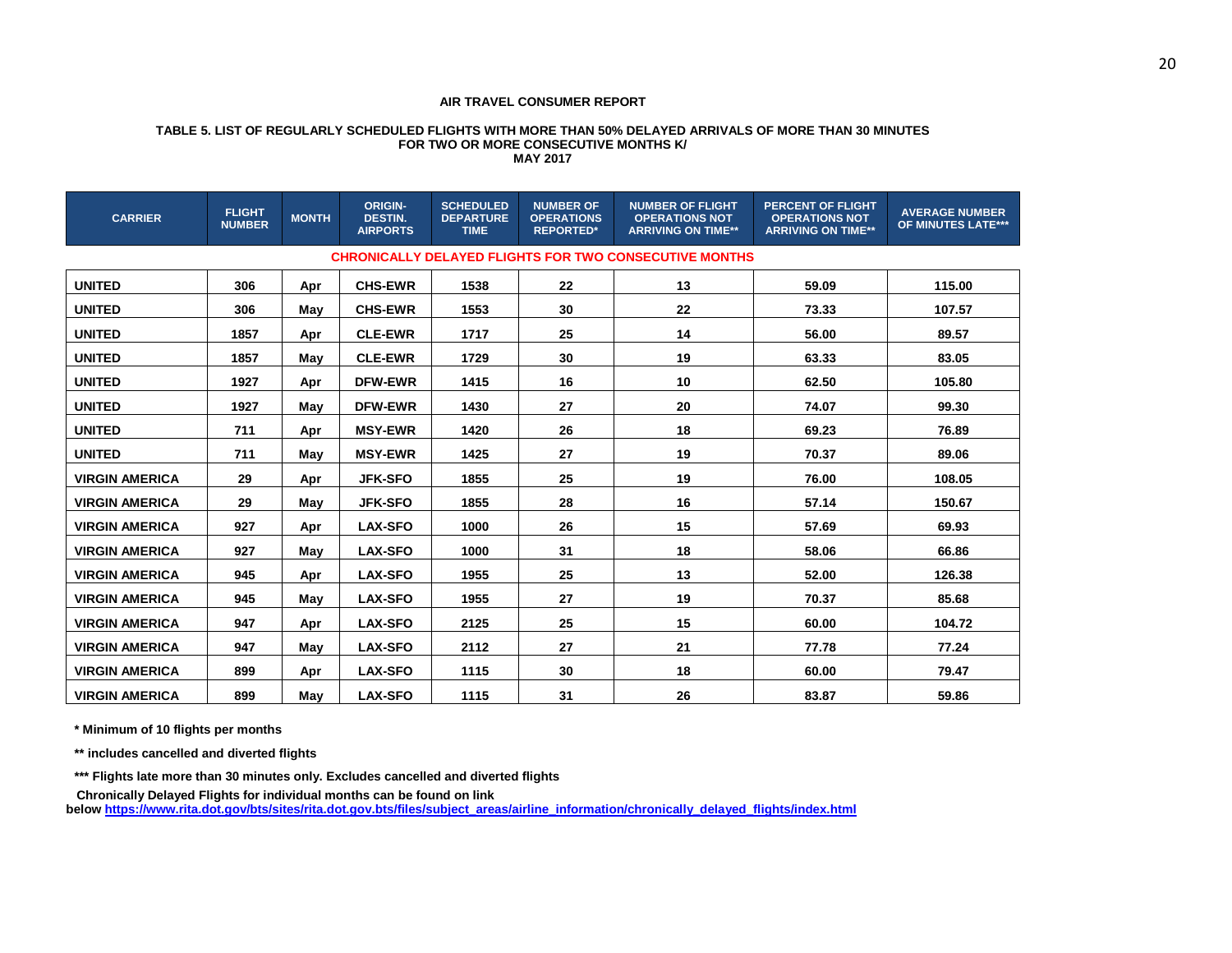# **TABLE 6. NUMBER AND PERCENTAGE OF REGULARLY SCHEDULED FLIGHTS I/ ARRIVING LATE 70% OR MORE OF THE TIME**

#### **MAY 2017**

| <b>CARRIER</b>        | <b>NUMBER OF REGULARLY SCHEDULED FLIGHTS</b><br>(minimum 15 operations per flight number) | <b>REGULARLY SCHEDULED FLIGHTS LATE 70% OR MORE OF THE TIME</b><br>D/ |                   |  |  |  |
|-----------------------|-------------------------------------------------------------------------------------------|-----------------------------------------------------------------------|-------------------|--|--|--|
|                       |                                                                                           | <b>NUMBERS</b>                                                        | <b>PERCENTAGE</b> |  |  |  |
| <b>VIRGIN AMERICA</b> | 201                                                                                       | 22                                                                    | 10.9              |  |  |  |
| <b>SPIRIT</b>         | 427                                                                                       | 16                                                                    | 3.7               |  |  |  |
| <b>EXPRESSJET</b>     | 1059                                                                                      | 35                                                                    | 3.3               |  |  |  |
| <b>JETBLUE</b>        | 842                                                                                       | 27                                                                    | 3.2               |  |  |  |
| <b>SOUTHWEST</b>      | 3826                                                                                      | 86                                                                    | 2.2               |  |  |  |
| <b>SKYWEST</b>        | 1976                                                                                      | 27                                                                    | 1.3               |  |  |  |
| <b>FRONTIER</b>       | 276                                                                                       | 3                                                                     | 1.0               |  |  |  |
| <b>DELTA</b>          | 2759                                                                                      | 22                                                                    | 0.7               |  |  |  |
| <b>UNITED</b>         | 1690                                                                                      | 13                                                                    | 0.7               |  |  |  |
| <b>ALASKA</b>         | 540                                                                                       | $\mathbf{2}$                                                          | 0.3               |  |  |  |
| <b>AMERICAN</b>       | 2560                                                                                      | $\overline{7}$                                                        | 0.2               |  |  |  |
| <b>HAWAIIAN</b>       | 218                                                                                       | $\mathbf 0$                                                           | 0.0               |  |  |  |
| <b>TOTAL</b>          | 16374                                                                                     | 260                                                                   | 1.6               |  |  |  |

**For simplicity, statistics are displayed to one decimal place. Actual ranking order is based on our computer carrying out the number of decimal places to nine.**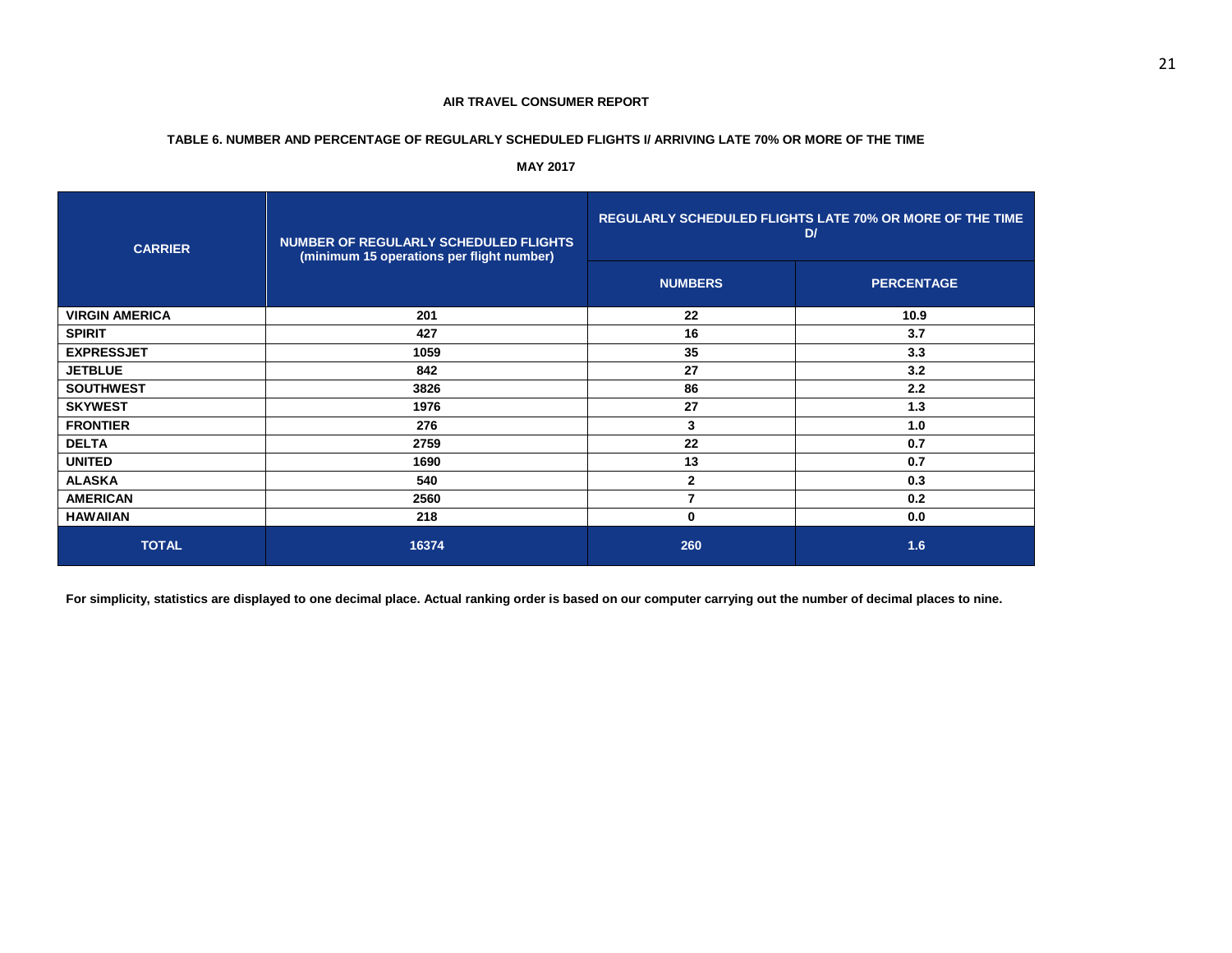#### **TABLE 7. ONTIME ARRIVAL AND DEPARTURE PERCENTAGE BY AIRPORT**

| <b>CITY (AIRPORTS)</b>               |            | <b>PERCENT</b><br><b>ONTIME</b> |              | <b>REPORTED</b><br><b>OPERATIONS</b> | <b>CITY (AIRPORTS)</b>                   | <b>PERCENT</b><br><b>ONTIME</b> |            | <b>REPORTED</b><br><b>OPERATIONS</b> |            |
|--------------------------------------|------------|---------------------------------|--------------|--------------------------------------|------------------------------------------|---------------------------------|------------|--------------------------------------|------------|
|                                      | <b>ARR</b> | <b>DEP</b>                      | <b>ARR</b>   | <b>DEP</b>                           |                                          | <b>ARR</b>                      | <b>DEP</b> | <b>ARR</b>                           | <b>DEP</b> |
| Aberdeen, SD (ABR)                   | 93.5       | 88.7                            | 62           | 62                                   | Bismarck/Mandan, ND (BIS)                | 83.9                            | 90.4       | 230                                  | 230        |
| Adak Island, AK (ADK)                | 50.0       | 37.5                            | 8            | 8                                    | Bloomington/Normal, IL (BMI)             | 81.7                            | 89.1       | 229                                  | 229        |
| Aguadilla, PR (BQN)                  | 60.4       | 56.0                            | 169          | 168                                  | Boise, ID (BOI)                          | 85.4                            | 87.6       | 1236                                 | 1237       |
| Akron, OH (CAK)                      | 75.9       | 82.9                            | 597          | 597                                  | Boston, MA (BOS)                         | 67.4                            | 72.1       | 11053                                | 11051      |
| Albany, GA (ABY)                     | 88.2       | 88.2                            | 85           | 85                                   | Bozeman, MT (BZN)                        | 91.9                            | 93.9       | 296                                  | 296        |
| Albany, NY (ALB)                     | 81.7       | 86.3                            | 745          | 746                                  | <b>Brainerd, MN (BRD)</b>                | 88.9                            | 90.7       | 54                                   | 54         |
| Albuquerque, NM (ABQ)                | 78.7       | 80.0                            | 1651         | 1650                                 | Bristol/Johnson City/Kingsport, TN (TRI) | 75.0                            | 77.5       | 88                                   | 89         |
| Alexandria, LA (AEX)                 | 80.8       | 81.8                            | 224          | 225                                  | <b>Brownsville, TX (BRO)</b>             | 91.2                            | 90.3       | 113                                  | 113        |
| Allentown/Bethlehem/Easton, PA (ABE) | 86.3       | 88.1                            | 160          | 160                                  | <b>Brunswick, GA (BQK)</b>               | 84.7                            | 88.2       | 85                                   | 85         |
| Alpena, MI (APN)                     | 96.2       | 92.5                            | 53           | 53                                   | Buffalo, NY (BUF)                        | 78.5                            | 80.9       | 1556                                 | 1557       |
| Amarillo, TX (AMA)                   | 79.9       | 86.6                            | 268          | 268                                  | <b>Bullhead City, AZ (IFP)</b>           | 83.9                            | 90.3       | 31                                   | 31         |
| Anchorage, AK (ANC)                  | 87.7       | 94.1                            | 1437         | 1431                                 | Burbank, CA (BUR)                        | 81.3                            | 81.0       | 2150                                 | 2150       |
| Appleton, WI (ATW)                   | 85.2       | 93.1                            | 203          | 202                                  | Burlington, VT (BTV)                     | 74.7                            | 66.7       | 253                                  | 255        |
| Arcata/Eureka, CA (ACV)              | 69.1       | 77.3                            | 97           | 97                                   | Butte, MT (BTM)                          | 84.7                            | 89.7       | 59                                   | 58         |
| Asheville, NC (AVL)                  | 81.3       | 81.9                            | 326          | 326                                  | Casper, WY (CPR)                         | 90.3                            | 95.2       | 62                                   | 62         |
| Aspen, CO (ASE)                      | 78.9       | 82.3                            | 142          | 141                                  | Cedar City, UT (CDC)                     | 90.7                            | 94.4       | 54                                   | 54         |
| Atlanta, GA (ATL)                    | 83.1       | 78.6                            | 32151        | 32157                                | Cedar Rapids/Iowa City, IA (CID)         | 80.1                            | 86.3       | 437                                  | 439        |
| <b>Atlantic City, NJ (ACY)</b>       | 81.6       | 83.9                            | 310          | 310                                  | Charleston, SC (CHS)                     | 79.9                            | 78.9       | 1273                                 | 1274       |
| Augusta, GA (AGS)                    | 79.7       | 81.8                            | 231          | 231                                  | Charleston/Dunbar, WV (CRW)              | 70.8                            | 75.4       | 236                                  | 236        |
| Austin, TX (AUS)                     | 79.9       | 80.9                            | 4565         | 4565                                 | Charlotte Amalie, VI (STT)               | 79.7                            | 83.1       | 384                                  | 384        |
| <b>Bakersfield, CA (BFL)</b>         | 86.4       | 88.7                            | 177          | 177                                  | Charlotte, NC (CLT)                      | 83.4                            | 82.5       | 9948                                 | 9945       |
| Baltimore, MD (BWI)                  | 81.4       | 78.4                            | 8823         | 8821                                 | Charlottesville, VA (CHO)                | 78.3                            | 80.3       | 230                                  | 229        |
| Bangor, ME (BGR)                     | 57.4       | 44.4                            | 54           | 54                                   | Chattanooga, TN (CHA)                    | 72.9                            | 80.7       | 325                                  | 326        |
| Barrow, AK (BRW)                     | 93.6       | 93.6                            | 78           | 78                                   | Chicago, IL (MDW)                        | 83.7                            | 79.1       | 7443                                 | 7443       |
| Baton Rouge, LA (BTR)                | 73.4       | 77.7                            | 609          | 611                                  | Chicago, IL (ORD)                        | 83.1                            | 82.3       | 23351                                | 23366      |
| Bellingham, WA (BLI)                 | 83.9       | 90.3                            | 62           | 62                                   | Christiansted, VI (STX)                  | 80.2                            | 83.2       | 101                                  | 101        |
| Bemidji, MN (BJI)                    | 85.5       | 85.5                            | 62           | 62                                   | Cincinnati, OH (CVG)                     | 79.8                            | 82.0       | 1558                                 | 1557       |
| Bend/Redmond, OR (RDM)               | 80.2       | 74.0                            | 273          | 273                                  | Cleveland, OH (CLE)                      | 78.3                            | 80.9       | 3066                                 | 3063       |
| Bethel, AK (BET)                     | 94.1       | 97.6                            | 85           | 85                                   | Cody, WY (COD)                           | 92.3                            | 93.8       | 65                                   | 65         |
| Billings, MT (BIL)                   | 89.8       | 94.7                            | 265          | 265                                  | <b>College Station/Bryan, TX (CLL)</b>   | 78.7                            | 78.7       | 174                                  | 174        |
| Binghamton, NY (BGM)                 | 100.0      | 100.0                           | $\mathbf{1}$ | $\mathbf{1}$                         | Colorado Springs, CO (COS)               | 78.0                            | 81.8       | 692                                  | 693        |
| Birmingham, AL (BHM)                 | 78.6       | 84.7                            | 987          | 987                                  | Columbia, MO (COU)                       | 71.0                            | 96.8       | 31                                   | 31         |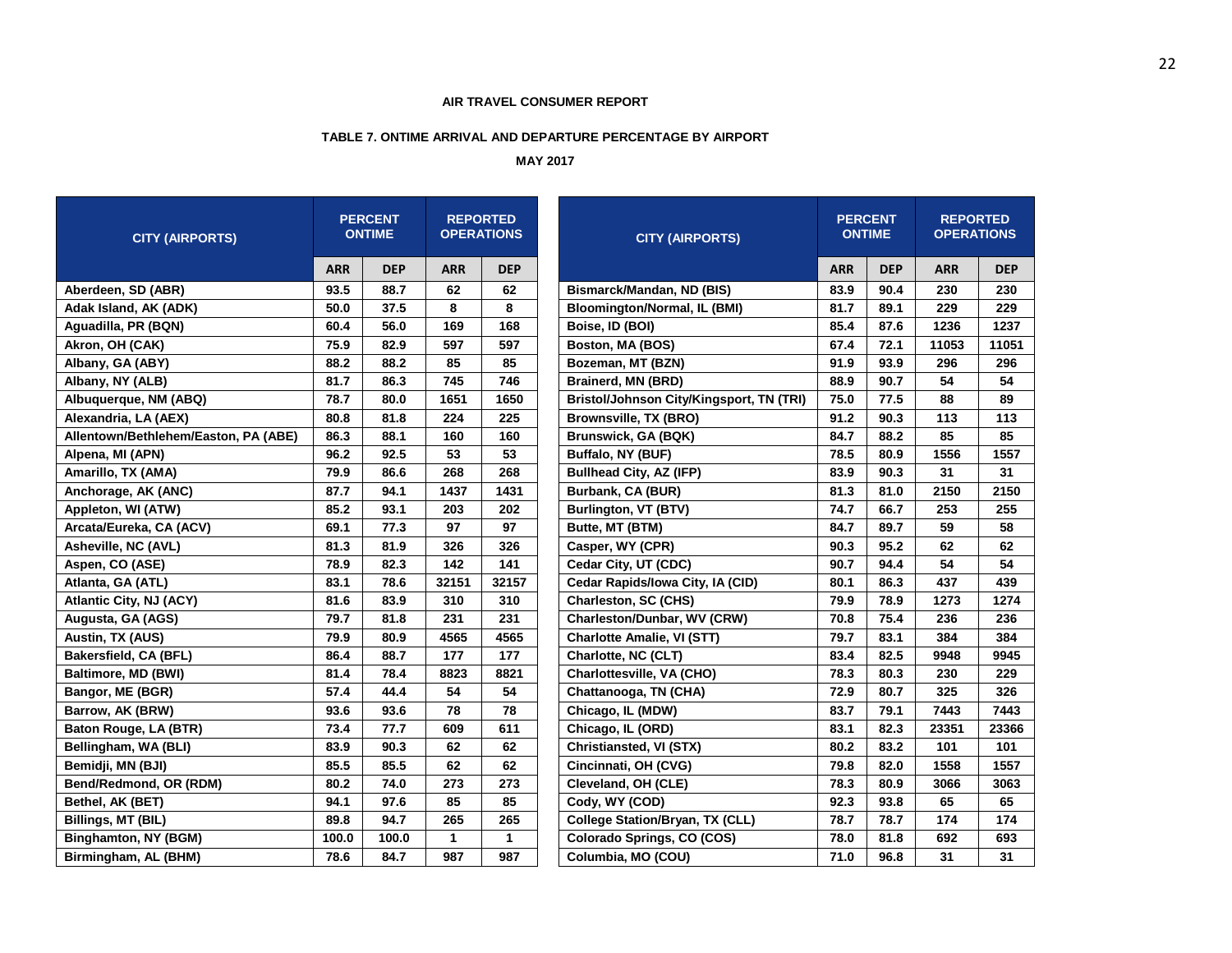#### **TABLE 7. ONTIME ARRIVAL AND DEPARTURE PERCENTAGE BY AIRPORT**

| <b>CITY (AIRPORTS)</b>          |            | <b>PERCENT</b><br><b>ONTIME</b> |            | <b>REPORTED</b><br><b>OPERATIONS</b> | <b>CITY (AIRPORTS)</b>          |            | <b>PERCENT</b><br><b>ONTIME</b> | <b>REPORTED</b><br><b>OPERATIONS</b> |                 |  |
|---------------------------------|------------|---------------------------------|------------|--------------------------------------|---------------------------------|------------|---------------------------------|--------------------------------------|-----------------|--|
|                                 | <b>ARR</b> | <b>DEP</b>                      | <b>ARR</b> | <b>DEP</b>                           |                                 | <b>ARR</b> | <b>DEP</b>                      | <b>ARR</b>                           | <b>DEP</b>      |  |
| Columbia, SC (CAE)              | 77.5       | 85.4                            | 342        | 342                                  | Fort Lauderdale, FL (FLL)       | 74.8       | 70.2                            | 7244                                 | 7248            |  |
| Columbus, GA (CSG)              | 82.1       | 82.1                            | 112        | 112                                  | Fort Myers, FL (RSW)            | 81.8       | 80.5                            | 2148                                 | 2153            |  |
| <b>Columbus, MS (GTR)</b>       | 85.5       | 91.9                            | 62         | 62                                   | Fort Smith, AR (FSM)            | 74.1       | 81.0                            | 58                                   | 58              |  |
| Columbus, OH (CMH)              | 80.3       | 82.5                            | 2049       | 2049                                 | Fort Wayne, IN (FWA)            | 80.1       | 88.4                            | 467                                  | 467             |  |
| Cordova, AK (CDV)               | 91.9       | 93.5                            | 62         | 62                                   | Fresno, CA (FAT)                | 82.5       | 85.4                            | 733                                  | 734             |  |
| <b>Corpus Christi, TX (CRP)</b> | 80.9       | 87.4                            | 320        | 317                                  | Gainesville, FL (GNV)           | 83.9       | 87.6                            | 112                                  | 113             |  |
| Dallas, TX (DAL)                | 77.2       | 71.5                            | 5871       | 5871                                 | Gillette, WY (GCC)              | 89.9       | 94.4                            | 89                                   | 89              |  |
| Dallas/Fort Worth, TX (DFW)     | 82.8       | 80.2                            | 15466      | 15470                                | Grand Forks, ND (GFK)           | 91.7       | 92.4                            | 144                                  | 144             |  |
| Dayton, OH (DAY)                | 79.6       | 84.7                            | 481        | 483                                  | Grand Junction, CO (GJT)        | 94.6       | 95.8                            | 261                                  | 260             |  |
| Daytona Beach, FL (DAB)         | 76.5       | 70.9                            | 179        | 179                                  | Grand Rapids, MI (GRR)          | 79.8       | 90.1                            | 897                                  | 895             |  |
| Deadhorse, AK (SCC)             | 96.7       | 98.4                            | 61         | 61                                   | <b>Great Falls, MT (GTF)</b>    | 98.3       | 98.3                            | 119                                  | 119             |  |
| Denver, CO (DEN)                | 82.4       | 80.4                            | 19118      | 19122                                | Green Bay, WI (GRB)             | 84.3       | 90.7                            | 451                                  | 451             |  |
| Des Moines, IA (DSM)            | 78.8       | 86.8                            | 703        | 704                                  | Greensboro/High Point, NC (GSO) | 73.3       | 75.4                            | 446                                  | 443             |  |
| Detroit, MI (DTW)               | 85.1       | 84.0                            | 11181      | 11178                                | Greer, SC (GSP)                 | 75.5       | 80.3                            | 687                                  | 685             |  |
| Devils Lake, ND (DVL)           | 84.9       | 94.3                            | 53         | 53                                   | Guam, TT (GUM)                  | 96.8       | 67.7                            | 31                                   | 31              |  |
| Dothan, AL (DHN)                | 88.2       | 89.2                            | 93         | 93                                   | Gulfport/Biloxi, MS (GPT)       | 83.7       | 85.6                            | 208                                  | 208             |  |
| Duluth, MN (DLH)                | 90.5       | 91.6                            | 179        | 178                                  | Hancock/Houghton, MI (CMX)      | 90.3       | 88.7                            | 62                                   | 62              |  |
| Durango, CO (DRO)               | 89.5       | 93.0                            | 114        | 115                                  | Harlingen/San Benito, TX (HRL)  | 76.0       | 82.1                            | 246                                  | 246             |  |
| Eau Claire, WI (EAU)            | 82.8       | 94.8                            | 58         | 58                                   | Harrisburg, PA (MDT)            | 90.7       | 94.3                            | 246                                  | 247             |  |
| El Paso, TX (ELP)               | 77.8       | 78.3                            | 931        | 932                                  | Hartford, CT (BDL)              | 81.3       | 87.4                            | 1931                                 | 1931            |  |
| Elko, NV (EKO)                  | 100.0      | 98.2                            | 57         | 57                                   | Hattiesburg/Laurel, MS (PIB)    | 63.0       | 70.4                            | 54                                   | 54              |  |
| Elmira/Corning, NY (ELM)        | 75.2       | 80.5                            | 113        | 113                                  | Hayden, CO (HDN)                | 100.0      | 100.0                           | 8                                    | 9               |  |
| Erie, PA (ERI)                  | 87.6       | 95.5                            | 177        | 176                                  | Hays, KS (HYS)                  | 85.2       | 88.9                            | 54                                   | $\overline{54}$ |  |
| Escanaba, MI (ESC)              | 90.7       | 88.9                            | 54         | 54                                   | Helena, MT (HLN)                | 88.5       | 95.9                            | 148                                  | 148             |  |
| Eugene, OR (EUG)                | 87.5       | 85.9                            | 361        | 361                                  | Hibbing, MN (HIB)               | 88.9       | 94.4                            | 54                                   | 54              |  |
| Evansville, IN (EVV)            | 81.3       | 89.3                            | 251        | 252                                  | Hilo, HI (ITO)                  | 94.1       | 93.2                            | 560                                  | 529             |  |
| Fairbanks, AK (FAI)             | 85.7       | 95.3                            | 259        | 258                                  | Hobbs, NM (HOB)                 | 82.1       | 91.1                            | 56                                   | 56              |  |
| Fargo, ND (FAR)                 | 88.9       | 92.5                            | 280        | 280                                  | Honolulu, HI (HNL)              | 89.6       | 92.2                            | 4130                                 | 4130            |  |
| Fayetteville, AR (XNA)          | 79.5       | 84.1                            | 478        | 478                                  | Houston, TX (HOU)               | 78.1       | 75.6                            | 4589                                 | 4589            |  |
| Fayetteville, NC (FAY)          | 81.4       | 84.8                            | 145        | 145                                  | Houston, TX (IAH)               | 85.7       | 84.0                            | 11501                                | 11505           |  |
| Flagstaff, AZ (FLG)             | 91.9       | 96.0                            | 124        | 124                                  | Huntsville, AL (HSV)            | 84.3       | 90.4                            | 344                                  | 344             |  |
| Flint, MI (FNT)                 | 82.5       | 88.3                            | 342        | 343                                  | Idaho Falls, ID (IDA)           | 92.7       | 94.6                            | 205                                  | 205             |  |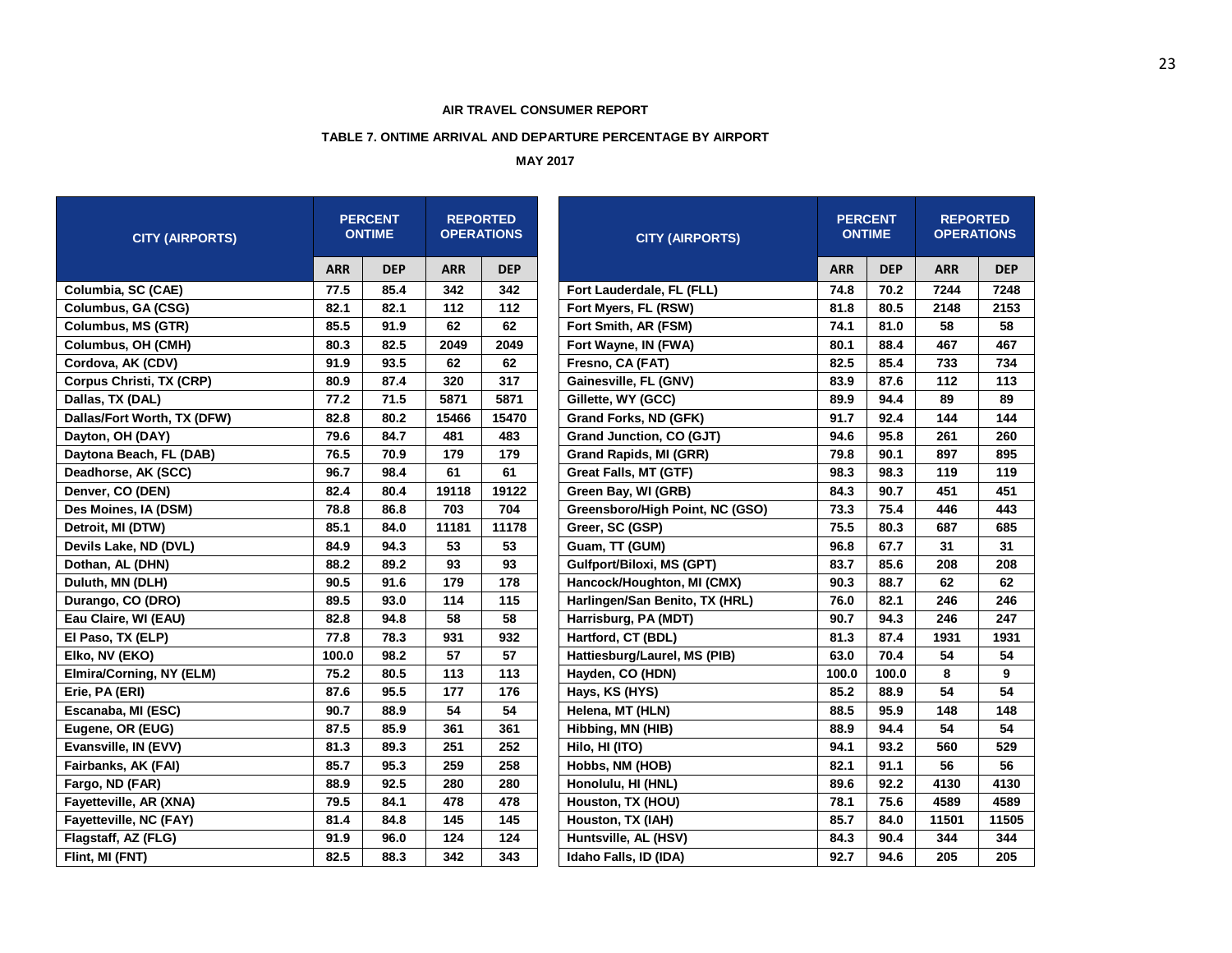# **TABLE 7. ONTIME ARRIVAL AND DEPARTURE PERCENTAGE BY AIRPORT**

| <b>CITY (AIRPORTS)</b>              |            | <b>PERCENT</b><br><b>ONTIME</b> |            | <b>REPORTED</b><br><b>OPERATIONS</b> | <b>CITY (AIRPORTS)</b>             |            | <b>PERCENT</b><br><b>ONTIME</b> | <b>REPORTED</b><br><b>OPERATIONS</b> |            |
|-------------------------------------|------------|---------------------------------|------------|--------------------------------------|------------------------------------|------------|---------------------------------|--------------------------------------|------------|
|                                     | <b>ARR</b> | <b>DEP</b>                      | <b>ARR</b> | <b>DEP</b>                           |                                    | <b>ARR</b> | <b>DEP</b>                      | <b>ARR</b>                           | <b>DEP</b> |
| Indianapolis, IN (IND)              | 78.4       | 82.0                            | 2360       | 2359                                 | Lexington, KY (LEX)                | 81.3       | 84.7                            | 464                                  | 463        |
| International Falls, MN (INL)       | 94.2       | 94.2                            | 52         | 52                                   | Lihue, HI (LIH)                    | 92.1       | 93.5                            | 1014                                 | 1015       |
| Iron Mountain/Kingsfd, MI (IMT)     | 93.1       | 91.4                            | 58         | 58                                   | Lincoln, NE (LNK)                  | 90.0       | 91.3                            | 240                                  | 240        |
| Islip, NY (ISP)                     | 85.6       | 86.5                            | 445        | 445                                  | Little Rock, AR (LIT)              | 80.9       | 86.0                            | 674                                  | 673        |
| Ithaca/Cortland, NY (ITH)           | 87.6       | 86.5                            | 89         | 89                                   | Long Beach, CA (LGB)               | 80.9       | 81.8                            | 1407                                 | 1405       |
| Jackson, WY (JAC)                   | 85.2       | 93.2                            | 149        | 148                                  | Los Angeles, CA (LAX)              | 59.6       | 64.6                            | 18166                                | 18169      |
| Jackson/Vicksburg, MS (JAN)         | 85.0       | 87.2                            | 408        | 406                                  | Louisville, KY (SDF)               | 80.5       | 83.1                            | 1002                                 | 1003       |
| Jacksonville, FL (JAX)              | 76.8       | 79.9                            | 1614       | 1613                                 | Lubbock, TX (LBB)                  | 76.8       | 82.8                            | 371                                  | 372        |
| Jacksonville/Camp Lejeune, NC (OAJ) | 84.6       | 88.0                            | 117        | 117                                  | Madison, WI (MSN)                  | 87.0       | 86.9                            | 829                                  | 829        |
| Jamestown, ND (JMS)                 | 88.1       | 88.1                            | 84         | 84                                   | Manchester, NH (MHT)               | 76.9       | 90.8                            | 545                                  | 545        |
| Juneau, AK (JNU)                    | 90.7       | 91.2                            | 366        | 365                                  | Manhattan/Ft. Riley, KS (MHK)      | 71.5       | 82.2                            | 130                                  | 129        |
| Kahului, HI (OGG)                   | 88.9       | 90.6                            | 2030       | 2030                                 | Marquette, MI (MQT)                | 94.3       | 88.6                            | 88                                   | 88         |
| Kalamazoo, MI (AZO)                 | 85.6       | 88.4                            | 250        | 250                                  | Martha's Vineyard, MA (MVY)        | 75.0       | 12.5                            | 8                                    | 8          |
| Kalispell, MT (FCA)                 | 91.4       | 97.4                            | 151        | 151                                  | Medford, OR (MFR)                  | 80.1       | 80.6                            | 211                                  | 211        |
| Kansas City, MO (MCI)               | 79.1       | 82.6                            | 3965       | 3963                                 | Melbourne, FL (MLB)                | 84.0       | 81.3                            | 144                                  | 144        |
| Ketchikan, AK (KTN)                 | 83.4       | 89.4                            | 199        | 199                                  | Memphis, TN (MEM)                  | 80.1       | 84.6                            | 1288                                 | 1288       |
| Key West, FL (EYW)                  | 83.5       | 82.3                            | 158        | 158                                  | Meridian, MS (MEI)                 | 72.9       | 81.2                            | 85                                   | 85         |
| Killeen, TX (GRK)                   | 76.7       | 81.6                            | 103        | 103                                  | Miami, FL (MIA)                    | 78.9       | 76.7                            | 5786                                 | 5787       |
| Knoxville, TN (TYS)                 | 75.8       | 81.5                            | 479        | 480                                  | Midland/Odessa, TX (MAF)           | 80.7       | 86.0                            | 441                                  | 443        |
| Kodiak, AK (ADQ)                    | 96.6       | 96.6                            | 58         | 58                                   | Milwaukee, WI (MKE)                | 79.8       | 85.0                            | 2599                                 | 2599       |
| Kona, HI (KOA)                      | 92.1       | 91.5                            | 1068       | 1099                                 | Minneapolis, MN (MSP)              | 86.4       | 86.4                            | 11622                                | 11619      |
| Kotzebue, AK (OTZ)                  | 88.7       | 91.9                            | 62         | 62                                   | Minot, ND (MOT)                    | 88.3       | 92.8                            | 196                                  | 195        |
| La Crosse, WI (LSE)                 | 83.0       | 87.5                            | 176        | 176                                  | Mission/McAllen/Edinburg, TX (MFE) | 82.6       | 89.9                            | 207                                  | 207        |
| Lafayette, LA (LFT)                 | 83.2       | 82.8                            | 274        | 273                                  | Missoula, MT (MSO)                 | 89.4       | 92.6                            | 189                                  | 190        |
| Lake Charles, LA (LCH)              | 81.6       | 87.2                            | 141        | 141                                  | Mobile, AL (MOB)                   | 77.4       | 85.6                            | 292                                  | 292        |
| Lansing, MI (LAN)                   | 87.4       | 88.7                            | 230        | 231                                  | Moline, IL (MLI)                   | 78.4       | 89.5                            | 315                                  | 315        |
| Laramie, WY (LAR)                   | 96.3       | 94.4                            | 54         | 54                                   | Monroe, LA (MLU)                   | 82.2       | 85.8                            | 169                                  | 169        |
| Laredo, TX (LRD)                    | 82.8       | 86.7                            | 203        | 203                                  | Monterey, CA (MRY)                 | 59.7       | 63.1                            | 236                                  | 236        |
| Las Vegas, NV (LAS)                 | 78.7       | 75.7                            | 13118      | 13121                                | Montgomery, AL (MGM)               | 72.2       | 76.1                            | 180                                  | 180        |
| Latrobe, PA (LBE)                   | 72.6       | 79.8                            | 84         | 84                                   | Mosinee, WI (CWA)                  | 84.0       | 90.7                            | 162                                  | 162        |
| Lawton/Fort Sill, OK (LAW)          | 75.0       | 70.6                            | 16         | 17                                   | Muskegon, MI (MKG)                 | 93.1       | 91.4                            | 58                                   | 58         |
| Lewiston, ID (LWS)                  | 93.3       | 95.0                            | 60         | 60                                   | Myrtle Beach, SC (MYR)             | 80.6       | 76.6                            | 676                                  | 676        |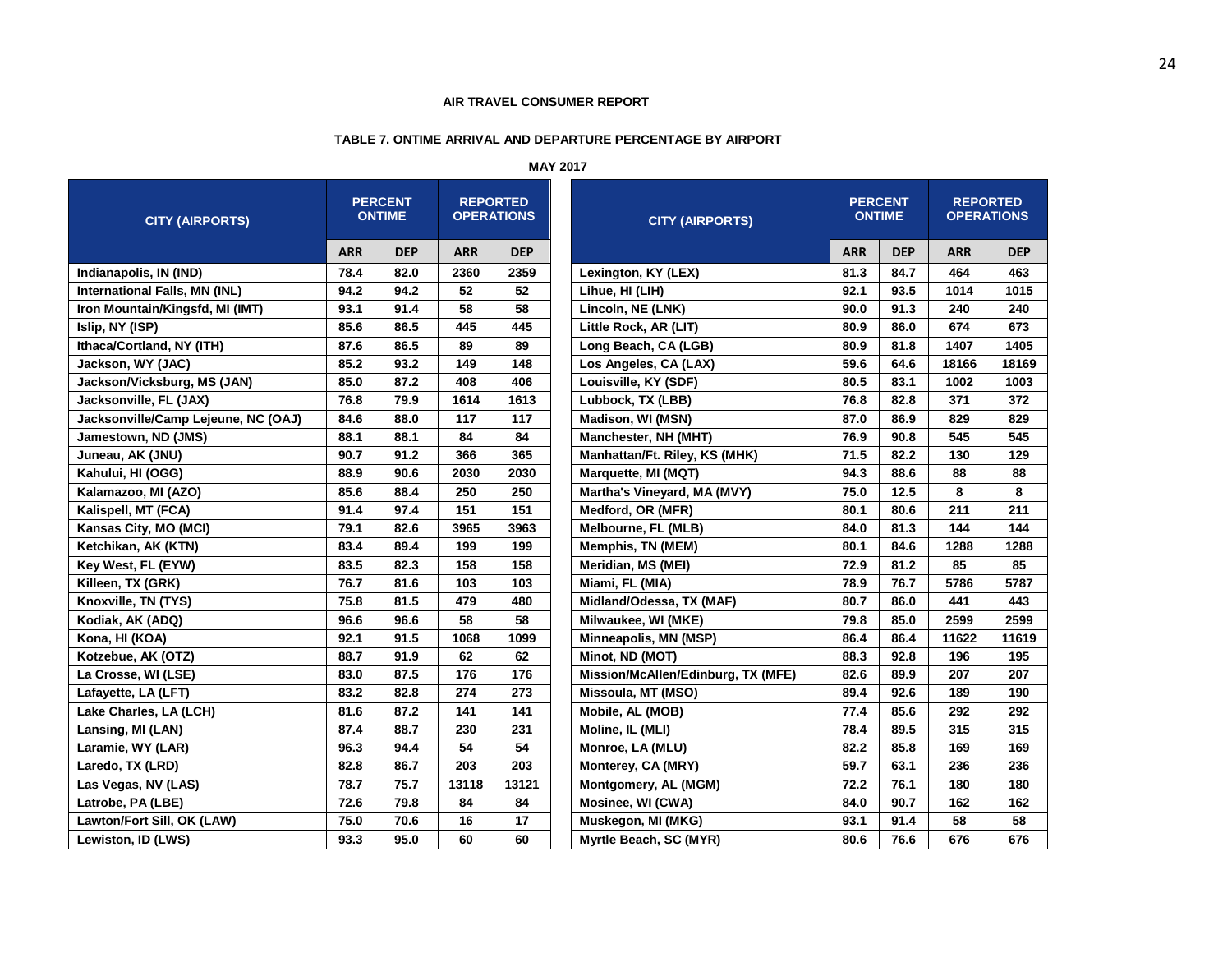#### **TABLE 7. ONTIME ARRIVAL AND DEPARTURE PERCENTAGE BY AIRPORT**

**MAY 2017**

| <b>CITY (AIRPORTS)</b>               |            | <b>PERCENT</b><br><b>ONTIME</b> |            | <b>REPORTED</b><br><b>OPERATIONS</b> | <b>CITY (AIRPORTS)</b>             |            | <b>PERCENT</b><br><b>ONTIME</b> | <b>REPORTED</b><br><b>OPERATIONS</b> |
|--------------------------------------|------------|---------------------------------|------------|--------------------------------------|------------------------------------|------------|---------------------------------|--------------------------------------|
|                                      | <b>ARR</b> | <b>DEP</b>                      | <b>ARR</b> | <b>DEP</b>                           |                                    | <b>ARR</b> | <b>DEP</b>                      | <b>ARR</b>                           |
| Nantucket, MA (ACK)                  | 67.6       | 27.0                            | 37         | 37                                   | Ponce, PR (PSE)                    | 64.5       | 70.5                            | 62                                   |
| Nashville, TN (BNA)                  | 80.1       | 78.9                            | 4491       | 4490                                 | Portland, ME (PWM)                 | 70.3       | 75.4                            | 558                                  |
| New Bern/Morehead/Beaufort, NC (EWN) | 87.7       | 84.2                            | 57         | 57                                   | Portland, OR (PDX)                 | 80.1       | 82.4                            | 5210                                 |
| New Orleans, LA (MSY)                | 76.5       | 76.3                            | 4223       | 4220                                 | Providence, RI (PVD)               | 77.5       | 85.5                            | 1149                                 |
| New York, NY (JFK)                   | 61.0       | 67.1                            | 8151       | 8148                                 | Raleigh/Durham, NC (RDU)           | 80.0       | 82.4                            | 3013                                 |
| New York, NY (LGA)                   | 68.0       | 73.1                            | 7929       | 7931                                 | Rapid City, SD (RAP)               | 91.8       | 92.8                            | 195                                  |
| Newark, NJ (EWR)                     | 61.2       | 69.9                            | 10024      | 10010                                | Redding, CA (RDD)                  | 78.3       | 76.1                            | 92                                   |
| Newburgh/Poughkeepsie, NY (SWF)      | 75.8       | 77.5                            | 120        | 120                                  | Reno, NV (RNO)                     | 79.7       | 79.6                            | 1302                                 |
| Newport News/Williamsburg, VA (PHF)  | 81.3       | 84.6                            | 91         | 91                                   | Rhinelander, WI (RHI)              | 82.3       | 80.6                            | 62                                   |
| Niagara Falls, NY (IAG)              | 79.5       | 75.6                            | 44         | 45                                   | Richmond, VA (RIC)                 | 71.0       | 75.8                            | 1280                                 |
| Nome, AK (OME)                       | 88.7       | 95.2                            | 62         | 62                                   | Roanoke, VA (ROA)                  | 85.0       | 83.9                            | 200                                  |
| Norfolk, VA (ORF)                    | 80.9       | 82.6                            | 981        | 984                                  | Rochester, MN (RST)                | 79.2       | 83.8                            | 216                                  |
| North Bend/Coos Bay, OR (OTH)        | 41.2       | 52.9                            | 17         | 17                                   | Rochester, NY (ROC)                | 80.2       | 82.0                            | 640                                  |
| Oakland, CA (OAK)                    | 78.8       | 75.9                            | 4347       | 4349                                 | Rock Springs, WY (RKS)             | 89.7       | 91.4                            | 58                                   |
| Oklahoma City, OK (OKC)              | 80.8       | 84.7                            | 1213       | 1213                                 | Roswell, NM (ROW)                  | 89.5       | 89.7                            | 38                                   |
| Omaha, NE (OMA)                      | 79.4       | 85.7                            | 1816       | 1813                                 | Sacramento, CA (SMF)               | 78.4       | 78.1                            | 3748                                 |
| Ontario, CA (ONT)                    | 80.1       | 79.1                            | 1777       | 1777                                 | Saginaw/Bay City/Midland, MI (MBS) | 92.9       | 94.1                            | 170                                  |
| Orlando, FL (MCO)                    | 79.9       | 77.6                            | 11002      | 11009                                | Salt Lake City, UT (SLC)           | 88.0       | 88.3                            | 9406                                 |
| Paducah, KY (PAH)                    | 86.2       | 93.1                            | 58         | 58                                   | San Angelo, TX (SJT)               | 77.8       | 72.5                            | 81                                   |
| Pago Pago, TT (PPG)                  | 88.9       | 100.0                           | 9          | 9                                    | San Antonio, TX (SAT)              | 79.3       | 81.4                            | 2799                                 |
| Palm Springs, CA (PSP)               | 81.7       | 86.8                            | 720        | 720                                  | San Diego, CA (SAN)                | 81.2       | 82.5                            | 7097                                 |
| Panama City, FL (ECP)                | 79.0       | 82.6                            | 438        | 438                                  | San Francisco, CA (SFO)            | 66.5       | 72.8                            | 14374                                |
| Pasco/Kennewick/Richland, WA (PSC)   | 83.1       | 91.6                            | 296        | 296                                  | San Jose, CA (SJC)                 | 80.6       | 80.0                            | 4183                                 |
| Pellston, MI (PLN)                   | 89.2       | 90.4                            | 83         | 83                                   | San Juan, PR (SJU)                 | 78.3       | 81.3                            | 2106                                 |
| Pensacola, FL (PNS)                  | 80.8       | 85.0                            | 433        | 434                                  | San Luis Obispo, CA (SBP)          | 69.4       | 68.6                            | 360                                  |
| Peoria, IL (PIA)                     | 78.3       | 87.3                            | 198        | 197                                  | Santa Ana, CA (SNA)                | 83.1       | 84.2                            | 3576                                 |
| Petersburg, AK (PSG)                 | 83.9       | 87.1                            | 62         | 62                                   | Santa Barbara, CA (SBA)            | 70.5       | 71.8                            | 451                                  |
| Philadelphia, PA (PHL)               | 78.9       | 81.0                            | 6358       | 6352                                 | Santa Fe, NM (SAF)                 | 79.4       | 81.4                            | 102                                  |
| Phoenix, AZ (PHX)                    | 83.3       | 82.8                            | 13485      | 13480                                | Santa Rosa, CA (STS)               | 74.2       | 71.0                            | 31                                   |
| Pittsburgh, PA (PIT)                 | 80.4       | 86.0                            | 2429       | 2428                                 | Sarasota/Bradenton, FL (SRQ)       | 83.6       | 79.3                            | 275                                  |
| Plattsburgh, NY (PBG)                | 77.5       | 74.4                            | 40         | 39                                   | Sault Ste. Marie, MI (CIU)         | 91.4       | 93.1                            | 58                                   |
| Pocatello, ID (PIH)                  | 94.0       | 94.0                            | 84         | 84                                   | Savannah, GA (SAV)                 | 78.5       | 76.2                            | 702                                  |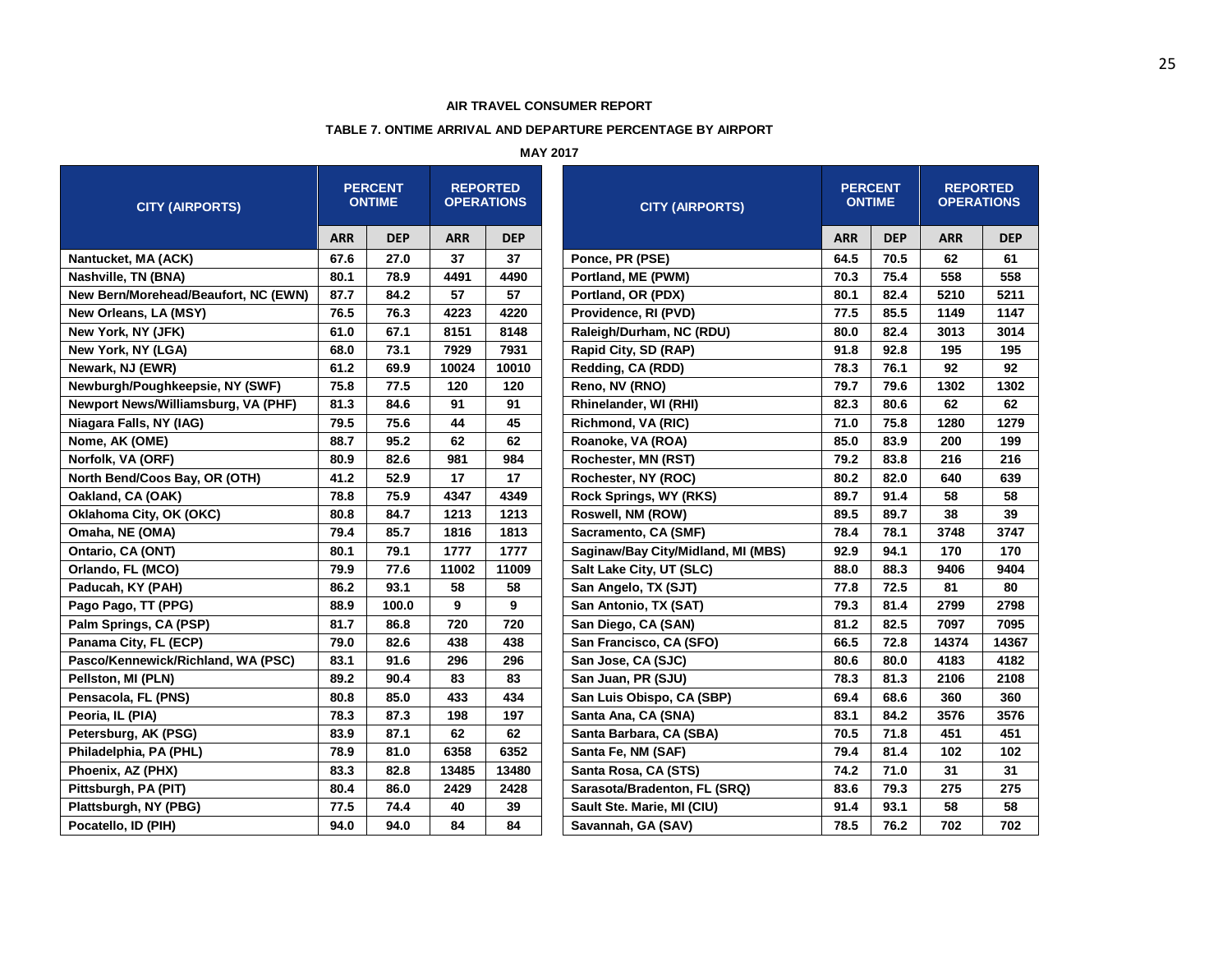#### **TABLE 7. ONTIME ARRIVAL AND DEPARTURE PERCENTAGE BY AIRPORT**

| <b>CITY (AIRPORTS)</b>              |            | <b>PERCENT</b><br><b>ONTIME</b> |            | <b>REPORTED</b><br><b>OPERATIONS</b> | <b>CITY (AIRPORTS)</b>               | <b>PERCENT</b><br><b>ONTIME</b> |            | <b>REPORTED</b><br><b>OPERATIONS</b> |                |
|-------------------------------------|------------|---------------------------------|------------|--------------------------------------|--------------------------------------|---------------------------------|------------|--------------------------------------|----------------|
|                                     | <b>ARR</b> | <b>DEP</b>                      | <b>ARR</b> | <b>DEP</b>                           |                                      | <b>ARR</b>                      | <b>DEP</b> | <b>ARR</b>                           | <b>DEP</b>     |
| Scranton/Wilkes-Barre, PA (AVP)     | 81.3       | 85.0                            | 107        | 107                                  | West Palm Beach/Palm Beach, FL (PBI) | 75.3                            | 73.3       | 1873                                 | 1877           |
| Seattle, WA (SEA)                   | 80.6       | 83.7                            | 11521      | 11525                                | West Yellowstone, MT (WYS)           | 85.7                            | 85.7       | $\overline{7}$                       | $\overline{7}$ |
| Shreveport, LA (SHV)                | 81.9       | 84.9                            | 403        | 403                                  | White Plains, NY (HPN)               | 73.0                            | 75.2       | 600                                  | 600            |
| Sioux City, IA (SUX)                | 74.1       | 70.4                            | 27         | 27                                   | Wichita, KS (ICT)                    | 81.8                            | 84.2       | 769                                  | 770            |
| Sioux Falls, SD (FSD)               | 84.8       | 85.6                            | 395        | 395                                  | Williston, ND (ISN)                  | 93.6                            | 93.6       | 94                                   | 94             |
| Sitka, AK (SIT)                     | 89.7       | 85.8                            | 107        | 106                                  | Wilmington, NC (ILM)                 | 85.6                            | 88.0       | 125                                  | 125            |
| South Bend, IN (SBN)                | 82.4       | 86.7                            | 459        | 459                                  | Worcester, MA (ORH)                  | 61.3                            | 58.1       | 62                                   | 62             |
| Spokane, WA (GEG)                   | 85.5       | 88.5                            | 825        | 825                                  | Wrangell, AK (WRG)                   | 82.3                            | 85.5       | 62                                   | 62             |
| Springfield, IL (SPI)               | 87.6       | 92.1                            | 89         | 89                                   | Yakutat, AK (YAK)                    | 95.2                            | 91.9       | 62                                   | 62             |
| Springfield, MO (SGF)               | 85.6       | 89.6                            | 181        | 182                                  | Yuma, AZ (YUM)                       | 93.5                            | 95.2       | 124                                  | 124            |
| St. Augustine, FL (UST)             | 55.6       | 50.0                            | 18         | 18                                   |                                      |                                 |            |                                      |                |
| St. George, UT (SGU)                | 92.1       | 96.3                            | 242        | 242                                  |                                      |                                 |            |                                      |                |
| St. Louis, MO (STL)                 | 81.0       | 78.1                            | 4839       | 4841                                 |                                      |                                 |            |                                      |                |
| State College, PA (SCE)             | 86.7       | 91.3                            | 150        | 150                                  |                                      |                                 |            |                                      |                |
| Sun Valley/Hailey/Ketchum, ID (SUN) | 95.2       | 96.8                            | 62         | 62                                   |                                      |                                 |            |                                      |                |
| Syracuse, NY (SYR)                  | 74.9       | 80.2                            | 566        | 566                                  |                                      |                                 |            |                                      |                |
| Tallahassee, FL (TLH)               | 81.6       | 85.5                            | 179        | 179                                  |                                      |                                 |            |                                      |                |
| Tampa, FL (TPA)                     | 79.1       | 78.6                            | 5897       | 5898                                 |                                      |                                 |            |                                      |                |
| Toledo, OH (TOL)                    | 74.1       | 66.7                            | 27         | 27                                   |                                      |                                 |            |                                      |                |
| Traverse City, MI (TVC)             | 81.0       | 88.7                            | 232        | 231                                  |                                      |                                 |            |                                      |                |
| Trenton, NJ (TTN)                   | 84.9       | 92.5                            | 186        | 186                                  |                                      |                                 |            |                                      |                |
| Tucson, AZ (TUS)                    | 79.0       | 79.8                            | 1318       | 1320                                 |                                      |                                 |            |                                      |                |
| Tulsa, OK (TUL)                     | 80.3       | 85.6                            | 1241       | 1239                                 |                                      |                                 |            |                                      |                |
| Twin Falls, ID (TWF)                | 88.4       | 94.2                            | 86         | 86                                   |                                      |                                 |            |                                      |                |
| Tyler, TX (TYR)                     | 74.2       | 80.6                            | 31         | 31                                   |                                      |                                 |            |                                      |                |
| Valdosta, GA (VLD)                  | 81.2       | 80.0                            | 85         | 85                                   |                                      |                                 |            |                                      |                |
| Valparaiso, FL (VPS)                | 81.7       | 83.2                            | 327        | 327                                  |                                      |                                 |            |                                      |                |
| <b>Washington, DC (DCA)</b>         | 79.5       | 82.0                            | 6552       | 6551                                 |                                      |                                 |            |                                      |                |
| Washington, DC (IAD)                | 83.5       | 82.2                            | 3229       | 3232                                 |                                      |                                 |            |                                      |                |
| Waterloo, IA (ALO)                  | 75.9       | 81.0                            | 58         | 58                                   |                                      |                                 |            |                                      |                |

| <b>PERCENT</b><br><b>ONTIME</b> |            | <b>REPORTED</b><br><b>OPERATIONS</b> |            | <b>CITY (AIRPORTS)</b>               |            | <b>PERCENT</b><br><b>ONTIME</b> | <b>REPORTED</b><br><b>OPERATIONS</b> |            |  |
|---------------------------------|------------|--------------------------------------|------------|--------------------------------------|------------|---------------------------------|--------------------------------------|------------|--|
| <b>ARR</b>                      | <b>DEP</b> | <b>ARR</b>                           | <b>DEP</b> |                                      | <b>ARR</b> | <b>DEP</b>                      | <b>ARR</b>                           | <b>DEP</b> |  |
| 81.3                            | 85.0       | 107                                  | 107        | West Palm Beach/Palm Beach, FL (PBI) | 75.3       | 73.3                            | 1873                                 | 1877       |  |
| 80.6                            | 83.7       | 11521                                | 11525      | West Yellowstone, MT (WYS)           | 85.7       | 85.7                            | 7                                    | 7          |  |
| 81.9                            | 84.9       | 403                                  | 403        | <b>White Plains, NY (HPN)</b>        | 73.0       | 75.2                            | 600                                  | 600        |  |
| 74.1                            | 70.4       | 27                                   | 27         | Wichita, KS (ICT)                    | 81.8       | 84.2                            | 769                                  | 770        |  |
| 84.8                            | 85.6       | 395                                  | 395        | Williston, ND (ISN)                  | 93.6       | 93.6                            | 94                                   | 94         |  |
| 89.7                            | 85.8       | 107                                  | 106        | Wilmington, NC (ILM)                 | 85.6       | 88.0                            | 125                                  | 125        |  |
| 82.4                            | 86.7       | 459                                  | 459        | Worcester, MA (ORH)                  | 61.3       | 58.1                            | 62                                   | 62         |  |
| 85.5                            | 88.5       | 825                                  | 825        | Wrangell, AK (WRG)                   | 82.3       | 85.5                            | 62                                   | 62         |  |
| 87.6                            | 92.1       | 89                                   | 89         | Yakutat, AK (YAK)                    | 95.2       | 91.9                            | 62                                   | 62         |  |
| 85.6                            | 89.6       | 181                                  | 182        | Yuma, AZ (YUM)                       | 93.5       | 95.2                            | 124                                  | 124        |  |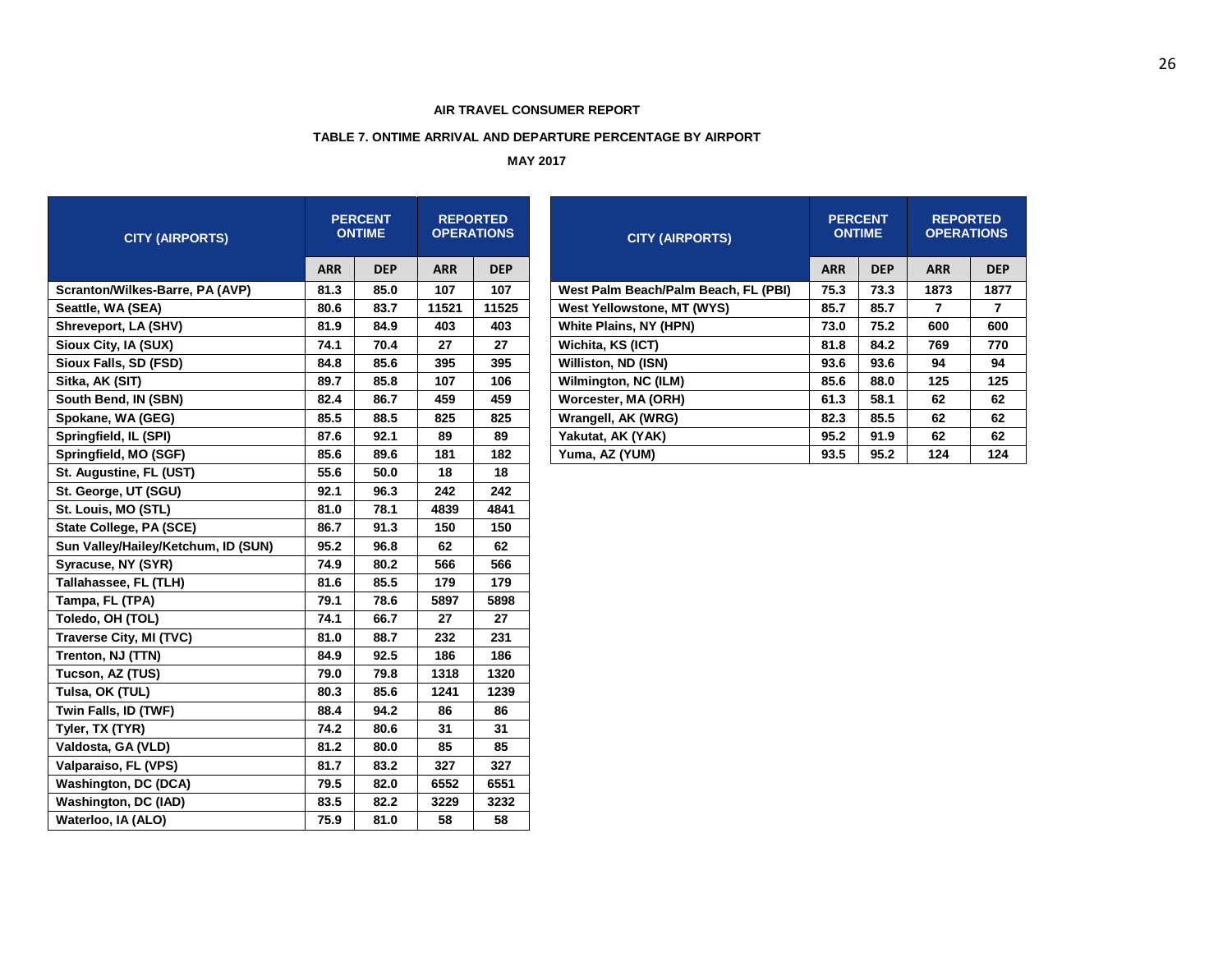# **TABLE 8. OVERALL NUMBER AND PERCENTAGE OF FLIGHT CANCELLATIONS BY CARRIER**

## **MAY 2017**

| <b>CARRIER</b>        |                                                        | AT 30 REPORTABLE AIRPORTS B/                           |                                                        |                                                            | AT ALL US AIRPORTS C/                                  |                                                        |                                                        |                                                            |  |
|-----------------------|--------------------------------------------------------|--------------------------------------------------------|--------------------------------------------------------|------------------------------------------------------------|--------------------------------------------------------|--------------------------------------------------------|--------------------------------------------------------|------------------------------------------------------------|--|
|                       | <b>NUMBER OF</b><br><b>AIRPORTS</b><br><b>REPORTED</b> | <b>FLIGHT</b><br><b>OPERATIONS</b><br><b>SCHEDULED</b> | <b>FLIGHT</b><br><b>OPERATIONS</b><br><b>CANCELLED</b> | <b>PERCENT OF</b><br><b>OPERATIONS</b><br><b>CANCELLED</b> | <b>NUMBER OF</b><br><b>AIRPORTS</b><br><b>REPORTED</b> | <b>FLIGHT</b><br><b>OPERATIONS</b><br><b>SCHEDULED</b> | <b>FLIGHT</b><br><b>OPERATIONS</b><br><b>CANCELLED</b> | <b>PERCENT OF</b><br><b>OPERATIONS</b><br><b>CANCELLED</b> |  |
| <b>SPIRIT</b>         | 21                                                     | 11078                                                  | 725                                                    | 6.5                                                        | 38                                                     | 13405                                                  | 840                                                    | 6.3                                                        |  |
| <b>JETBLUE</b>        | 25                                                     | 17843                                                  | 469                                                    | 2.6                                                        | 67                                                     | 25519                                                  | 676                                                    | 2.6                                                        |  |
| <b>EXPRESSJET</b>     | 14                                                     | 15860                                                  | 379                                                    | 2.4                                                        | 148                                                    | 30851                                                  | 726                                                    | 2.4                                                        |  |
| <b>VIRGIN AMERICA</b> | 18                                                     | 5691                                                   | 106                                                    | 1.9                                                        | 22                                                     | 5894                                                   | 107                                                    | 1.8                                                        |  |
| <b>SKYWEST</b>        | 22                                                     | 33433                                                  | 220                                                    | 0.7                                                        | 203                                                    | 58567                                                  | 400                                                    | 0.7                                                        |  |
| <b>AMERICAN</b>       | 28                                                     | 63216                                                  | 387                                                    | 0.6                                                        | 93                                                     | 77328                                                  | 498                                                    | 0.6                                                        |  |
| <b>ALASKA</b>         | 25                                                     | 10710                                                  | 58                                                     | 0.5                                                        | 66                                                     | 16108                                                  | 82                                                     | 0.5                                                        |  |
| <b>FRONTIER</b>       | 24                                                     | 6297                                                   | 30                                                     | 0.5                                                        | 53                                                     | 8632                                                   | 42                                                     | 0.5                                                        |  |
| <b>SOUTHWEST</b>      | 25                                                     | 65146                                                  | 356                                                    | 0.5                                                        | 87                                                     | 113239                                                 | 531                                                    | 0.5                                                        |  |
| <b>HAWAIIAN</b>       | 8                                                      | 461                                                    | $\bf{0}$                                               | 0.0                                                        | 17                                                     | 6790                                                   | 12                                                     | 0.2                                                        |  |
| <b>UNITED</b>         | 27                                                     | 41399                                                  | 56                                                     | 0.1                                                        | 93                                                     | 49408                                                  | 69                                                     | 0.1                                                        |  |
| <b>DELTA</b>          | 30                                                     | 60952                                                  | 51                                                     | 0.1                                                        | 147                                                    | 80742                                                  | 56                                                     | 0.1                                                        |  |
| <b>TOTAL</b>          |                                                        | 332086                                                 | 2837                                                   | 0.9                                                        |                                                        | 486483                                                 | 4039                                                   | 0.8                                                        |  |

 **For simplicity, statistics are displayed to one decimal place. Actual ranking order is based on our computer carrying out the number of decimal places to nine.**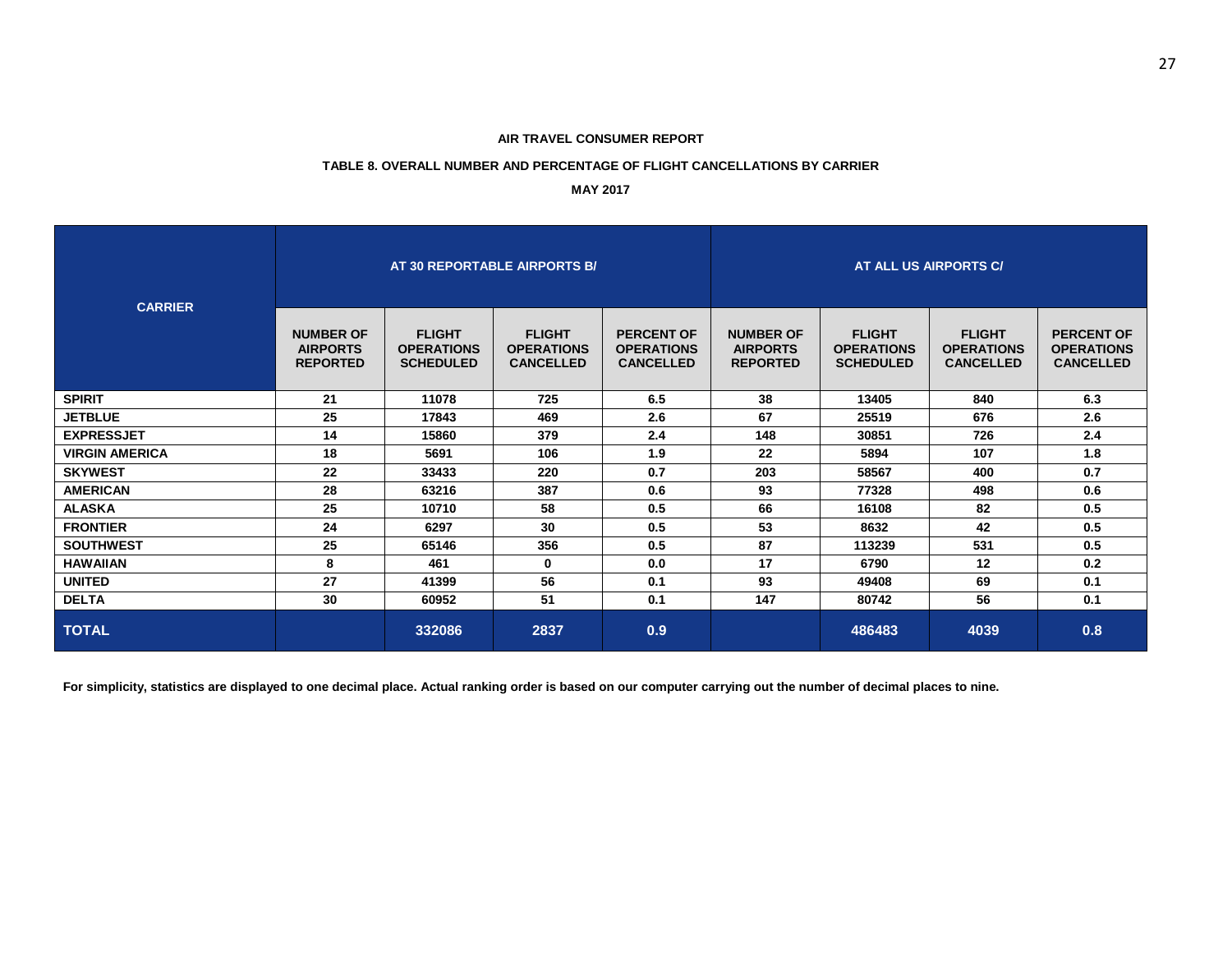## **TABLE 8A. NUMBER AND PERCENTAGE OF REGULARLY SCHEDULED FLIGHTS CANCELLED 5% OR MORE OF THE TIME**

**MAY 2017**

| <b>CARRIER</b>        | <b>NUMBER OF REGULARLY SCHEDULED</b><br><b>FLIGHTS REPORTED</b> | <b>REGULARLY SCHEDULED FLIGHTS CANCELLED</b><br>5% OR MORE OF THE TIME |                   |  |  |  |
|-----------------------|-----------------------------------------------------------------|------------------------------------------------------------------------|-------------------|--|--|--|
|                       |                                                                 | <b>NUMBERS</b>                                                         | <b>PERCENTAGE</b> |  |  |  |
| <b>SPIRIT</b>         | 482                                                             | 242                                                                    | 50.2              |  |  |  |
| <b>JETBLUE</b>        | 1077                                                            | 178                                                                    | 16.5              |  |  |  |
| <b>EXPRESSJET</b>     | 1896                                                            | 215                                                                    | 11.3              |  |  |  |
| <b>VIRGIN AMERICA</b> | 222                                                             | 23                                                                     | 10.3              |  |  |  |
| <b>FRONTIER</b>       | 404                                                             | 15                                                                     | 3.7               |  |  |  |
| <b>SKYWEST</b>        | 3049                                                            | 95                                                                     | 3.1               |  |  |  |
| <b>ALASKA</b>         | 610                                                             | 17                                                                     | 2.7               |  |  |  |
| <b>AMERICAN</b>       | 3690                                                            | 82                                                                     | 2.2               |  |  |  |
| <b>SOUTHWEST</b>      | 12342                                                           | 164                                                                    | 1.3               |  |  |  |
| <b>HAWAIIAN</b>       | 311                                                             | $\mathbf{2}$                                                           | 0.6               |  |  |  |
| <b>UNITED</b>         | 2401                                                            | 9                                                                      | 0.3               |  |  |  |
| <b>DELTA</b>          | 3473                                                            | 6                                                                      | 0.1               |  |  |  |
| <b>TOTAL</b>          | 29957                                                           | 1048                                                                   | 3.5               |  |  |  |

**For simplicity, statistics are displayed to one decimal place. Actual ranking order is based on our computer carrying out the number of decimal places to nine.**

**NOTE: For a complete list of flights canceled 5% or more of the time, go to <https://www.transtats.bts.gov/ONTIME/5PctCancels.aspx>**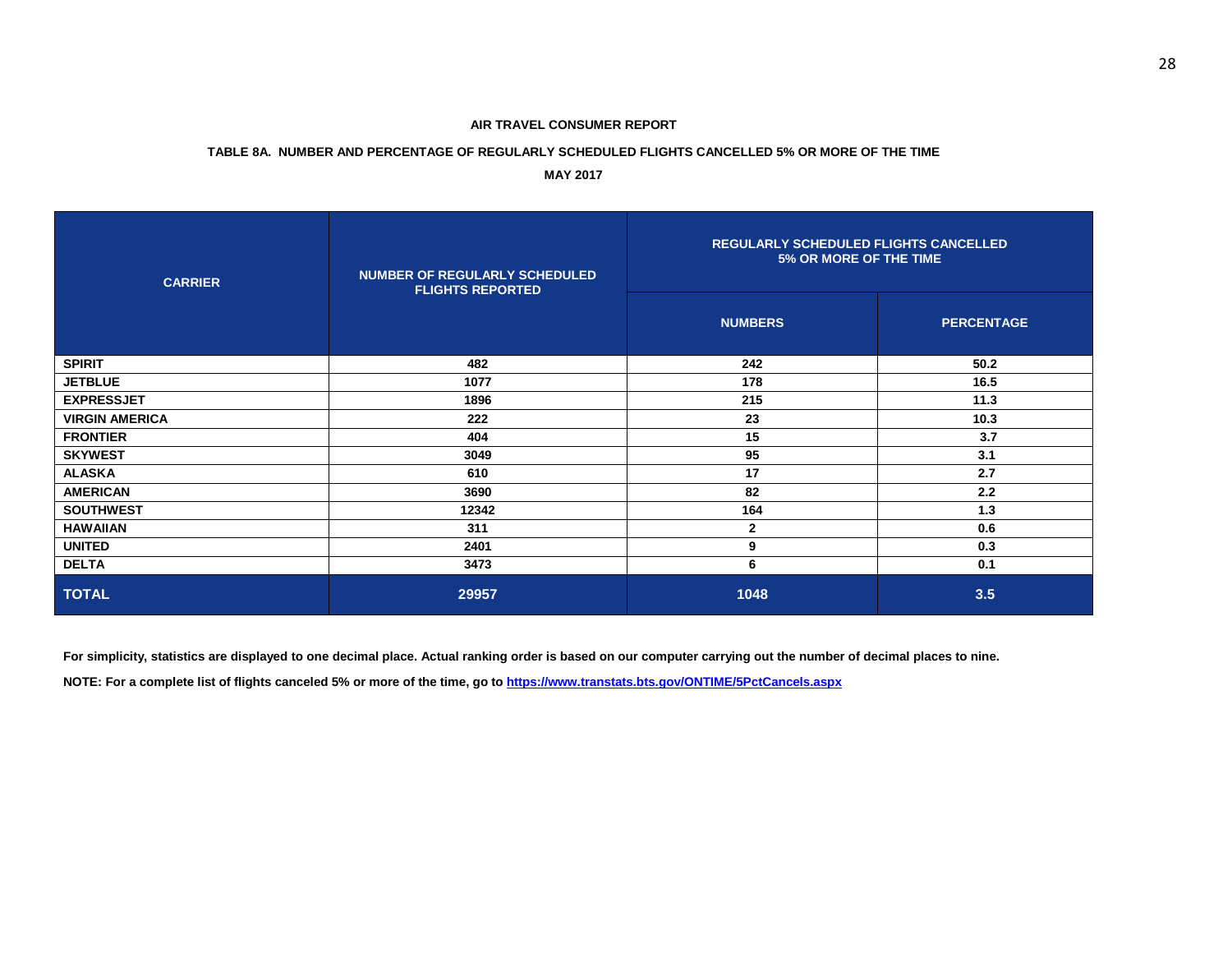## **TABLE 9. CAUSES OF DELAY\*, BY CARRIER**

**MAY 2017**

|                       |                                |               |                    |                             |                            |                            |                      |                                              |                                                   |                                                  |                                                       |                                                                     | <b>CAUSES OF DELAY</b>                                                   |                                |                                      |                                                            |                                                                        |
|-----------------------|--------------------------------|---------------|--------------------|-----------------------------|----------------------------|----------------------------|----------------------|----------------------------------------------|---------------------------------------------------|--------------------------------------------------|-------------------------------------------------------|---------------------------------------------------------------------|--------------------------------------------------------------------------|--------------------------------|--------------------------------------|------------------------------------------------------------|------------------------------------------------------------------------|
| <b>CARRIER</b>        | <b>TOTAL</b><br><b>RECORDS</b> | <b>ONTIME</b> | %<br><b>ONTIME</b> | <b>CANCE</b><br><b>LLED</b> | %<br><b>CANCEL</b><br>LED. | <b>DIVE</b><br><b>RTED</b> | %<br><b>DIVERTED</b> | <b>AIR</b><br><b>CARRIER</b><br><b>DELAY</b> | %<br><b>AIR</b><br><b>CARRIER</b><br><b>DELAY</b> | <b>EXTREME</b><br><b>WEATHER</b><br><b>DELAY</b> | %<br><b>EXTREME</b><br><b>WEATHER</b><br><b>DELAY</b> | <b>NATIONAL</b><br><b>AVIATION</b><br><b>SYSTEM</b><br><b>DELAY</b> | %<br><b>NATIONAL</b><br><b>AVIATION</b><br><b>SYSTEM</b><br><b>DELAY</b> | <b>ECURITY</b><br><b>DELAY</b> | %<br><b>SECURITY</b><br><b>DELAY</b> | LATE<br><b>ARRIVING</b><br><b>AIRCRAFT</b><br><b>DELAY</b> | %<br><b>LATE</b><br><b>ARRIVING</b><br><b>AIRCRAFT</b><br><b>DELAY</b> |
| <b>ALASKA</b>         | 16108                          | 13305         | 82.60%             | 82                          | 0.51%                      | 36                         | 0.22%                | 547                                          | 3.40%                                             | 48                                               | 0.30%                                                 | 1427                                                                | 8.86%                                                                    | 14                             | 0.09%                                | 649                                                        | 4.03%                                                                  |
| <b>AMERICAN</b>       | 77328                          | 61970         | 80.14%             | 498                         | 0.64%                      | 161                        | 0.21%                | 3992                                         | 5.16%                                             | 238                                              | 0.31%                                                 | 5929                                                                | 7.67%                                                                    | 29                             | 0.04%                                | 4511                                                       | 5.83%                                                                  |
| <b>DELTA</b>          | 80742                          | 66817         | 82.75%             | 56                          | 0.07%                      | 175                        | 0.22%                | 4106                                         | 5.09%                                             | 331                                              | 0.41%                                                 | 5192                                                                | 6.43%                                                                    | 7                              | 0.01%                                | 4059                                                       | 5.03%                                                                  |
| <b>EXPRESSJET</b>     | 30851                          | 23688         | 76.78%             | 726                         | 2.35%                      | 100                        | 0.32%                | 1872                                         | 6.07%                                             | 43                                               | 0.14%                                                 | 2061                                                                | 6.68%                                                                    | $\mathbf 0$                    | $0.00\%$                             | 2361                                                       | 7.65%                                                                  |
| <b>FRONTIER</b>       | 8632                           | 6616          | 76.65%             | 42                          | 0.49%                      | 6                          | 0.07%                | 399                                          | 4.62%                                             | 24                                               | 0.28%                                                 | 874                                                                 | 10.13%                                                                   | $\bf{0}$                       | 0.00%                                | 672                                                        | 7.78%                                                                  |
| <b>HAWAIIAN</b>       | 6790                           | 6089          | 89.68%             | 12                          | 0.18%                      | $\mathbf{3}$               | 0.04%                | 421                                          | 6.20%                                             | 5                                                | 0.07%                                                 | 39                                                                  | 0.57%                                                                    | $\mathbf{1}$                   | 0.01%                                | 220                                                        | 3.24%                                                                  |
| <b>JETBLUE</b>        | 25519                          | 17160         | 67.24%             | 676                         | 2.65%                      | 50                         | 0.20%                | 2258                                         | 8.85%                                             | 59                                               | 0.23%                                                 | 2446                                                                | 9.59%                                                                    | 12                             | 0.05%                                | 2858                                                       | 11.20%                                                                 |
| <b>SKYWEST</b>        | 58567                          | 48243         | 82.37%             | 400                         | 0.68%                      | 111                        | 0.19%                | 2199                                         | 3.75%                                             | 250                                              | 0.43%                                                 | 3175                                                                | 5.42%                                                                    | 4                              | 0.01%                                | 4186                                                       | 7.15%                                                                  |
| <b>SOUTHWEST</b>      | 113239                         | 87583         | 77.34%             | 531                         | 0.47%                      | 172                        | 0.15%                | 6482                                         | 5.72%                                             | 580                                              | 0.51%                                                 | 5548                                                                | 4.90%                                                                    | 22                             | 0.02%                                | 12321                                                      | 10.88%                                                                 |
| <b>SPIRIT</b>         | 13405                          | 9246          | 68.97%             | 840                         | 6.27%                      | 12                         | 0.09%                | 695                                          | 5.18%                                             | 48                                               | 0.36%                                                 | 1724                                                                | 12.86%                                                                   | 14                             | 0.10%                                | 826                                                        | 6.16%                                                                  |
| <b>UNITED</b>         | 49408                          | 40642         | 82.26%             | 69                          | 0.14%                      | 110                        | 0.22%                | 1883                                         | 3.81%                                             | 164                                              | 0.33%                                                 | 4065                                                                | 8.23%                                                                    | $\bf{0}$                       | 0.00%                                | 2475                                                       | 5.01%                                                                  |
| <b>VIRGIN AMERICA</b> | 5894                           | 3462          | 58.74%             | 107                         | 1.82%                      | 8                          | 0.14%                | 371                                          | 6.29%                                             | 34                                               | 0.58%                                                 | 1034                                                                | 17.54%                                                                   | 6                              | 0.10%                                | 872                                                        | 14.79%                                                                 |
| <b>TOTAL</b>          | 486483                         | 384821        | 79.11%             | 4039                        | 0.83%                      | 944                        | 0.19%                | 25225                                        | 5.19%                                             | 1824                                             | 0.37%                                                 | 33514                                                               | 6.89%                                                                    | 109                            | 0.02%                                | 36010                                                      | 7.40%                                                                  |

**\* Causes of Delay:** 

**· Air Carrier Delay: The cause of the cancellation or delay was due to circumstances within the airline's control (e.g. maintenance or crew problems, etc.).** 

**· Extreme Weather Delay: Significant meteorological conditions (actual or forecasted) that, in the judgment of the carrier, delays or prevents the operation of a flight.** 

**· National Aviation System Delay: Delays and cancellations attributable to the national aviation system refer to a broad set of conditions -- non-extreme weather conditions, airport operations, heavy traffic volume, air traffic control, etc.** 

**· Security Delay: Delays caused by evacuation of terminal or concourse, re-boarding of aircraft because of security breach, inoperative screening equipment and long lines in excess of 29 minutes at screening areas.** 

**· Late Arriving Aircraft Delay: Previous flight with same aircraft arrived late which caused the present flight to depart late.** 

A "cancelled" flight is a flight that was not operated, but was in the carrier's computer reservation system within 7 days of the scheduled departure. A "diverted" flight is a flight **which is operated from the scheduled origin point to a point other than the scheduled destination point in the carrier's published schedule.**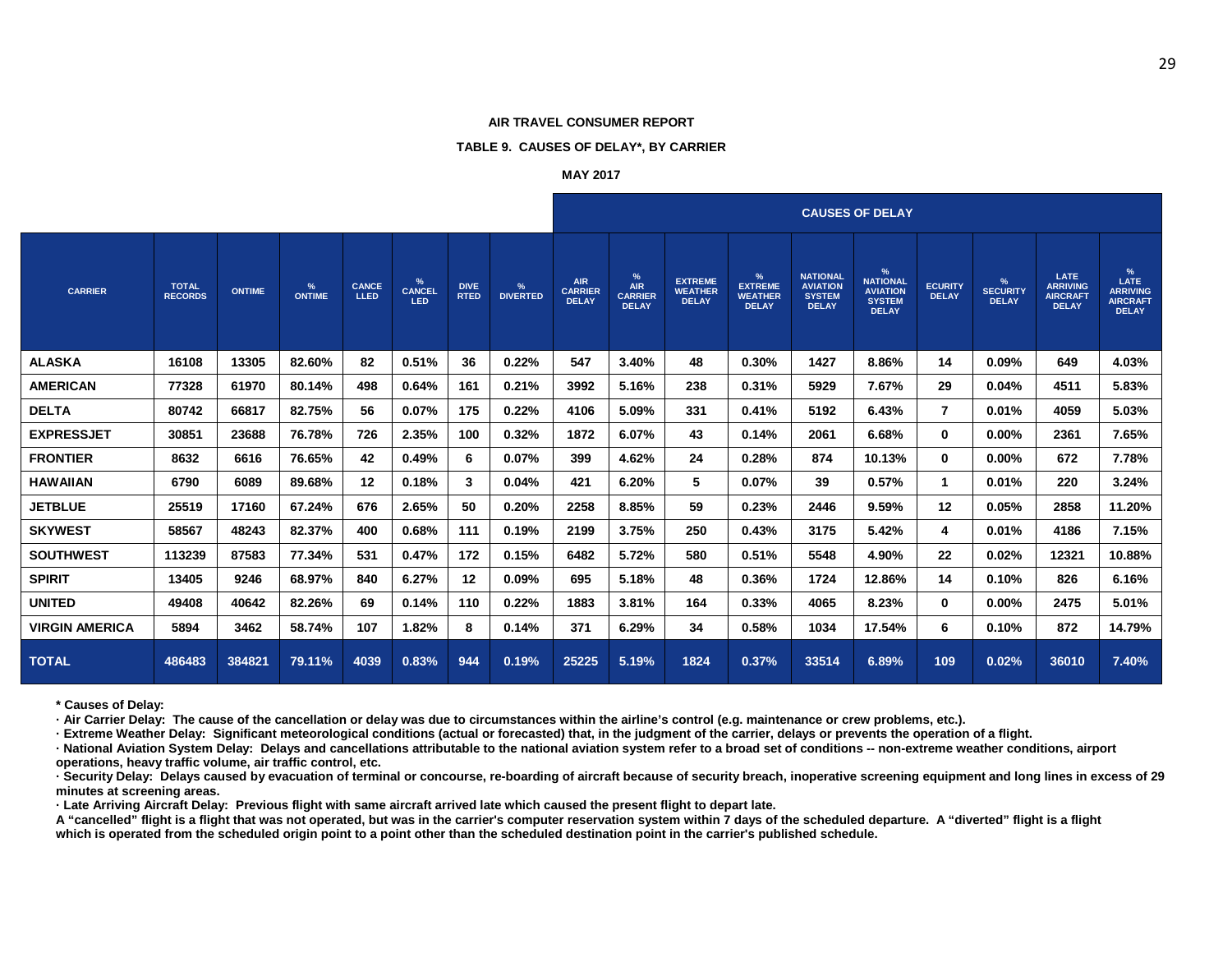#### **AIR TRAVEL CONSUMER REPORT TABLE 10. OVERALL CAUSES OF DELAY\***

**MAY 2017**



#### **Causes of Delay:**

**Air Carrier Delay: The cause of the cancellation or delay was due to circumstances within the airline's control (e.g. maintenance or crew problems, etc.). Extreme Weather Delay: Significant meteorological conditions (actual or forecasted) that, in the judgment of the carrier, delays or prevents the operation of a flight. National Aviation System Delay: Delays and cancellations attributable to the national aviation system refer to a broad set of conditions -- non-extreme weather conditions, airport operations, heavy traffic volume, air traffic control, etc.**

Security Delay: Delays caused by evacuation of terminal or concourse, re-boarding of aircraft because of security breech, inoperative screening equipment and long lines in  **excess of 29 minutes at screening areas.**

**Late Arriving Aircraft Delay: Previous flight with same aircraft arrived late which caused the present flight to depart late.**

**A "cancelled" flight is a flight that was not operated, but was in the carrier's computer reservation system within 7 days of the scheduled departure. A "diverted" flight is a flight which is operated from the scheduled origin point to a point other than the scheduled destination point in the carrier's published schedule.**

**Note: For additional airline-specific information, visi[t https://www.transtats.bts.gov/OT\\_Delay/OT\\_DelayCause1.asp](https://www.transtats.bts.gov/OT_Delay/OT_DelayCause1.asp)**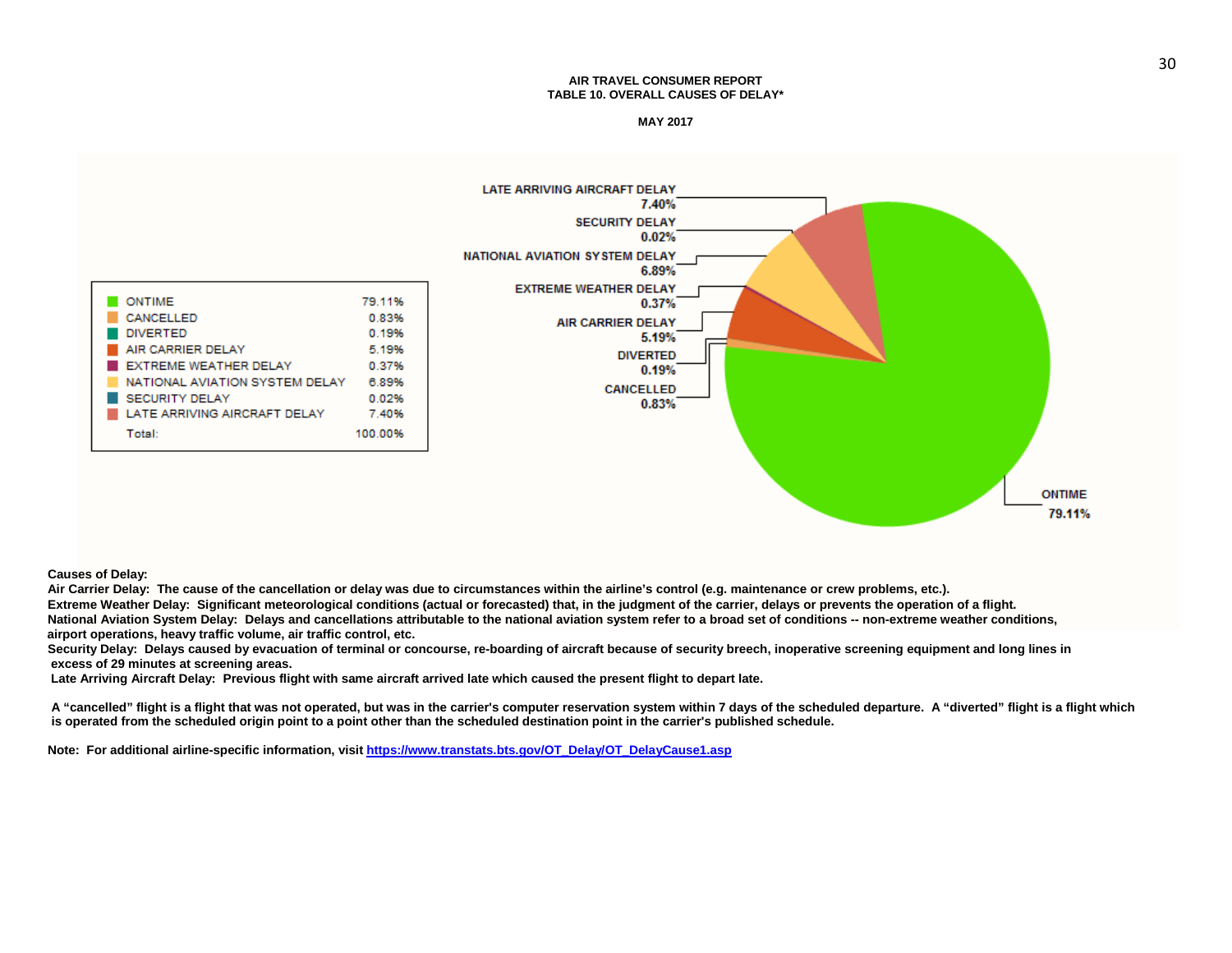#### **AIR TRAVEL CONSUMER REPORT TABLE 11. LIST OF DOMESTIC FLIGHTS WITH TARMAC DELAYS OVER 3 HOURS BY CARRIER MAY 2017**

| <b>Air Carrier</b> | <b>Flight Number</b> | <b>Origin Airport</b> | <b>Destination</b><br><b>Airport</b> | <b>Date of Flight</b> | <b>Location of Longest Tarmac Time</b> | <b>Minutes of Tarmac</b><br><b>Delay</b> |
|--------------------|----------------------|-----------------------|--------------------------------------|-----------------------|----------------------------------------|------------------------------------------|
| <b>AMERICAN</b>    | 735                  | <b>PHL</b>            | <b>LAS</b>                           | 5/25/2017             | <b>Origin Airport</b>                  | 318                                      |
| <b>REPUBLIC</b>    | 4530                 | <b>PHL</b>            | <b>MEM</b>                           | 5/25/2017             | <b>Origin Airport</b>                  | 292                                      |
| <b>AMERICAN</b>    | 1697                 | <b>RSW</b>            | <b>PHL</b>                           | 5/25/2017             | <b>Destination Airport</b>             | 270                                      |
| <b>REPUBLIC</b>    | 4576                 | <b>PHL</b>            | <b>CMH</b>                           | 5/25/2017             | <b>Origin Airport</b>                  | 250                                      |
| <b>SOUTHWEST</b>   | 1384                 | <b>PHL</b>            | <b>BNA</b>                           | 5/25/2017             | <b>Origin Airport</b>                  | 246                                      |
| <b>REPUBLIC</b>    | 4495                 | <b>PHL</b>            | <b>IND</b>                           | 5/25/2017             | <b>Origin Airport</b>                  | 240                                      |
| <b>AMERICAN</b>    | 1680                 | <b>PHL</b>            | PBI                                  | 5/25/2017             | <b>Origin Airport</b>                  | 235                                      |
| <b>AMERICAN</b>    | 1891                 | <b>PHL</b>            | <b>MSY</b>                           | 5/25/2017             | <b>Origin Airport</b>                  | 235                                      |
| <b>DELTA</b>       | 1126                 | <b>PHL</b>            | <b>ATL</b>                           | 5/25/2017             | <b>Origin Airport</b>                  | 232                                      |
| <b>PSA</b>         | 5582                 | <b>CAK</b>            | <b>PHL</b>                           | 5/25/2017             | <b>Destination Airport</b>             | 229                                      |
| <b>AMERICAN</b>    | 717                  | <b>PHL</b>            | <b>LAX</b>                           | 5/25/2017             | <b>Origin Airport</b>                  | 227                                      |
| <b>UNITED</b>      | 1765                 | <b>PHL</b>            | <b>IAH</b>                           | 5/25/2017             | <b>Origin Airport</b>                  | 226                                      |
| <b>UNITED</b>      | 740                  | <b>DEN</b>            | <b>MSY</b>                           | 5/3/2017              | <b>Diversion Airport (IAH)</b>         | 223                                      |
| <b>AMERICAN</b>    | 889                  | <b>PHL</b>            | <b>DFW</b>                           | 5/25/2017             | <b>Origin Airport</b>                  | 221                                      |
| <b>AMERICAN</b>    | 1734                 | <b>PVD</b>            | PHL                                  | 5/25/2017             | <b>Destination Airport</b>             | 218                                      |
| <b>JETBLUE</b>     | 975                  | <b>PHL</b>            | <b>FLL</b>                           | 5/25/2017             | <b>Origin Airport</b>                  | 212                                      |
| <b>SOUTHWEST</b>   | 3929                 | <b>PHL</b>            | <b>PHX</b>                           | 5/25/2017             | <b>Origin Airport</b>                  | 211                                      |
| <b>REPUBLIC</b>    | 4475                 | <b>CMH</b>            | <b>PHL</b>                           | 5/25/2017             | <b>Destination Airport</b>             | 211                                      |
| <b>PIEDMONT</b>    | 4894                 | <b>PHL</b>            | <b>MDT</b>                           | 5/25/2017             | <b>Origin Airport</b>                  | 201                                      |
| <b>AMERICAN</b>    | 2702                 | <b>PHL</b>            | <b>SAN</b>                           | 5/25/2017             | <b>Origin Airport</b>                  | 199                                      |
| <b>SPIRIT</b>      | 267                  | <b>PHL</b>            | <b>LAX</b>                           | 5/25/2017             | <b>Origin Airport</b>                  | 196                                      |
| <b>REPUBLIC</b>    | 4690                 | <b>LGA</b>            | <b>MEM</b>                           | 5/25/2017             | <b>Origin Airport</b>                  | 194                                      |
| <b>REPUBLIC</b>    | 4675                 | <b>STL</b>            | <b>PHL</b>                           | 5/25/2017             | <b>Destination Airport</b>             | 189                                      |
| <b>REPUBLIC</b>    | 4519                 | <b>JAX</b>            | PHL                                  | 5/25/2017             | <b>Destination Airport</b>             | 188                                      |
| <b>ALASKA</b>      | 461                  | <b>IAH</b>            | <b>SEA</b>                           | 5/3/2017              | <b>Origin Airport</b>                  | 187                                      |
| <b>AMERICAN</b>    | 2024                 | <b>PHL</b>            | <b>JAX</b>                           | 5/25/2017             | <b>Origin Airport</b>                  | 187                                      |
| <b>AMERICAN</b>    | 855                  | <b>SFO</b>            | <b>PHL</b>                           | 5/25/2017             | <b>Destination Airport</b>             | 183                                      |

**Note: Tarmac delays of more than 3 hours on any domestic flight based on reports from all carriers operating domestic flights within the U.S. (Part 234 and 244). \* See Appendix at end of this section for list of airport codes.**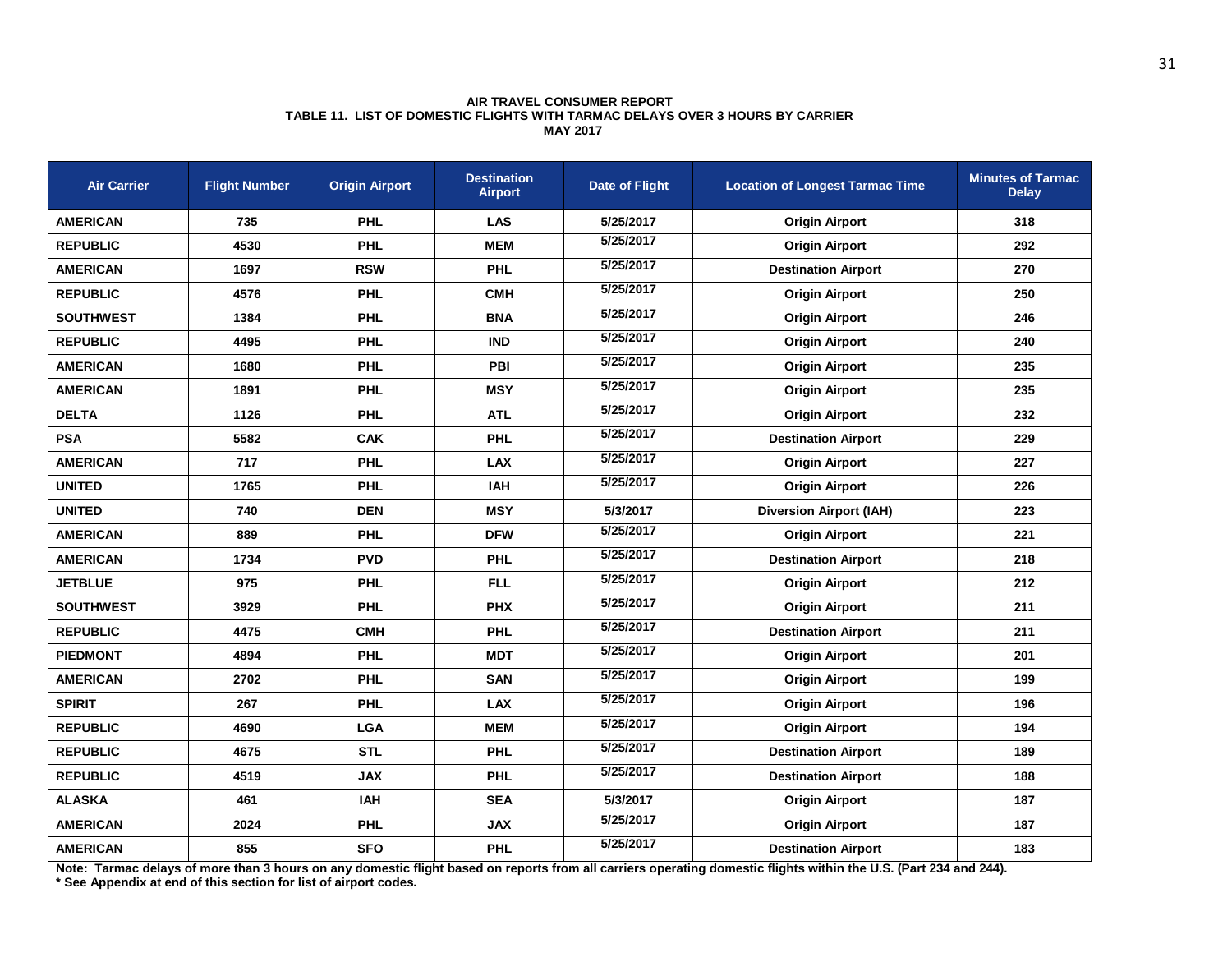## **TABLE 11A. LIST OF INTERNATIONAL FLIGHTS WITH TARMAC DELAYS OVER 4 HOURS BY CARRIER**

 **MAY 2017**

| <b>Air Carrier</b> | <b>Flight Number</b> | <b>Origin Airport</b> | Destination <sup>1</sup><br><b>Airport</b> | Date of Flight | Location of Longest Tarmac Time | <b>Minutes of Tarmac</b><br><b>Delay</b> |  |  |  |  |
|--------------------|----------------------|-----------------------|--------------------------------------------|----------------|---------------------------------|------------------------------------------|--|--|--|--|
| <b>NONE</b>        |                      |                       |                                            |                |                                 |                                          |  |  |  |  |

**Note: Tarmac delays of more than 3 hours on any domestic flight based on reports from all carriers operating domestic flights within the U.S. (Part 234 and 244).**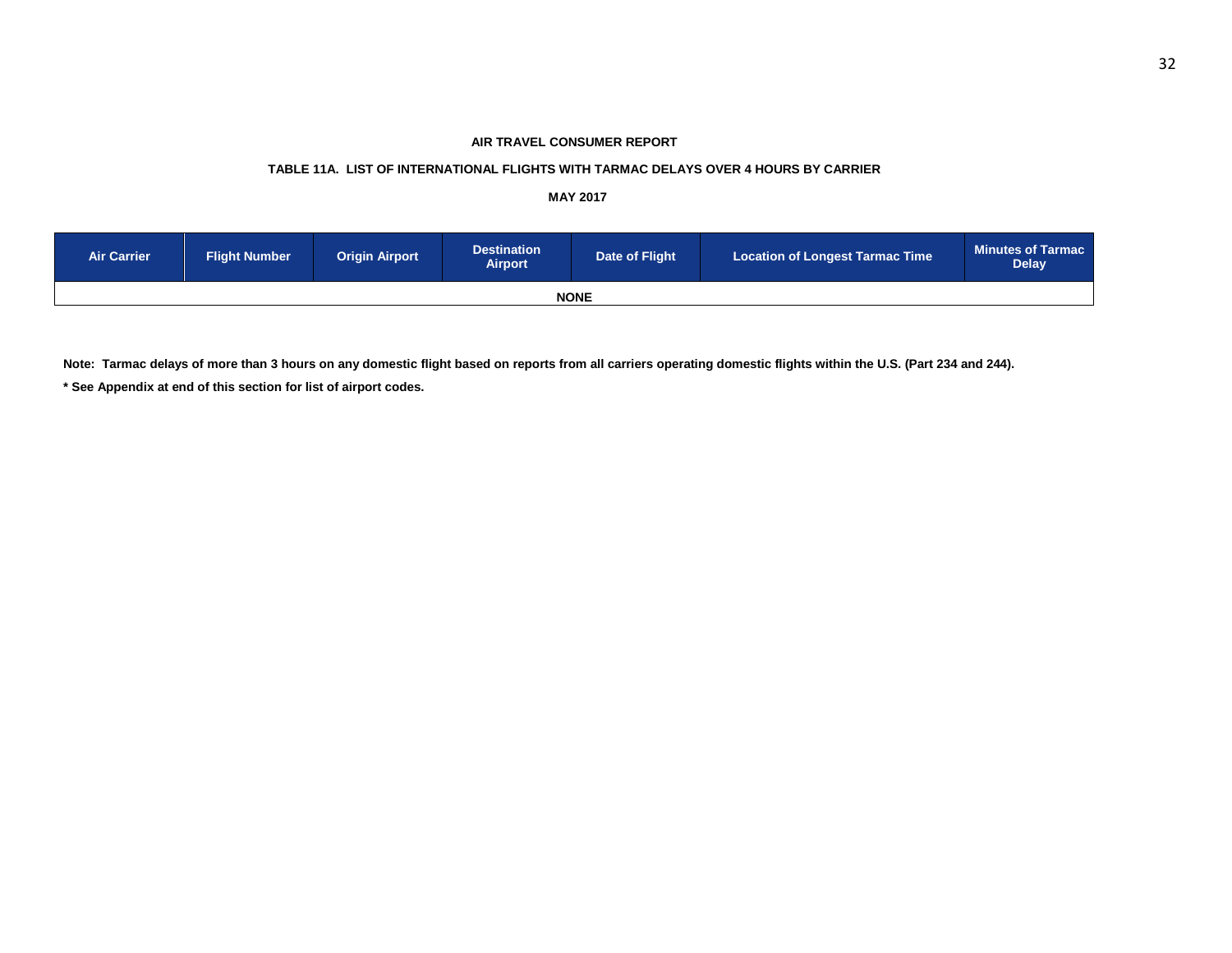## **TABLE 12. NUMBER AND PERCENTAGE OF REGULARLY SCHEDULED DOMESTIC FLIGHTS EXPERIENCING TARMAC DELAYS OVER 2 HOURS**

**BY CARRIER**

**MAY 2017**

| <b>CARRIER</b>        | <b>NUMBER OF REGULARLY SCHEDULED</b><br><b>FLIGHTS REPORTED FROM CARRIER</b> | <b>TARMAC DELAYS OVER 2 HOURS</b> |                   |  |  |  |
|-----------------------|------------------------------------------------------------------------------|-----------------------------------|-------------------|--|--|--|
|                       |                                                                              | <b>NUMBERS</b>                    | <b>PERCENTAGE</b> |  |  |  |
| <b>AMERICAN</b>       | 77328                                                                        | 71                                | 0.09              |  |  |  |
| <b>UNITED</b>         | 49408                                                                        | 44                                | 0.09              |  |  |  |
| <b>SPIRIT</b>         | 13405                                                                        | 11                                | 0.08              |  |  |  |
| <b>JETBLUE</b>        | 25519                                                                        | 18                                | 0.07              |  |  |  |
| <b>EXPRESSJET</b>     | 30851                                                                        | 21                                | 0.07              |  |  |  |
| <b>VIRGIN AMERICA</b> | 5894                                                                         | 4                                 | 0.07              |  |  |  |
| <b>DELTA</b>          | 80742                                                                        | 37                                | 0.05              |  |  |  |
| <b>ALASKA</b>         | 16108                                                                        | $\overline{7}$                    | 0.04              |  |  |  |
| <b>FRONTIER</b>       | 8632                                                                         | 3                                 | 0.03              |  |  |  |
| <b>SKYWEST</b>        | 58567                                                                        | 13                                | 0.02              |  |  |  |
| <b>SOUTHWEST</b>      | 113239                                                                       | 21                                | 0.02              |  |  |  |
| <b>HAWAIIAN</b>       | 6790                                                                         | $\bf{0}$                          | 0.00              |  |  |  |
| <b>TOTAL</b>          | 486483                                                                       | 250                               | 0.05              |  |  |  |

**Note: Tarmac delays of 2 hours or more on any scheduled domestic flight based on reports from carriers reporting Part 234 monthly on-time data. For simplicity, statistics are displayed to one decimal place. Actual ranking order is based on our computer carrying out the number of decimal places to nine.**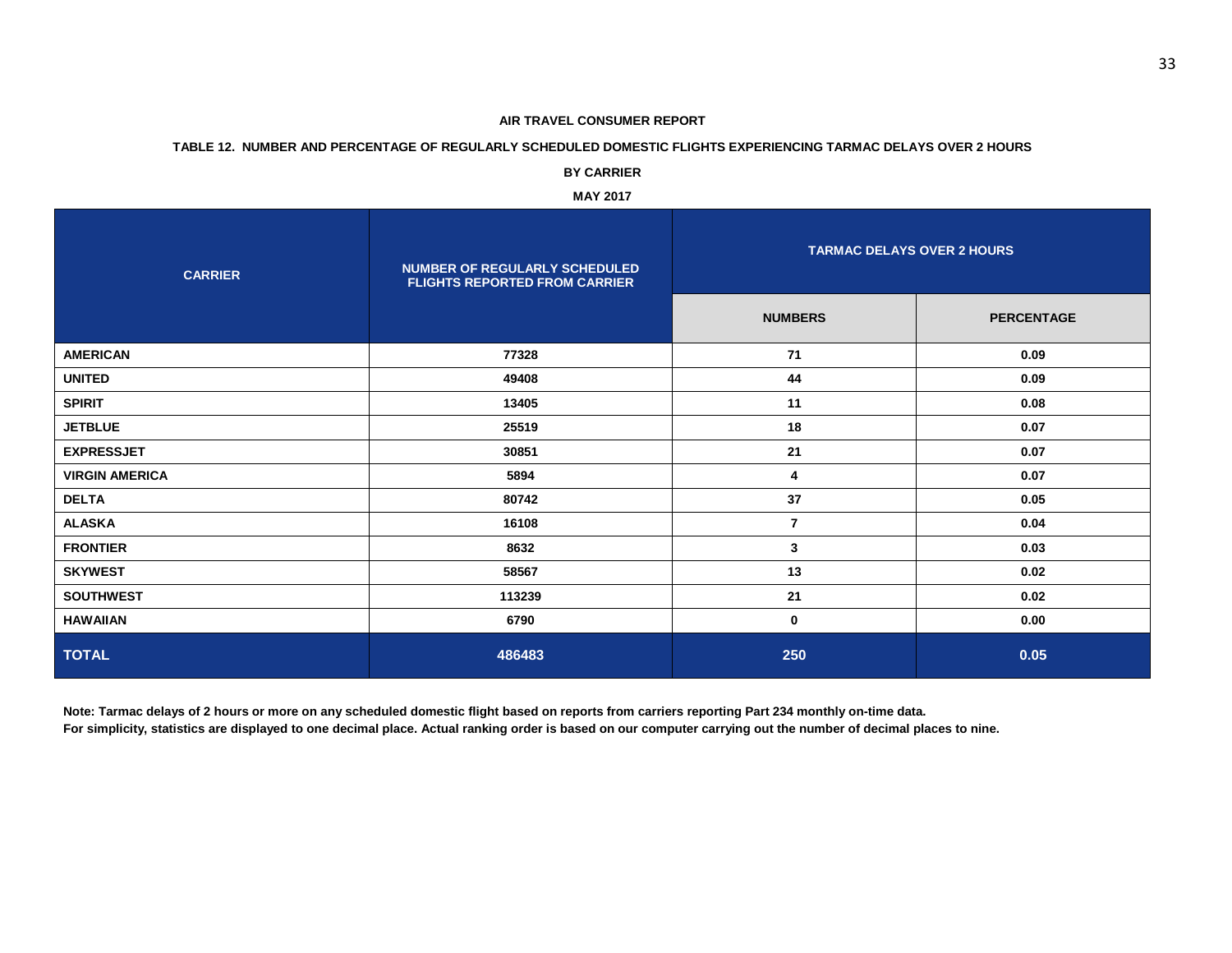# **FOOTNOTES FOR TABLES 1 THROUGH 6 (FLIGHT DELAYS) AND 8 (CANCELLATIONS)**

- **A** See Appendix for list of carrier codes.
- **B** See Appendix for list of 30 airports for which data must be reported. Data include all reported domestic flight operations to the 30 reportable airports (e.g., Albany to Atlanta, Toledo to Boston).
- **C** All domestic airports for which carriers reported data. Data include all reported domestic flight operations to the 30 reportable airports and from those airports to other destinations (e.g., Albany to Atlanta, and Atlanta to Albany). In addition, for carriers that reported data for their entire domestic systems, the data also include all reported domestic flight operations between non-required airports (e.g., Albany to Toledo).
- **D** "On time" means an arrival less than 15 minutes after scheduled arrival time; cancelled and diverted flights are not considered on-time arrivals.
- **E** "On time" means a departure less than 15 minutes after scheduled departure time; cancelled flights are not considered on-time departures; diverted flights may be on time or late departures, depending on actual departure time.
- **F** Incomplete data; percentage based on operations reported.
- **G** Carrier did not report useable data.
- **H** Carrier did not serve airport.
- **I** Regularly scheduled flights are those for which the carrier reported at least 15 operations for the month.
- **J** Blanks in any time interval in Tables 3 and 4 indicate no arrival operations (Table 3) or departure operations (Table 4) for domestic flights of the reporting carriers during that time period. Other carriers, including code-sharing partners, may operate during those periods.
- **K** Flights listed arrived at the scheduled destination gate more than 30 minutes after the published arrival time more than 50 percent of the time in each month. Some flights on the list are a combination of flights operated by the same carrier between the same origin and destination with a change in scheduled departure time of 30 minutes or less.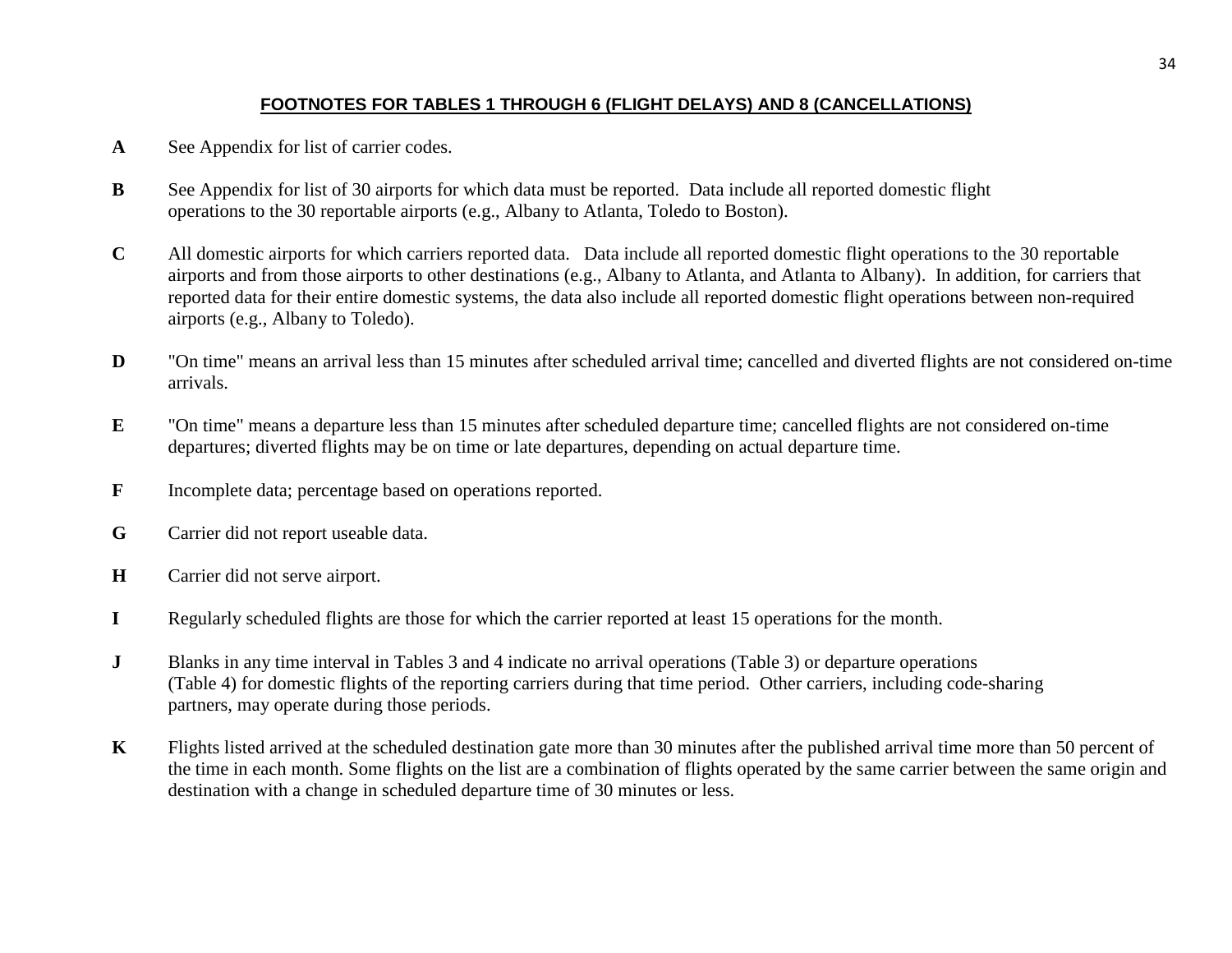# **APPENDIX**

NOTE: The Department of Transportation has screened the reporting carriers' data for completeness and verified all arithmetic data elements computed by the carriers (e.g., length of delay). Individual flight operations records with incorrect calculations, erroneous city-pairs, or missing data elements were rejected and excluded from the data base; such rejected records accounted for less than 0.01% of the flight operations records submitted. Any errors in the data base with respect to basic flight data -- non-computed data elements such as flight numbers, scheduled and actual arrival/departure times, days of operation -- are the responsibility of the reporting carrier.

| Airports Covered by the Rule (14 CFR PART 234*) |            | <b>Air Carriers Required to Repe</b>                                     |
|-------------------------------------------------|------------|--------------------------------------------------------------------------|
|                                                 |            | Data to DOT and to CRS Ven                                               |
| Atlanta: Hartsfield-Jackson                     | <b>ATL</b> | <b>AS</b><br>Alaska Airlines                                             |
| Balt/Wash: Thurgood Marshall                    | <b>BWI</b> | AA                                                                       |
| Boston: Logan International                     | <b>BOS</b> | American Airlir                                                          |
| Charlotte: Douglas                              | <b>CLT</b> | DL<br>Delta Air Lines                                                    |
| Chicago: Midway                                 | <b>MDW</b> | EV<br><b>ExpressJet Air</b>                                              |
| Chicago: O'Hare                                 | <b>ORD</b> | F <sub>9</sub><br><b>Frontier Airline</b>                                |
| Dallas-Fort Worth: International                | <b>DFW</b> | <b>HA</b><br>Hawaiian Airlin                                             |
| Dallas: Love Field                              | <b>DAL</b> | B <sub>6</sub><br>JetBlue Airway                                         |
| Denver: International                           | <b>DEN</b> | OO<br><b>SkyWest Airlin</b>                                              |
| Detroit: Metro Wayne County                     | <b>DTW</b> | <b>WN</b><br>Southwest Airli                                             |
| Ft. Lauderdale: International                   | <b>FLL</b> | <b>NK</b><br><b>Spirit Airlines</b>                                      |
| Houston: George Bush                            | <b>IAH</b> | <b>UA</b><br><b>United Airlines</b>                                      |
| Las Vegas: McCarran International LAS           |            | <b>VX</b>                                                                |
| Los Angeles: International                      | <b>LAX</b> | Virgin America                                                           |
| Miami: International                            | <b>MIA</b> | * Based on the Bureau of Transportation Stati                            |
| Minneapolis-St. Paul: International             | <b>MSP</b> | Reporting Directive #26, issued November 1, 2<br><b>January 1, 2017.</b> |
| Newark: Liberty International                   | <b>EWR</b> |                                                                          |
| New York: JFK International                     | <b>JFK</b> |                                                                          |
| New York: LaGuardia                             | <b>LGA</b> |                                                                          |
| Orlando: International                          | <b>MCO</b> |                                                                          |
| Philadelphia: International                     | <b>PHL</b> |                                                                          |
| Phoenix: Sky Harbor International               | <b>PHX</b> |                                                                          |
| Portland: International                         | <b>PDX</b> |                                                                          |
| Salt Lake City: International                   | <b>SLC</b> |                                                                          |
| San Diego: Lindbergh Field                      | SAN        |                                                                          |
| San Francisco: International                    | <b>SFO</b> |                                                                          |
| Seattle-Tacoma: International                   | <b>SEA</b> |                                                                          |
| Tampa: Tampa International                      | TPA        |                                                                          |
| <b>Washington: Dulles</b>                       | <b>IAD</b> |                                                                          |

Washington: Reagan National DCA

|     | <b>Air Carriers Required to Report</b> |
|-----|----------------------------------------|
|     | Data to DOT and to CRS Vendors*        |
| AS  | Alaska Airlines                        |
| AA  | American Airlines                      |
| DL  | Delta Air Lines                        |
| EV  | <b>ExpressJet Airlines</b>             |
| F9  | <b>Frontier Airlines</b>               |
| НA  | Hawaiian Airlines                      |
| B6  | JetBlue Airways                        |
| OO  | <b>SkyWest Airlines</b>                |
| WN  | Southwest Airlines                     |
| NΚ  | <b>Spirit Airlines</b>                 |
| UA  | <b>United Airlines</b>                 |
| \/X | Virgin America                         |

**tion Statistics' Technical Report 1, 2016, effective**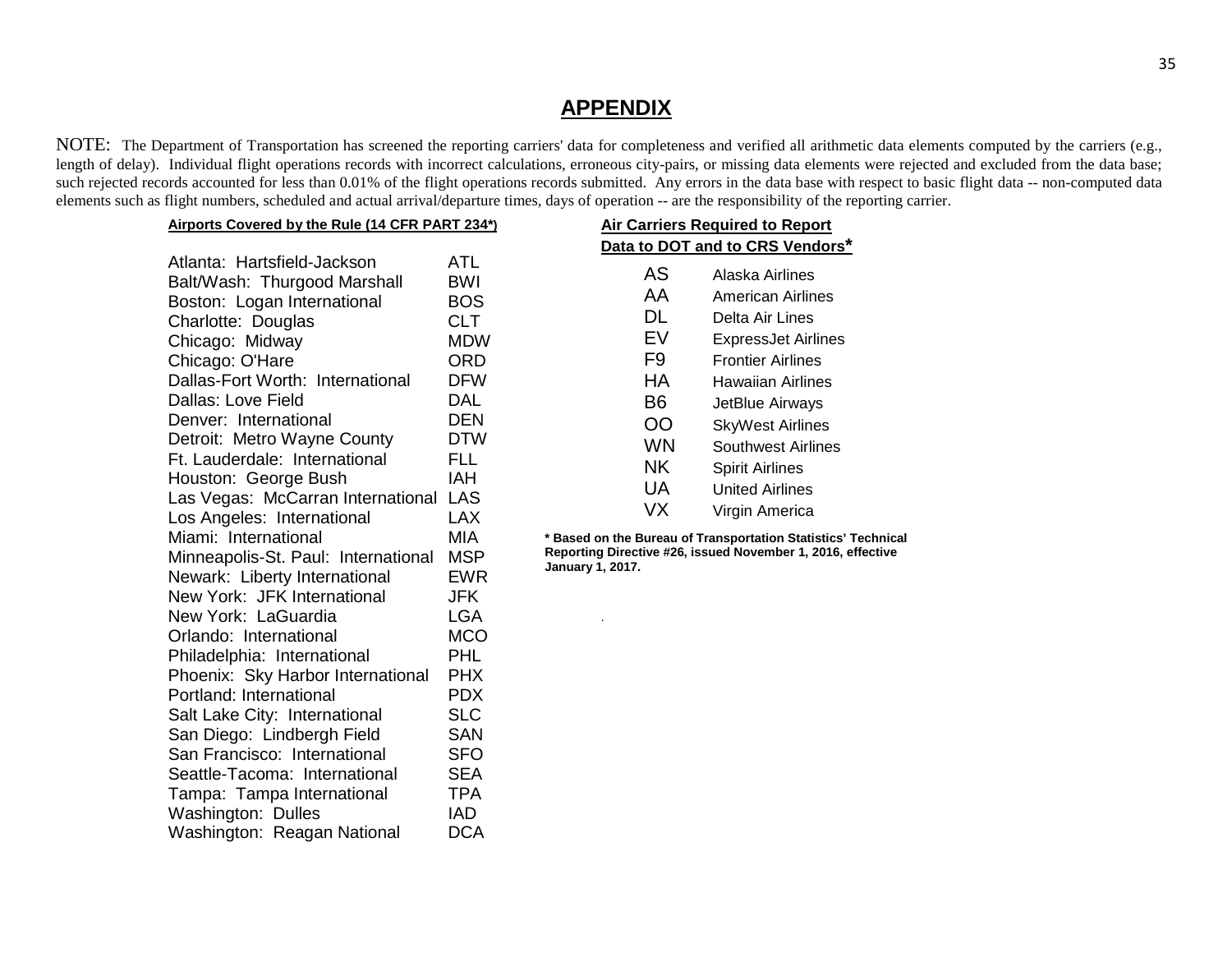# **MISHANDLED BAGGAGE**

This section gives the rate of mishandled-baggage reports per 1,000 passengers by carrier and for the industry. The rate is based on the total number of reports each carrier received from passengers concerning lost, damaged, delayed or pilfered baggage. The reports of mishandled baggage do not distinguish between carriers that interline and those that do not. As with the data on flight delays in the previous section, these baggage statistics are filed with DOT's Bureau of Transportation Statistics (Office of Airline Information) on a monthly basis by U.S. airlines that have at least one percent of total domestic scheduled-service passenger revenues, plus any other airline that voluntarily submits the data. See 14 CFR Part 234.

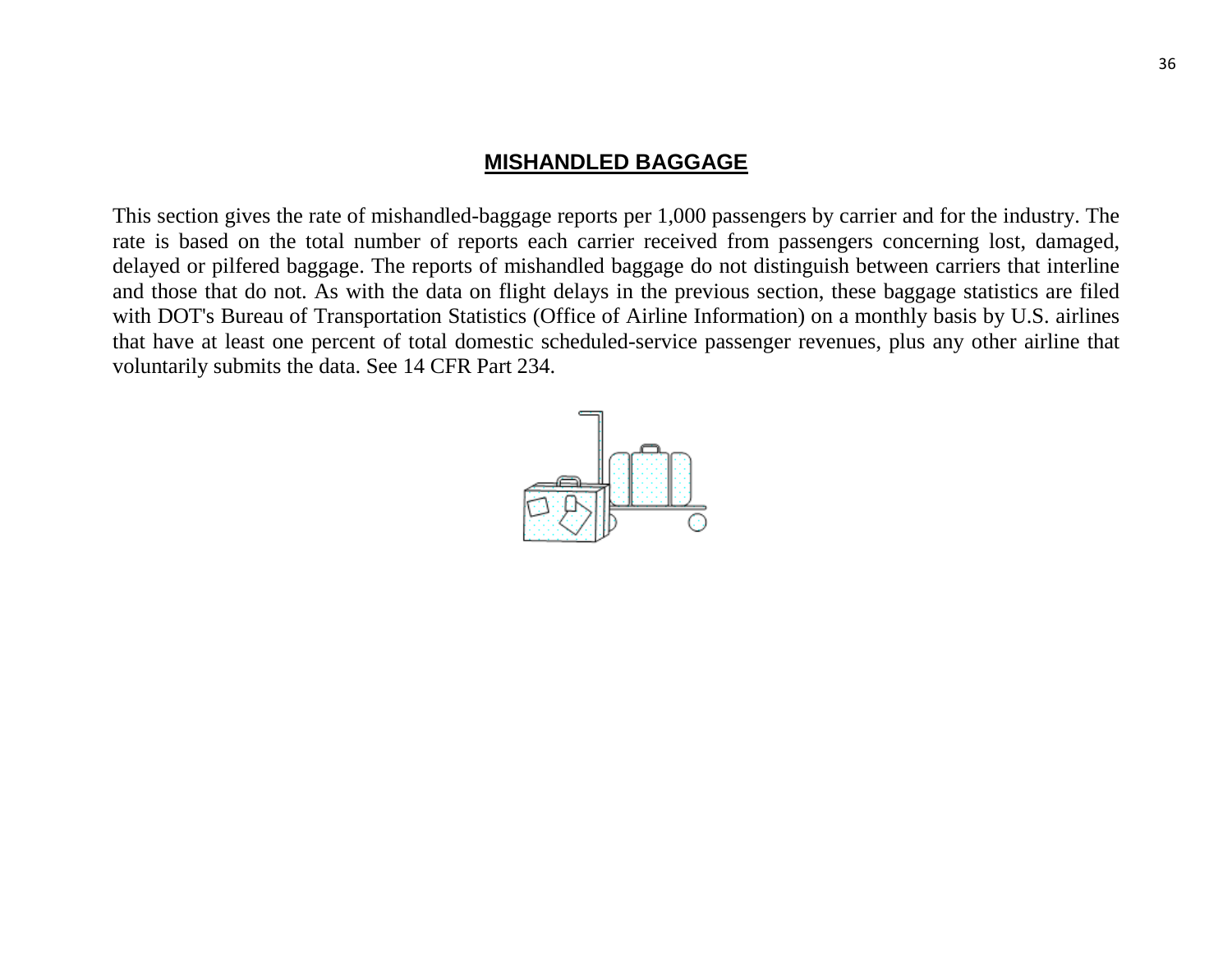#### **MISHANDLED BAGGAGE REPORTS FILED BY PASSENGERS U.S. AIRLINES\***

|             |                            |                                                  | <b>MAY 2017</b>                      |                                                        | <b>MAY 2016</b>                                  |                                      |                                                        |
|-------------|----------------------------|--------------------------------------------------|--------------------------------------|--------------------------------------------------------|--------------------------------------------------|--------------------------------------|--------------------------------------------------------|
| <b>RANK</b> | <b>AIRLINE</b>             | <b>TOTAL</b><br><b>BAGGAGE</b><br><b>REPORTS</b> | <b>ENPLANED</b><br><b>PASSENGERS</b> | <b>REPORTS</b><br><b>PER 1000</b><br><b>PASSENGERS</b> | <b>TOTAL</b><br><b>BAGGAGE</b><br><b>REPORTS</b> | <b>ENPLANED</b><br><b>PASSENGERS</b> | <b>REPORTS</b><br><b>PER 1000</b><br><b>PASSENGERS</b> |
|             | <b>VIRGIN AMERICA</b>      | 1,071                                            | 683,462                              | 1.57                                                   | 707                                              | 674,162                              | 1.05                                                   |
| 2           | <b>ALASKA AIRLINES</b>     | 3,521                                            | 2,193,846                            | 1.60                                                   | 2,731                                            | 2,026,052                            | 1.35                                                   |
| 3           | <b>SPIRIT AIRLINES</b>     | 3,110                                            | 1,888,028                            | 1.65                                                   | 3,637                                            | 1,761,542                            | 2.06                                                   |
| 4           | <b>JETBLUE AIRWAYS</b>     | 4,814                                            | 2,905,641                            | 1.66                                                   | 4,448                                            | 2,796,107                            | 1.59                                                   |
| 5           | <b>DELTA AIR LINES</b>     | 18,576                                           | 11,122,894                           | 1.67                                                   | 17,044                                           | 10,948,278                           | 1.56                                                   |
| 6           | <b>UNITED AIRLINES</b>     | 15,259                                           | 7,214,180                            | 2.12                                                   | 14,990                                           | 6,553,922                            | 2.29                                                   |
|             | <b>AMERICAN AIRLINES</b>   | 27,199                                           | 10,637,844                           | 2.56                                                   | 33,069                                           | 10,724,949                           | 3.08                                                   |
| 8           | <b>FRONTIER AIRLINES</b>   | 3,499                                            | 1,361,806                            | 2.57                                                   | 3,447                                            | 1,255,580                            | 2.75                                                   |
| 9           | <b>SKYWEST AIRLINES</b>    | 7,698                                            | 2,952,995                            | 2.61                                                   | 6,927                                            | 2,586,560                            | 2.68                                                   |
| 10          | <b>SOUTHWEST AIRLINES</b>  | 39,413                                           | 13,567,828                           | 2.90                                                   | 36,539                                           | 13,186,881                           | 2.77                                                   |
| 11          | <b>HAWAIIAN AIRLINES</b>   | 2,655                                            | 883,544                              | 3.00                                                   | 2,333                                            | 858,693                              | 2.72                                                   |
| 12          | <b>EXPRESSJET AIRLINES</b> | 4,693                                            | 1,361,065                            | 3.45                                                   | 6,703                                            | 1,854,049                            | 3.62                                                   |
|             |                            |                                                  |                                      |                                                        |                                                  |                                      |                                                        |
|             | <b>TOTALS</b>              | 131,508                                          | 56,773,133                           | 2.32                                                   | 132,575                                          | 55,226,775                           | 2.40                                                   |
|             |                            |                                                  |                                      |                                                        |                                                  |                                      |                                                        |

For simplicity, statistics are displayed to two decimal places. Actual ranking order is based on our computer carrying out the number of decimal places to nine.

TOTAL BAGGAGE REPORTS - For the domestic system only. These are passenger reports of mishandled baggage, including those that did not subsequently result in claims for compensation.

ENPLANED PASSENGERS - For the domestic system only.

<sup>\*</sup> All U.S. airlines with at least one percent of total domestic scheduled-service passenger revenues, as determined by DOT's Bureau of Transportation Statistics. The carriers that are ranked in this table are the same **carriers that are ranked in the "Flight Delays," "Oversales," and "Consumer Complaints" sections of this report.**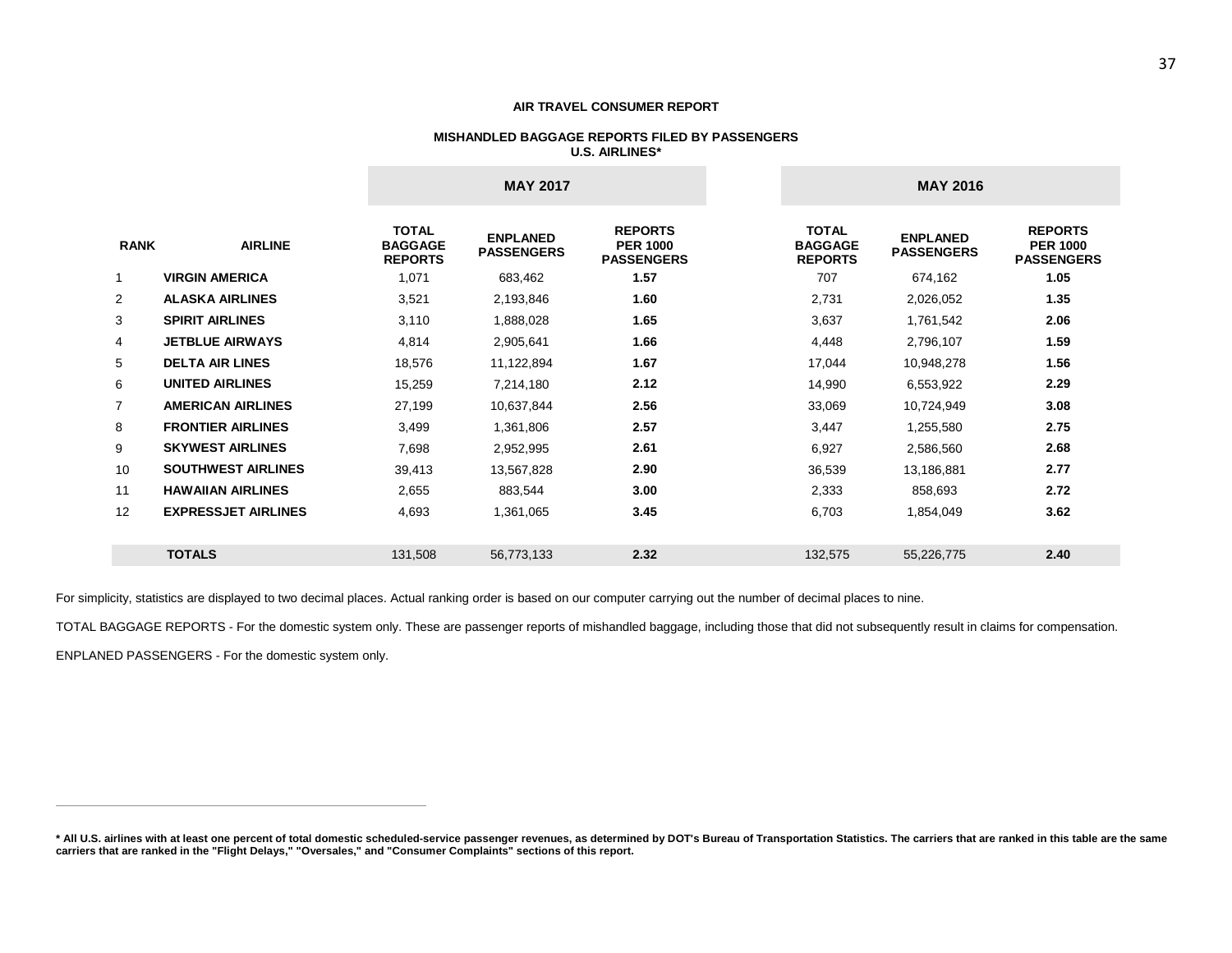# **OVERSALES**

This section furnishes data on the number of passengers who hold confirmed reservations and are denied boarding ("bumped") from a flight because it is oversold. These figures include only passengers whose oversold flight departs without them; they do not include passengers affected by cancelled, delayed or diverted flights.

The report includes U.S. airlines that have at least one percent of total domestic scheduled-service passenger revenues and operate aircraft with a passenger capacity of 30 or more seats (see footnote on chart for details). It provides system data for scheduled passenger service on domestic flights and data on international flight segments that originate in the United States. Information is displayed for the latest available quarter and for the year to date, for the current period and for the same period in the previous year. The data are reported quarterly to DOT's Bureau of Transportation Statistics (Office of Airline Information). The reporting requirement is found in 14 CFR 250.10.

These tables give information by carrier on the number of passengers bumped involuntarily and on the number who voluntarily gave up their seat on an oversold flight in exchange for compensation. Also shown is the rate of involuntary denied boardings per 10,000 passengers. This rate determines the order in which carriers are listed; the airline with the lowest rate appears first. The number and rate of involuntary denied boardings include both passengers who received denied boarding compensation and passengers who did not qualify for compensation because of one of the exceptions in the oversales rule. There are four exceptions: 1) passenger accommodated on another flight scheduled to arrive within one hour of the original flight; 2) passenger fails to comply with ticketing, check-in or reconfirmation procedures; 3) aircraft of smaller capacity is substituted; and (4) passenger is denied boarding due to safety-related weight restrictions on an aircraft with 60 or fewer seats. Totals appear at the end of each table.

The enplanements figures that are used to calculate the involuntary denied boarding rate do not include inbound international service, since the rule does not apply to these flights.

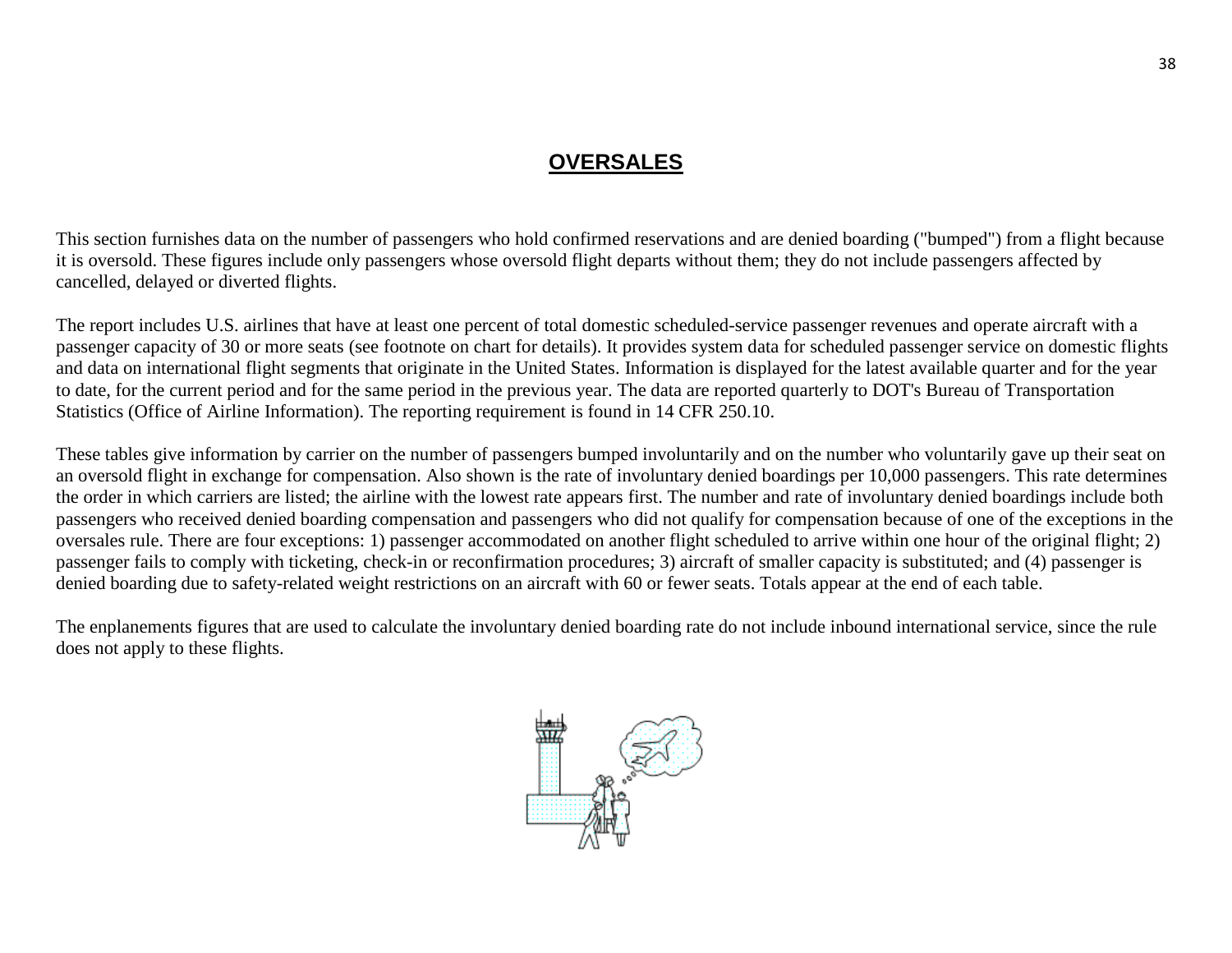#### **PASSENGERS DENIED BOARDING BY U.S. AIRLINES\***

|                |                                                                | <b>JANUARY - MARCH 2017</b> |             |             | <b>JANUARY - MARCH 2016</b> |                                                                |                |             |                   |  |
|----------------|----------------------------------------------------------------|-----------------------------|-------------|-------------|-----------------------------|----------------------------------------------------------------|----------------|-------------|-------------------|--|
|                | Involuntary<br>DENIED BOARDINGS (DB'S)<br>Enplaned<br>DB's per |                             |             |             |                             | Involuntary<br>DENIED BOARDINGS (DB'S)<br>Enplaned<br>DB's per |                |             |                   |  |
| Rank           | Airline                                                        | Voluntary                   | Involuntary | Passengers  | 10,000 Passengers           | Voluntary                                                      | Involuntary    | Passengers  | 10,000 Passengers |  |
|                |                                                                |                             |             |             |                             |                                                                |                |             |                   |  |
|                | <b>DELTA AIR LINES</b>                                         | 34,388                      | 354         | 29,863,259  | 0.12                        | 28,325                                                         | 304            | 29,449,621  | 0.10              |  |
| $\overline{2}$ | <b>HAWAIIAN AIRLINES</b>                                       | 113                         | 55          | 2,649,691   | 0.21                        | 37                                                             | $\overline{2}$ | 2,599,123   | 0.01              |  |
| 3              | <b>VIRGIN AMERICA</b>                                          | 908                         | 51          | 1,803,849   | 0.28                        | 427                                                            | 30             | 1,739,517   | 0.17              |  |
| 4              | <b>ALASKA AIRLINES</b>                                         | 1,981                       | 206         | 5,595,050   | 0.37                        | 1,982                                                          | 284            | 5,344,476   | 0.53              |  |
| 5              | <b>UNITED AIRLINES</b>                                         | 15,917                      | 900         | 20,559,648  | 0.44                        | 14,380                                                         | 929            | 18,965,779  | 0.49              |  |
| 6              | <b>FRONTIER AIRLINES</b>                                       | 312                         | 167         | 3,582,185   | 0.47                        | 379                                                            | 161            | 3,151,585   | 0.51              |  |
|                | <b>SOUTHWEST AIRLINES</b>                                      | 16,205                      | 2,537       | 35,246,083  | 0.72                        | 18,278                                                         | 3,116          | 34,393,320  | 0.91              |  |
| 8              | <b>AMERICAN AIRLINES</b>                                       | 10,870                      | 2,301       | 30,582,875  | 0.75                        | 14,766                                                         | 2,642          | 31,360,650  | 0.84              |  |
| 9              | <b>SPIRIT AIRLINES</b>                                         | 2,141                       | 451         | 5,274,512   | 0.86                        | 1,312                                                          | 483            | 4,704,094   | 1.03              |  |
| 10             | <b>SKYWEST AIRLINES</b>                                        | 11,543                      | 622         | 7,201,623   | 0.86                        | 9,537                                                          | 709            | 6,858,709   | 1.03              |  |
| 11             | <b>EXPRESSJET AIRLINES</b>                                     | 7,354                       | 507         | 4,137,528   | 1.23                        | 7,708                                                          | 757            | 5,175,359   | 1.46              |  |
| 12             | <b>JETBLUE AIRWAYS</b>                                         | 553                         | 1,415       | 8,770,054   | 1.61                        | 488                                                            | 28             | 8,244,033   | 0.03              |  |
|                |                                                                |                             |             |             |                             |                                                                |                |             |                   |  |
|                | <b>TOTALS</b>                                                  | 102,285                     | 9,566       | 155,266,357 | 0.62                        | 97,619                                                         | 9,445          | 151,986,266 | 0.62              |  |

**For simplicity, statistics are displayed to two decimal places. Actual ranking order is based on our computer carrying out the number of decimal places to nine.**

<sup>\*</sup> All U.S. airlines with at least one percent of total domestic scheduled-service passenger revenues, as determined by DOT's Bureau of Transportation Statistics. The carriers that are ranked in this table are the same **carriers that are ranked in the "Flight Delays," "Oversales," and "Consumer Complaints" sections of this report.**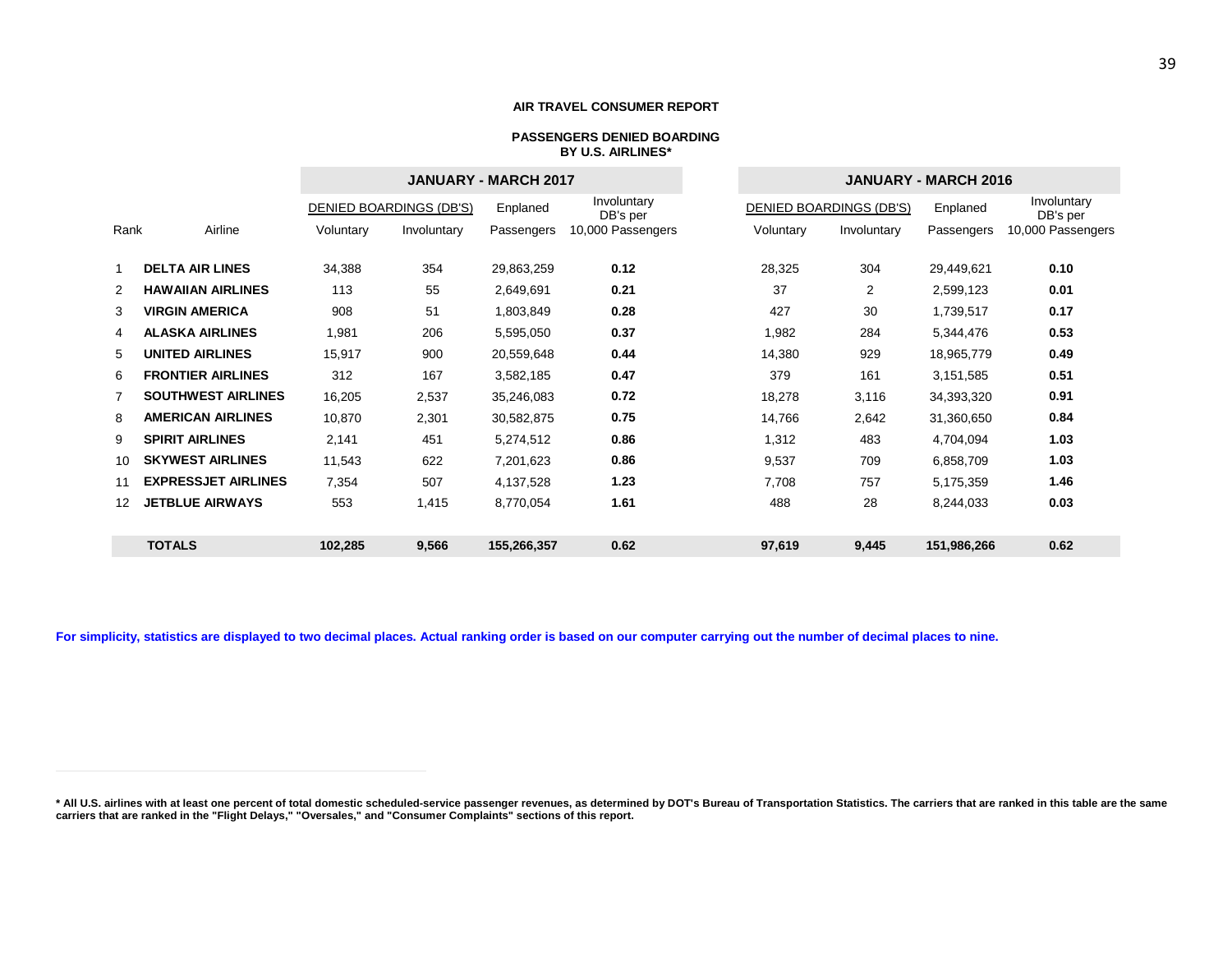# **CONSUMER COMPLAINTS**

This section summarizes aviation consumer complaints filed with the Department in writing, by telephone, via e-mail, or in person. DOT has not determined the validity of the complaints. The report does not include safety complaints (which are handled by the Federal Aviation Administration) or security complaints (which are handled by the Transportation Security Administration). An explanation of each section of the report appears below:

**Summary** - Table 1 gives the total number of complaints, and also breaks down complaints by industry groups (U.S. airlines, tour operators, etc.). As with most other sections of the report, figures for the current month are compared to the same month in the previous year.

**Complaint Categories** - Table 2 ranks the categories of complaints (baggage, refunds, etc.). A detailed explanation of each category appears at the end of the report.

**U.S. Airlines** - Table 3 shows the number of complaints against individual U.S. airlines, listed alphabetically and broken down by complaint category.

**Incident Date** - Table 4 shows the number of complaints against individual U.S. airlines, listed alphabetically and broken down by the percentage of complaints where the incident occurred in the most recent month versus previous periods (Incident Date data is not included in YTD section).

**Companies Other Than U.S. Airlines** - Table 5 (Table 4 in YTD reports) provides the same information as above for foreign airlines, and for tour operators, travel agents, etc.

**Airline Rankings** - Table 6 (Table 5 in YTD reports) ranks the largest U.S. airlines (those that each account for one percent of total domestic scheduled-service passenger revenues, plus any other carrier that voluntarily reports flight delay and mishandled baggage data to DOT) according to the rate of complaints per 100,000 passengers. This ranking takes into account airline size when identifying the carriers against whom the most complaints have been filed.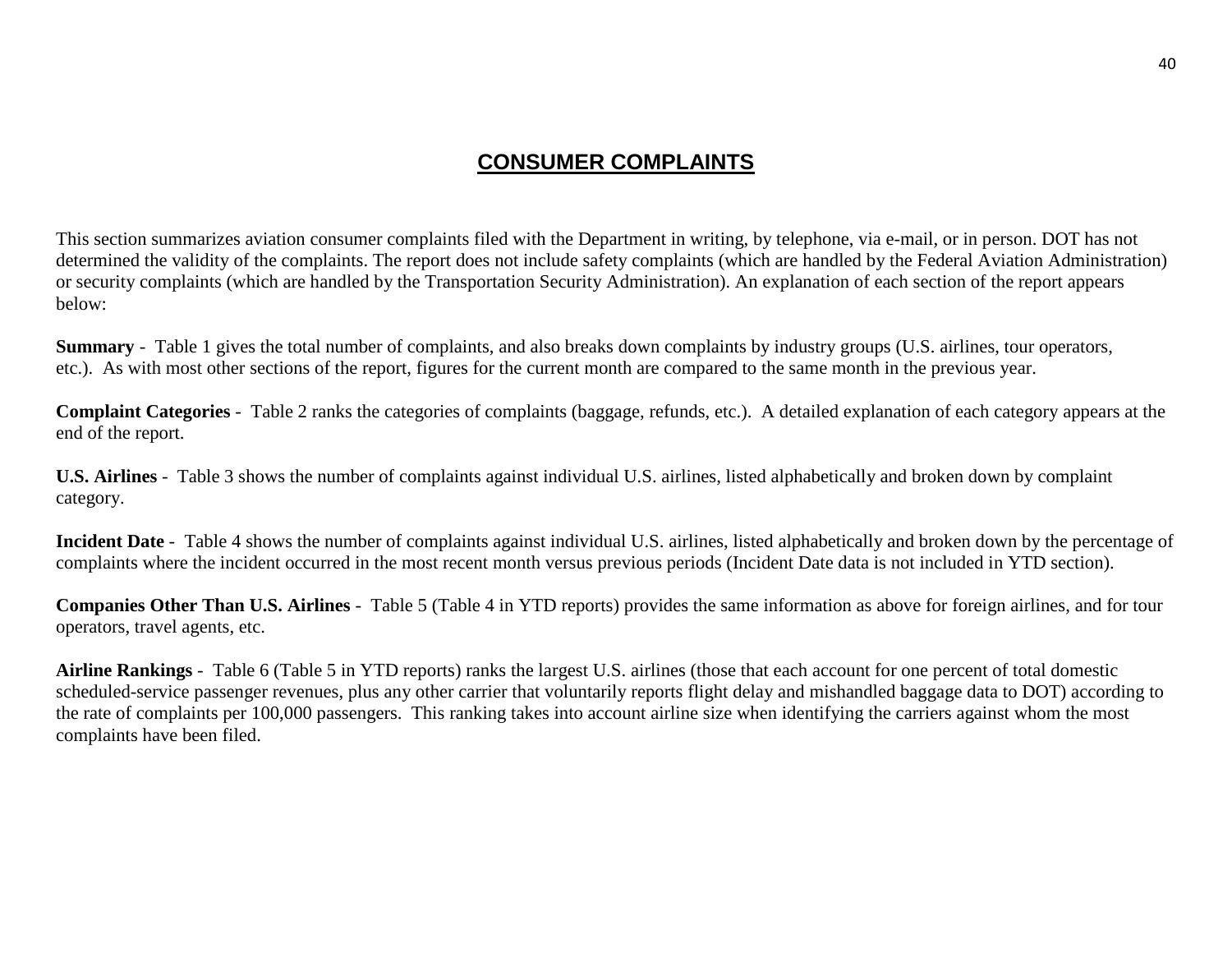# TABLE 1

## **CONSUMER COMPLAINTS SUMMARY**

|                       |                   |                 | <b>MAY 2017</b>    |                      | <b>MAY 2016</b>   |                  |                    |                      |  |  |
|-----------------------|-------------------|-----------------|--------------------|----------------------|-------------------|------------------|--------------------|----------------------|--|--|
|                       | <b>COMPLAINTS</b> | <b>OPINIONS</b> | <b>COMPLIMENTS</b> | <b>INFO REQUESTS</b> | <b>COMPLAINTS</b> | OPINIONS         | <b>COMPLIMENTS</b> | <b>INFO REQUESTS</b> |  |  |
| U.S. AIRLINES         | 1,262             | 76              | $\mathbf{2}$       | 119                  | 818               | 50               | 3                  | 123                  |  |  |
| FOREI GN AIRLINES     | 477               | 9               | $\bf{0}$           | 70                   | 287               | 6                | $\bf{0}$           | 34                   |  |  |
| <b>TRAVEL AGENTS</b>  | 29                | 4               | $\mathbf{0}$       | 13                   | 19                | $\boldsymbol{2}$ | $\bf{0}$           | 8                    |  |  |
| <b>TOUR OPERATORS</b> | $\bf{0}$          | $\bf{0}$        | $\mathbf{0}$       | $\bf{0}$             | $\bf{0}$          | $\bf{0}$         | $\bf{0}$           | $\bf{0}$             |  |  |
| <b>MI SCELLANEOUS</b> | 11                | 18              | $\mathbf{0}$       | 20                   | 11                | 8                | $\bf{0}$           | 19                   |  |  |
| INDUSTRY TOTALS       | 1,779             | 107             | $\mathbf{2}$       | 222                  | 1, 135            | 66               | 3                  | 184                  |  |  |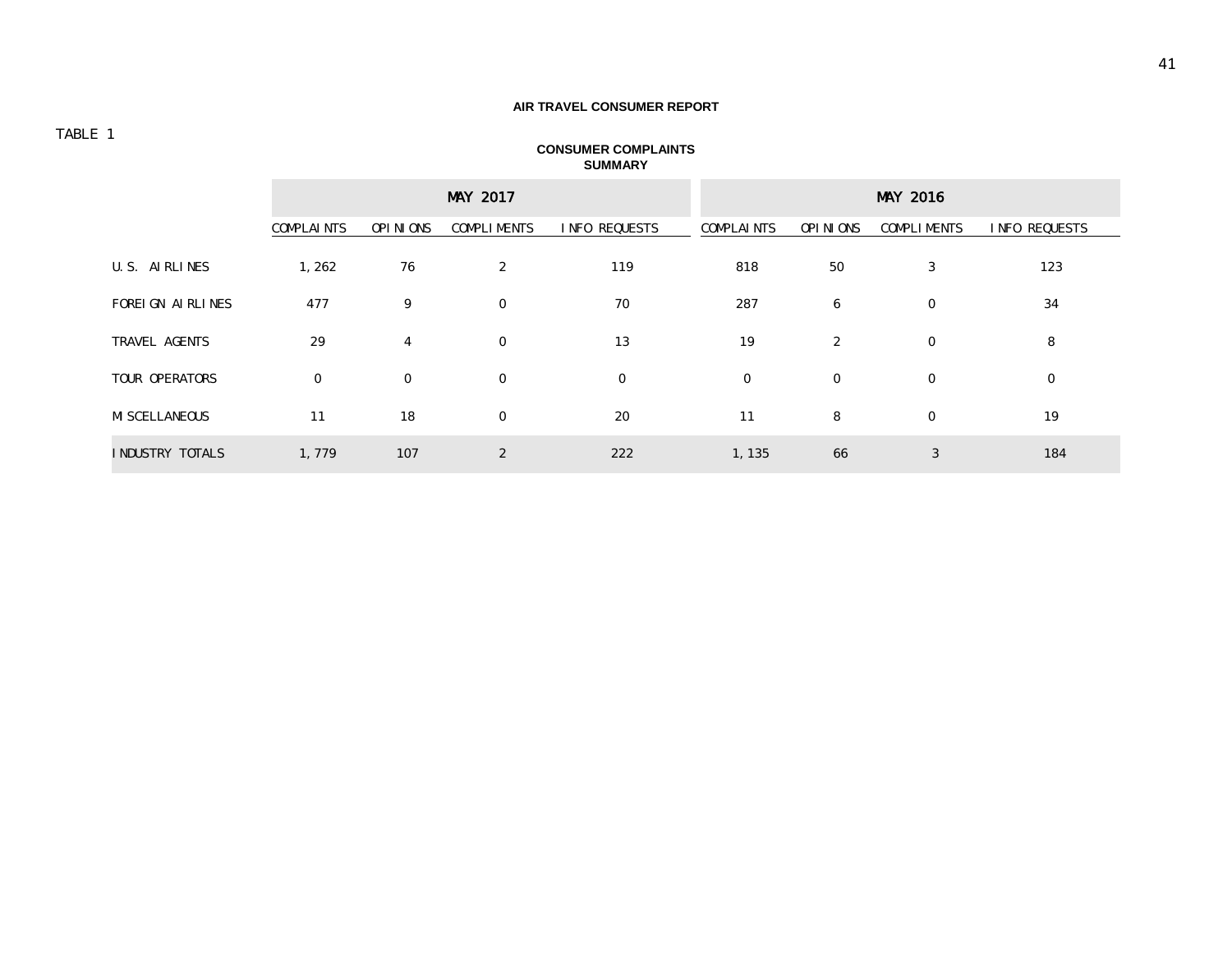#### Table 2

#### **COMPLAINT CATEGORIES\***

|                                                                           |                         | <b>MAY 2017</b>     |                     |                         | <b>MAY 2016</b> |                     |  |  |
|---------------------------------------------------------------------------|-------------------------|---------------------|---------------------|-------------------------|-----------------|---------------------|--|--|
| COMPLAINT CATEGORY                                                        | <b>RANKING</b>          | <b>COMPLAINTS**</b> | <b>SUB-CATEGORY</b> | <b>RANKING</b>          | COMPLAINTS**    | <b>SUB-CATEGORY</b> |  |  |
| FLIGHT PROBLEMS<br><b>CANCELLATION</b><br><b>DELAY</b><br>MI SCONNECTI ON | $\mathbf{1}$            | 658                 | 317<br>201<br>90    | $\mathbf{1}$            | 338             | 117<br>129<br>45    |  |  |
| <b>BAGGAGE</b>                                                            | $\boldsymbol{2}$        | 238                 |                     | $\overline{\mathbf{4}}$ | 144             |                     |  |  |
| RESERVATI ONS/TI CKETI NG/BOARDI NG                                       | 3                       | 232                 |                     | $\boldsymbol{2}$        | 169             |                     |  |  |
| <b>CUSTOMER SERVICE</b>                                                   | $\overline{\mathbf{4}}$ | 181                 |                     | $\bf 3$                 | 158             |                     |  |  |
| <b>FARES</b>                                                              | $\overline{5}$          | 174                 |                     | $\bf 6$                 | 81              |                     |  |  |
| <b>REFUNDS</b>                                                            | $6\phantom{1}6$         | 106                 |                     | ${\bf 5}$               | 84              |                     |  |  |
| DI SABI LI TY                                                             | $\boldsymbol{7}$        | 78                  |                     | $\tau$                  | 66              |                     |  |  |
| <b>OVERSALES</b>                                                          | 8                       | 48                  |                     | 8                       | 43              |                     |  |  |
| <b>OTHER</b><br>FREQUENT FLYER                                            | 9                       | 45                  | 26                  | 9                       | 39              | 30                  |  |  |
| ADVERTI SI NG                                                             | 10                      | 10                  |                     | 11                      | $\bf{6}$        |                     |  |  |
| DI SCRI MI NATI ON                                                        | 11                      | $\boldsymbol{9}$    |                     | 10                      | $\tau$          |                     |  |  |
| <b>ANI MALS</b>                                                           | 12                      | $\boldsymbol{0}$    |                     | 12                      | $\bf{0}$        |                     |  |  |
| <b>COMPLAINT TOTAL</b>                                                    |                         | 1,779               |                     |                         | 1, 135          |                     |  |  |

\* A DETAILED EXPLANATION OF THE COMPLAINT CATEGORIES IS ATTACHED.

\*\* INCLUDES FIGURES FOR SUB-CATEGORIES.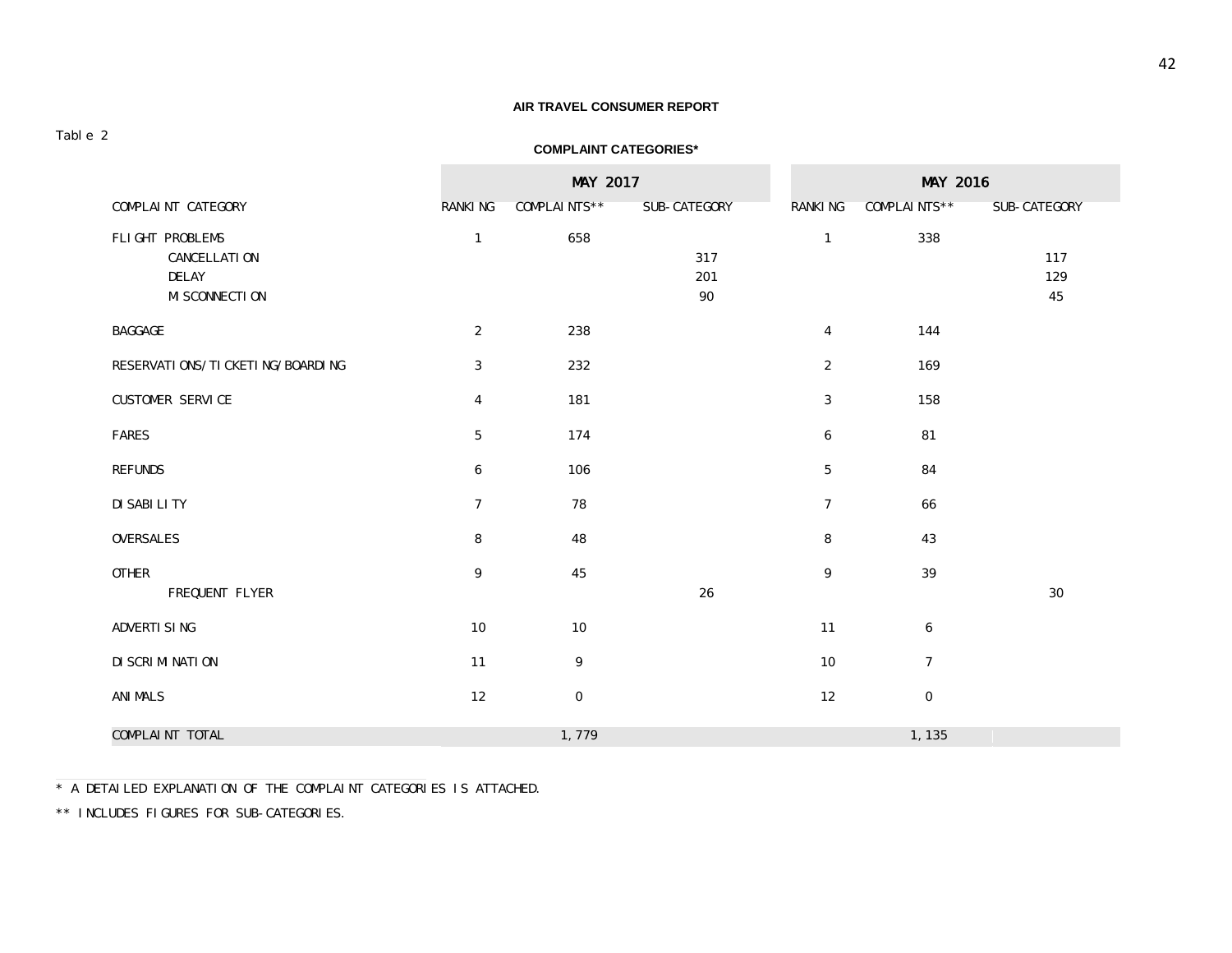Table 3

#### **COMPLAINTS AGAINST U.S. AIRLINES BY COMPLAINT CATEGORIES\* MAY 2017**

| U.S. AIRLINES**<br><b>ALPHABETI CAL</b> | <b>FLIGHT</b><br><b>PROBLEMS</b> | OVER-<br><b>SALES</b> | RES/TKT/<br><b>BOARDING</b> |              | FARES REFUNDS BAGGAGE |              | <b>CUSTOMER</b><br><b>SERVICE</b> | DI S-<br><b>ABILITY</b> | <b>ADVERT-</b><br>I SING | DI SCRIM-<br>I NATI ON | ANIMALS OTHER TOTAL |          |       |
|-----------------------------------------|----------------------------------|-----------------------|-----------------------------|--------------|-----------------------|--------------|-----------------------------------|-------------------------|--------------------------|------------------------|---------------------|----------|-------|
| <b>ALASKA AIRLINES</b>                  | 2                                | $\bf{0}$              | 2                           | 0            | 0                     |              | 4                                 | 0                       |                          | $\bf{0}$               | 0                   | $\bf{0}$ | 10    |
| ALLEGIANT AIR                           | 20                               | $\Omega$              |                             |              | 3                     | $\mathbf{2}$ | 4                                 |                         | 0                        | $\Omega$               | 0                   | $\Omega$ | 32    |
| AMERICAN AIRLINES                       | 84                               |                       | 41                          | 19           | 13                    | 37           | 39                                | 22                      |                          |                        |                     |          | 273   |
| <b>COMPASS AIRLINES</b>                 | 6                                |                       | $\mathbf{0}$                | $\Omega$     |                       | $\mathbf{0}$ | $\mathbf{0}$                      | $\Omega$                |                          |                        |                     |          | 6     |
| DELTA AIR LINES                         | 70                               |                       | 17                          | 8            |                       | 15           | 23                                |                         |                          |                        |                     | 5        | 157   |
| ENDEAVOR AIR                            | 11                               | 0                     | $\mathbf{0}$                | $\Omega$     |                       | 2.           | $\overline{2}$                    | $\Omega$                |                          |                        |                     | 0        | 15    |
| ENVOY AIR                               | 13                               |                       |                             | 0            |                       |              | 2                                 |                         |                          |                        |                     |          | 18    |
| <b>EXPRESSJET AIRLINES</b>              | 15                               |                       | 2                           |              |                       |              |                                   |                         |                          |                        |                     |          | 17    |
| <b>FRONTI ER AIRLINES</b>               | 19                               | 0                     |                             |              |                       |              |                                   | 5                       |                          |                        |                     |          | 43    |
| <b>GOJET AIRLINES</b>                   |                                  | 0                     | 0                           |              |                       |              |                                   |                         |                          |                        |                     |          | 6     |
| HAWAI I AN AI RLINES                    |                                  |                       |                             |              |                       |              |                                   |                         |                          |                        |                     |          | 10    |
| <b>JETBLUE AIRWAYS</b>                  | 23                               |                       |                             |              |                       |              |                                   |                         |                          |                        |                     |          | 49    |
| <b>MESA AIRLINES</b>                    |                                  |                       |                             |              |                       |              |                                   |                         |                          |                        |                     |          | 6     |
| PENINSULA AIRWAYS                       |                                  |                       |                             |              |                       |              |                                   |                         |                          |                        |                     |          |       |
| PI EDMONT AIRLINES                      | 14                               |                       |                             |              |                       |              |                                   |                         |                          |                        |                     |          | 15    |
| <b>PSA AIRLINES</b>                     |                                  |                       |                             |              |                       |              |                                   |                         |                          |                        |                     |          | 13    |
| REPUBLIC AIRLINES                       | 11                               |                       |                             |              |                       |              |                                   |                         |                          |                        |                     |          | 12    |
| <b>SKYWEST AIRLINES</b>                 | 17                               |                       |                             | $\Omega$     |                       |              |                                   |                         |                          |                        |                     | $\Omega$ | 21    |
| SOUTHWEST AIRLINES                      | 26                               |                       |                             |              |                       | 15           |                                   |                         |                          |                        |                     |          | 81    |
| SPIRIT AIRLINES                         | 140                              | 10                    | 29                          | 12           | 19                    |              |                                   |                         |                          |                        |                     |          | 232   |
| TRANS STATES AIRLINES                   | 4                                | $\Omega$              |                             | $\mathbf{0}$ |                       |              |                                   | 0                       |                          |                        |                     |          | 6     |
| UNITED AIRLINES                         | 52                               |                       | 22                          | 17           | 11                    | 30           | 24                                | 12                      |                          |                        |                     | 9        | 184   |
| VIRGIN AMERICA                          | 9                                | $\Omega$              | 3                           | 3            |                       | 0            | 4                                 | $\Omega$                | 0                        | $\Omega$               | 0                   |          | 22    |
| Other U.S. Airlines                     | 14                               | $\overline{2}$        | 4                           | $\mathbf{0}$ |                       | 7            |                                   | $\Omega$                | 0                        | $\Omega$               | $\Omega$            | $\Omega$ | 29    |
| TOTAL MAY 2017                          | 573                              | 33                    | 145                         | 68           | 59                    | 132          | 132                               | 71                      | $\mathbf 7$              | 8                      | $\bf{0}$            | 34       | 1,262 |
| % of TOTAL COMPLAINTS                   | 45.4                             | 2.6                   | 11.5                        | 5.4          | 4.7                   | 10.5         | 10.5                              | 5.6                     | 0.6                      | 0.6                    | 0.0                 | 2.7      |       |
| TOTAL MAY 2016                          | 296                              | 33                    | 105                         | 57           | 48                    | 92           | 110                               | 49                      | $5\overline{)}$          | 7                      | $\Omega$            | 16       | 818   |
| % of TOTAL COMPLAINTS                   | 36.2                             | 4.0                   | 12.8                        | 7.0          | 5.9                   | 11.2         | 13.4                              | 6.0                     | 0.6                      | 0.9                    | 0.0                 | 2.0      |       |

\* A DETAILED EXPLANATION OF THE COMPLAINT CATEGORIES FOLLOWS THIS SECTION.

\*\* AIRLINES ARE LISTED INDIVIDUALY IF DOT RECEIVED FIVE (5) OR MORE COMPLAINTS AGAINST THEM DURING THE REPORTING PERIOD. COMPLAINTS AGAINST U.S. AIRLINES ACCOUNTING FOR<br>FEWER COMPLAINTS THAN THAT ARE INCLUDED UNDER 'OTHER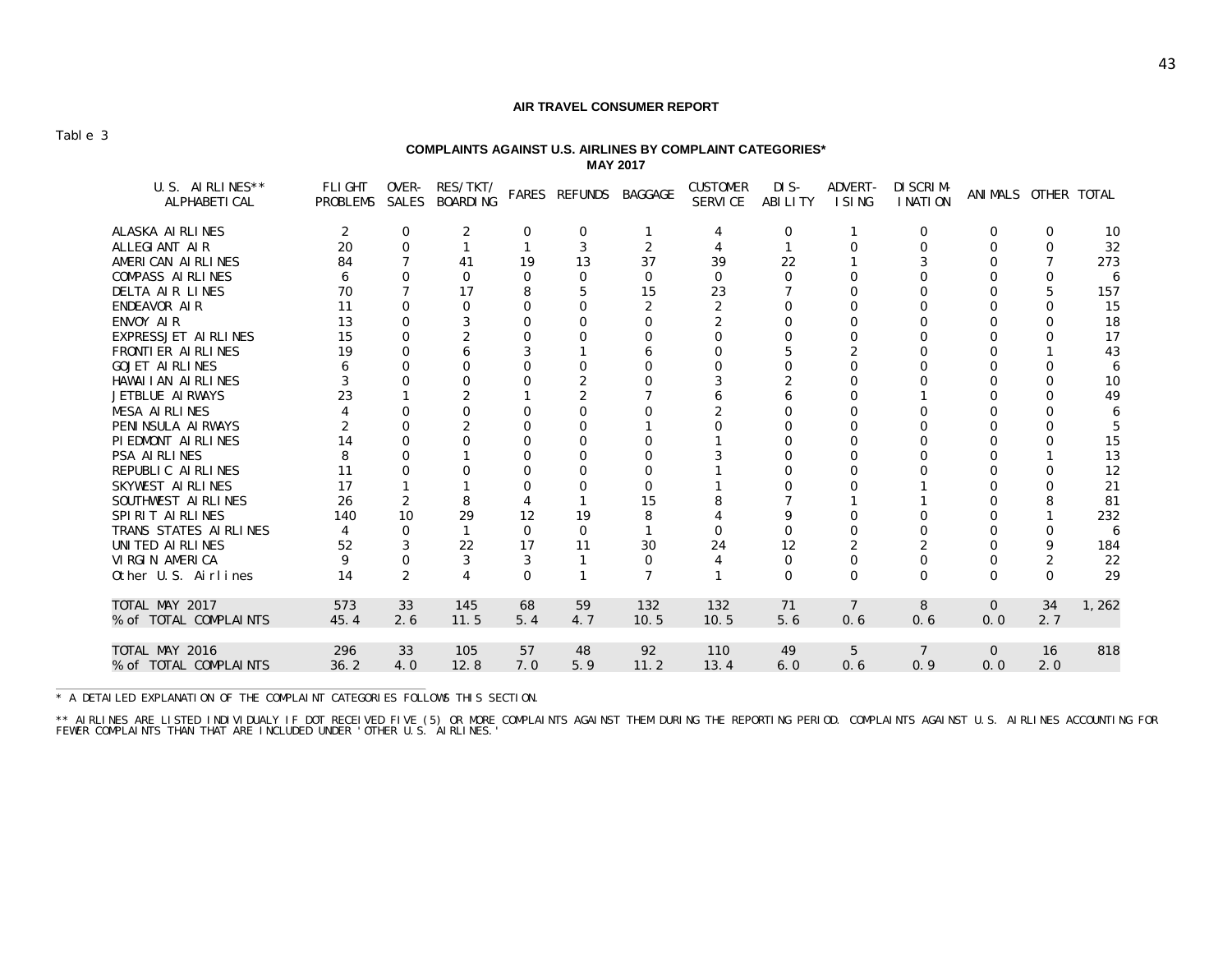| U.S. AIRLINES<br>ALPHABETI CAL | <b>COMPS</b><br><b>RECD</b><br>IN<br><b>MAY</b> | INCI-<br><b>DENTS</b><br>IN<br><b>MAY</b> | <b>PERCENT</b> | INCI-<br><b>DENTS</b><br>IN<br><b>APR</b> | <b>PERCENT</b> | INCI-<br><b>DENTS</b><br>IN ALL<br>PRI OR<br><b>MONTHS</b> | <b>PERCENT</b> | $UN -$<br><b>KNOWN</b><br>INCI-<br><b>DENT</b><br><b>DATE</b> | <b>PERCENT</b> |
|--------------------------------|-------------------------------------------------|-------------------------------------------|----------------|-------------------------------------------|----------------|------------------------------------------------------------|----------------|---------------------------------------------------------------|----------------|
| ALASKA AIRLINES                | 10                                              | $\sqrt{5}$                                | 50.0           | 2                                         | 20.0           | $\boldsymbol{2}$                                           | 20.0           | 1                                                             | 10.0           |
| ALLEGIANT AIR                  | 32                                              | 14                                        | 43.8           | 5                                         | 15.6           | 12                                                         | 37.5           | 1                                                             | 3.1            |
| AMERICAN AIRLINES              | 273                                             | 139                                       | 50.9           | 56                                        | 20.5           | 51                                                         | 18.7           | 27                                                            | 9.9            |
| <b>COMPASS AIRLINES</b>        | 6                                               | 4                                         | 66.7           | 1                                         | 16.7           | 1                                                          | 16.7           | $\bf{0}$                                                      | 0.0            |
| DELTA AIR LINES                | 157                                             | 59                                        | 37.6           | 53                                        | 33.8           | 29                                                         | 18.5           | 16                                                            | 10.2           |
| ENDEAVOR AIR                   | 15                                              | 7                                         | 46.7           | 6                                         | 40.0           | 2                                                          | 13.3           | $\bf{0}$                                                      | 0.0            |
| ENVOY AIR                      | 18                                              | 14                                        | 77.8           | 3                                         | 16.7           |                                                            | 5.6            | 0                                                             | 0.0            |
| <b>EXPRESSJET AIRLINES</b>     | 17                                              | 11                                        | 64.7           | 3                                         | 17.6           | 1                                                          | 5.9            | $\boldsymbol{2}$                                              | 11.8           |
| FRONTI ER AI RLINES            | 43                                              | 24                                        | 55.8           | 6                                         | 14.0           | 11                                                         | 25.6           | $\boldsymbol{2}$                                              | 4.7            |
| <b>GOJET AIRLINES</b>          | 6                                               | 3                                         | 50.0           | 3                                         | 50.0           | $\bf{0}$                                                   | 0.0            | $\bf{0}$                                                      | 0.0            |
| HAWAI I AN AI RLINES           | 10                                              | 3                                         | 30.0           | $\boldsymbol{2}$                          | 20.0           | 3                                                          | 30.0           | $\boldsymbol{2}$                                              | 20.0           |
| JETBLUE AIRWAYS                | 49                                              | 29                                        | 59.2           | 11                                        | 22.4           | 5                                                          | 10.2           | $\overline{4}$                                                | 8.2            |
| <b>MESA AIRLINES</b>           | 6                                               | $\boldsymbol{2}$                          | 33.3           | $\overline{4}$                            | 66.7           | $\bf{0}$                                                   | 0.0            | $\bf{0}$                                                      | 0.0            |
| PENINSULA AIRWAYS              | 5                                               | 4                                         | 80.0           | $\bf{0}$                                  | 0.0            | $\Omega$                                                   | 0.0            | $\mathbf{1}$                                                  | 20.0           |
| PI EDMONT AIRLINES             | 15                                              | 12                                        | 80.0           | 1                                         | 6.7            | $\bf{0}$                                                   | 0.0            | $\boldsymbol{2}$                                              | 13.3           |
| <b>PSA AIRLINES</b>            | 13                                              | 8                                         | 61.5           | $\boldsymbol{2}$                          | 15.4           | $\boldsymbol{2}$                                           | 15.4           |                                                               | 7.7            |
| REPUBLIC AIRLINES              | 12                                              | 11                                        | 91.7           | $\mathbf{1}$                              | 8.3            | $\bf{0}$                                                   | 0.0            | $\Omega$                                                      | 0.0            |
| SKYWEST AIRLINES               | 21                                              | 12                                        | 57.1           | 5                                         | 23.8           | 2                                                          | 9.5            | 2                                                             | 9.5            |
| SOUTHWEST AIRLINES             | 81                                              | 46                                        | 56.8           | 14                                        | 17.3           | 12                                                         | 14.8           | 9                                                             | 11.1           |
| SPIRIT AIRLINES                | 232                                             | 160                                       | 69.0           | 21                                        | 9.1            | 25                                                         | 10.8           | 26                                                            | 11.2           |
| TRANS STATES AIRLINES          | 6                                               | 5                                         | 83.3           | 1                                         | 16.7           | $\bf{0}$                                                   | 0.0            | $\bf{0}$                                                      | 0.0            |
| UNITED AIRLINES                | 184                                             | 89                                        | 48.4           | 29                                        | 15.8           | 45                                                         | 24.5           | 21                                                            | 11.4           |
| VIRGIN AMERICA                 | 22                                              | 13                                        | 59.1           | 5                                         | 22.7           | 3                                                          | 13.6           | 1                                                             | 4.5            |
| Other U.S. Airlines            | 29                                              | 12                                        | 41.4           | 7                                         | 24.1           | 9                                                          | 31.0           | 1                                                             | 3.4            |
| <b>Totals</b>                  | 1,262                                           | 686                                       | 54.4           | 241                                       | 19.1           | 216                                                        | 17.1           | 119                                                           | 9.4            |
| Previous Year's Totals         | 818                                             | 428                                       | 52.3           | 164                                       | 20.0           | 168                                                        | 20.5           | 58                                                            | 7.1            |

\* AIRLINES ARE LISTED INDIVIDUALLY IF DOT RECEIVED FIVE (5) OR MORE COMPLAINTS AGAINST THEM DURING THE REPORTING PERIOD. COMPLAINTS AGAINST U.S. AIRLINES ACCOUNTING FOR<br>FEWER COMPLAINTS THAN THAT ARE INCLUDED UNDER 'OTHER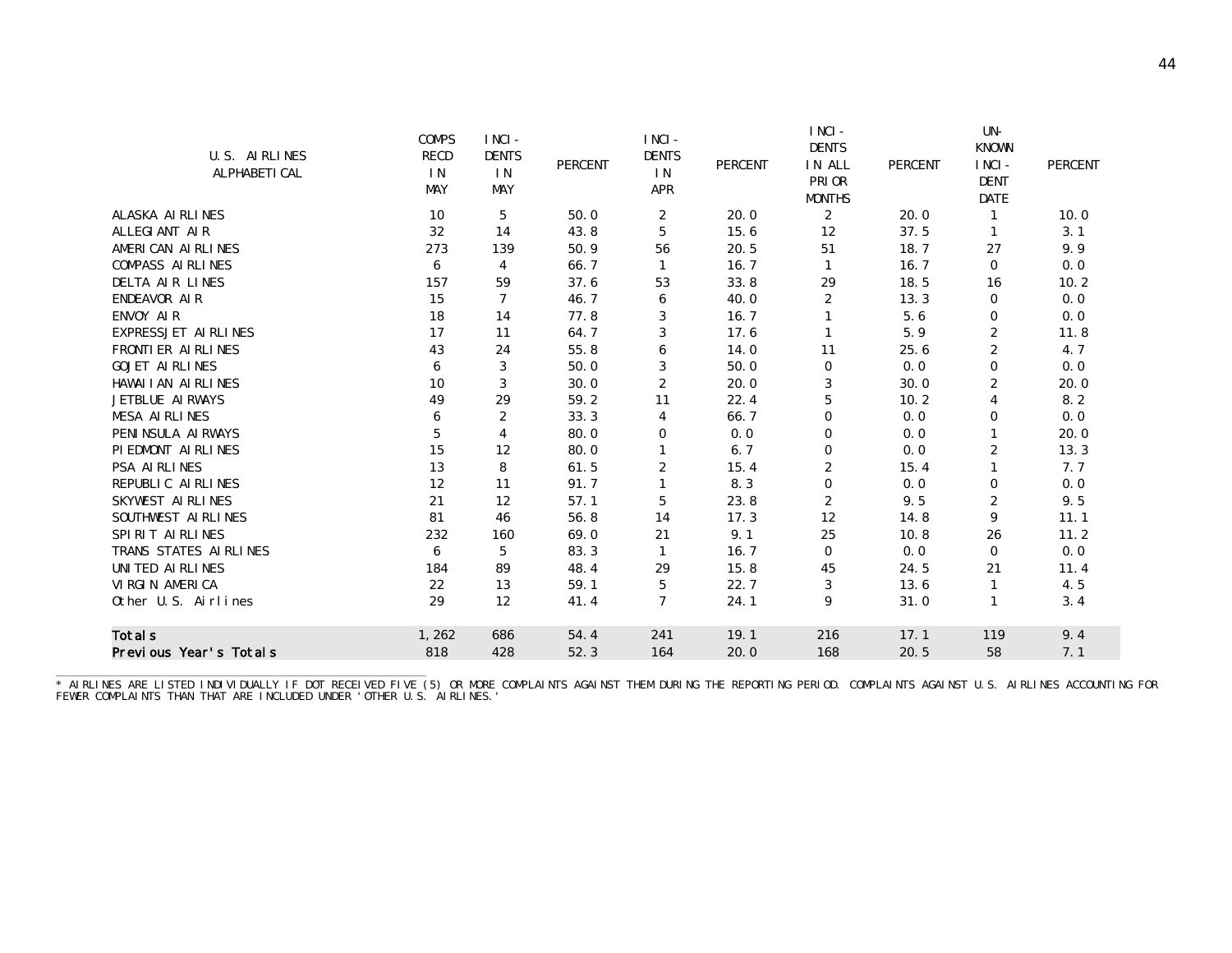## **AIR TRAVEL CONSUMER REPORT COMPANIES OTHER THAN U.S. AIRLINES\* BY COMPLAINT CATEGORY\*\* /MAY 2017**

| Table 5                    | <b>FLIGHT</b><br><b>PROBLEMS</b> | OVER-<br><b>SALES</b> | RES/TKT/<br><b>BOARDING</b> | <b>FARES</b>     | <b>REFUNDS</b>   | <b>BAGGAGE</b>   | <b>CUSTOMER</b><br><b>SERVICE</b> | DI S-<br><b>ABILITY</b> | <b>ADVERT-</b><br>I SING | DI SCRIM-<br>I NATI ON | <b>ANI MALS</b> | <b>OTHER</b>     | <b>TOTAL</b> |
|----------------------------|----------------------------------|-----------------------|-----------------------------|------------------|------------------|------------------|-----------------------------------|-------------------------|--------------------------|------------------------|-----------------|------------------|--------------|
| <b>FOREI GN AI RLINES</b>  |                                  |                       |                             |                  |                  |                  |                                   |                         |                          |                        |                 |                  |              |
| AER LINGUS                 | 1                                | -1                    | $\bf{0}$                    | 0                | 1                | 1                | $\mathbf{1}$                      | 0                       | 0                        | 0                      | $\bf{0}$        | $\bf{0}$         | 5            |
| <b>AEROMEXICO</b>          |                                  | $\Omega$              | $\boldsymbol{2}$            | $\boldsymbol{2}$ | $\overline{4}$   | 3                | 1                                 | $\mathbf{0}$            | $\mathbf{0}$             | ∩                      | $\Omega$        |                  | 16           |
| AIR BERLIN                 | 4                                | $\Omega$              | $\boldsymbol{2}$            | 1                | $\mathbf{1}$     | 14               | $\overline{2}$                    | 0                       | 0                        | $\Omega$               | ∩               | 0                | 24           |
| AIR CANADA                 | 34                               | 6                     | 5                           | $\bf{0}$         | $\bf{0}$         | 10               | 6                                 |                         | 0                        |                        |                 |                  | 63           |
| AIR CHINA                  |                                  |                       | 5                           | $\bf{0}$         | $\bf{0}$         | 3                |                                   | 0                       | 0                        |                        |                 | 0                | 11           |
| AIR FRANCE                 |                                  |                       | $\boldsymbol{2}$            | $\overline{2}$   | 3                |                  | 4                                 |                         |                          |                        | ŋ               |                  | 22           |
| ALITALIA AIRLINES          |                                  | 0                     | $\boldsymbol{2}$            | $\Omega$         | 3                |                  | $\overline{2}$                    | 0                       | 0                        |                        | ŋ               | 0                | 14           |
| <b>AVI ANCA</b>            |                                  | 0                     | $\overline{2}$              |                  | $\Omega$         |                  |                                   | 0                       | 0                        |                        |                 |                  | 11           |
| <b>BRITISH AIRWAYS</b>     |                                  | 0                     | $\bf{0}$                    | 3                |                  |                  | 3                                 | 0                       | 0                        |                        |                 | 0                | 13           |
| CATHAY PACIFIC AIRWAYS     |                                  | $\Omega$              | 3                           | $\Omega$         |                  |                  |                                   | 0                       | 0                        |                        |                 |                  | $\tau$       |
| CHI NA SOUTHERN AIRLINES   |                                  | $\Omega$              | $\mathbf{1}$                | $\bf{0}$         | $\Omega$         |                  | 0                                 | 0                       |                          |                        |                 | 0                |              |
| EL AL ISRAEL               |                                  | 0                     | $\overline{2}$              | 1                | $\mathbf{1}$     |                  | 0                                 | 0                       | 0                        |                        | ŋ               | 0                | 6            |
| <b>EMI RATES AI RLINES</b> |                                  | 0                     | $\overline{c}$              | 54               | 3                |                  |                                   | 0                       | 0                        |                        |                 | 0                | 69           |
| ETHI OPI AN AIRLINES       |                                  | 0                     | $\mathbf{1}$                | 1                | $\boldsymbol{2}$ |                  |                                   | 0                       | 0                        |                        | 0               | 0                | 11           |
| ETI HAD AI RWAYS           |                                  | 0                     | $\boldsymbol{2}$            | $\overline{2}$   | $\Omega$         | 2                | $\overline{2}$                    | 0                       | 0                        |                        |                 | U                | 9            |
| <b>IBERIA AIRLINES</b>     |                                  |                       | $\mathbf{1}$                | $\Omega$         |                  |                  | 1                                 | 0                       | O                        |                        |                 | U                |              |
| <b>KLM</b>                 |                                  |                       | $\bf{0}$                    | $\mathbf{0}$     |                  | 3                | $\overline{2}$                    | 0                       | O                        |                        |                 | 0                |              |
| <b>LATAM</b>               |                                  | O                     | $\Omega$                    | $\Omega$         |                  |                  |                                   | 0                       | 0                        |                        |                 | ∩                | 6            |
| <b>LUFTHANSA</b>           |                                  | O                     | 6                           | 3                |                  |                  | 0                                 |                         |                          |                        |                 | O                | 19           |
| NORWEGIAN AIR SHUTTLE      |                                  | 0                     | $\overline{2}$              |                  |                  | 3                |                                   |                         | 0                        |                        |                 |                  | ${\bf 10}$   |
| <b>QATAR AIRWAYS</b>       |                                  |                       | $\overline{2}$              | $\overline{2}$   |                  |                  | 3                                 |                         | 0                        |                        |                 | 0                | 11           |
| SWISS AIR                  |                                  | O                     |                             |                  | $\Omega$         |                  | 3                                 | 0                       | O                        |                        |                 | U                | 6            |
| TURKI SH AI RLI NES        |                                  | 0                     | $\boldsymbol{\Delta}$       |                  | $\Omega$         |                  |                                   | 0                       | 0                        |                        | ŋ               |                  | 10           |
| VIRGIN ATLANTIC AIRWAYS    |                                  | 0                     | $\mathbf{1}$                | $\Omega$         | $\Omega$         |                  |                                   |                         | 0                        |                        |                 |                  | 5            |
| <b>VOLARIS AIRLINES</b>    | 3                                |                       | -1                          | 1                | $\boldsymbol{2}$ |                  | 0                                 | 0                       | 0                        |                        | O               | 0                | 9            |
| WOW AIR                    | 3                                | $\overline{2}$        | 1                           | 1                | -1               | $\boldsymbol{2}$ | 3                                 | 0                       | 0                        |                        | 0               | 0                | 13           |
| OTHER FOREIGN AIRLINES     | 13                               | $\overline{c}$        | 26                          | 13               | 9                | 16               | 6                                 | 1                       | $\mathbf{0}$             | $\Omega$               | $\mathbf{0}$    | $\mathbf{1}$     | 87           |
| <b>TOTALS</b>              | 83                               | 15                    | 76                          | 90               | 41               | 104              | 48                                | $\overline{7}$          | 3                        |                        | $\bf{0}$        | 9                | 477          |
| <b>TRAVEL AGENTS</b>       |                                  |                       |                             |                  |                  |                  |                                   |                         |                          |                        |                 |                  |              |
| <b>JUSTFLY. COM</b>        | 0                                | $\bf{0}$              | $\boldsymbol{2}$            | $\boldsymbol{2}$ | 2                | 0                | $\bf{0}$                          | 0                       | 0                        | 0                      | $\bf{0}$        | $\bf{0}$         | 6            |
| OTHER TRAVEL AGENTS        | $\bf{0}$                         | $\bf{0}$              | $\mathbf{7}$                | 14               | $\boldsymbol{2}$ | 0                | $\bf{0}$                          | $\bf{0}$                | $\bf{0}$                 | $\bf{0}$               | $\bf{0}$        | $\bf{0}$         | 23           |
| <b>TOTALS</b>              | $\mathbf{0}$                     | $\bf{0}$              | 9                           | 16               | $\overline{4}$   | $\mathbf{0}$     | $\mathbf{0}$                      | $\mathbf{0}$            | $\bf{0}$                 | $\mathbf{0}$           | $\mathbf{0}$    | $\mathbf{0}$     | 29           |
| <b>TOUR OPERATORS</b>      |                                  |                       |                             |                  |                  |                  |                                   |                         |                          |                        |                 |                  |              |
| OTHER TOUR OPERATORS       | $\bf{0}$                         | $\bf{0}$              | $\bf{0}$                    | $\bf{0}$         | $\bf{0}$         | $\bf{0}$         | $\bf{0}$                          | $\bf{0}$                | $\bf{0}$                 | $\bf{0}$               | $\bf{0}$        | $\bf{0}$         | $\bf{0}$     |
| <b>TOTALS</b>              | $\mathbf{0}$                     | $\mathbf{0}$          | $\mathbf{0}$                | $\mathbf{0}$     | $\bf{0}$         | $\bf{0}$         | $\mathbf{0}$                      | $\bf{0}$                | $\bf{0}$                 | $\bf{0}$               | $\mathbf{0}$    | $\bf{0}$         | $\bf{0}$     |
| <b>MI SCELLAENOUS</b>      |                                  |                       |                             |                  |                  |                  |                                   |                         |                          |                        |                 |                  |              |
| Other Miscellaneous        | $\boldsymbol{2}$                 | $\bf{0}$              | $\boldsymbol{2}$            | $\bf{0}$         | $\boldsymbol{2}$ | $\boldsymbol{2}$ | 1                                 | $\bf{0}$                | $\bf{0}$                 | 0                      | $\bf{0}$        | $\boldsymbol{2}$ | 11           |
| <b>TOTALS</b>              | $\boldsymbol{2}$                 | $\bf{0}$              | $\boldsymbol{2}$            | $\bf{0}$         | $\boldsymbol{2}$ | $\boldsymbol{2}$ | $\mathbf{1}$                      | $\bf{0}$                | $\bf{0}$                 | $\bf{0}$               | $\bf{0}$        | $\boldsymbol{2}$ | 11           |

\* COMPANIES ARE LISTED INDIVIDUALLY IF DOT RECEIVED FIVE (5) OR MORE COMPLAINTS AGAINST THEM DURING THE REPORTING PERIOD. COMPLAINTS AGAINST COMPANIES ACCOUNTING FOR FEWER COMPLAINTS THAN THAT ARE<br>INCLUDED UNDER 'OTHER FOR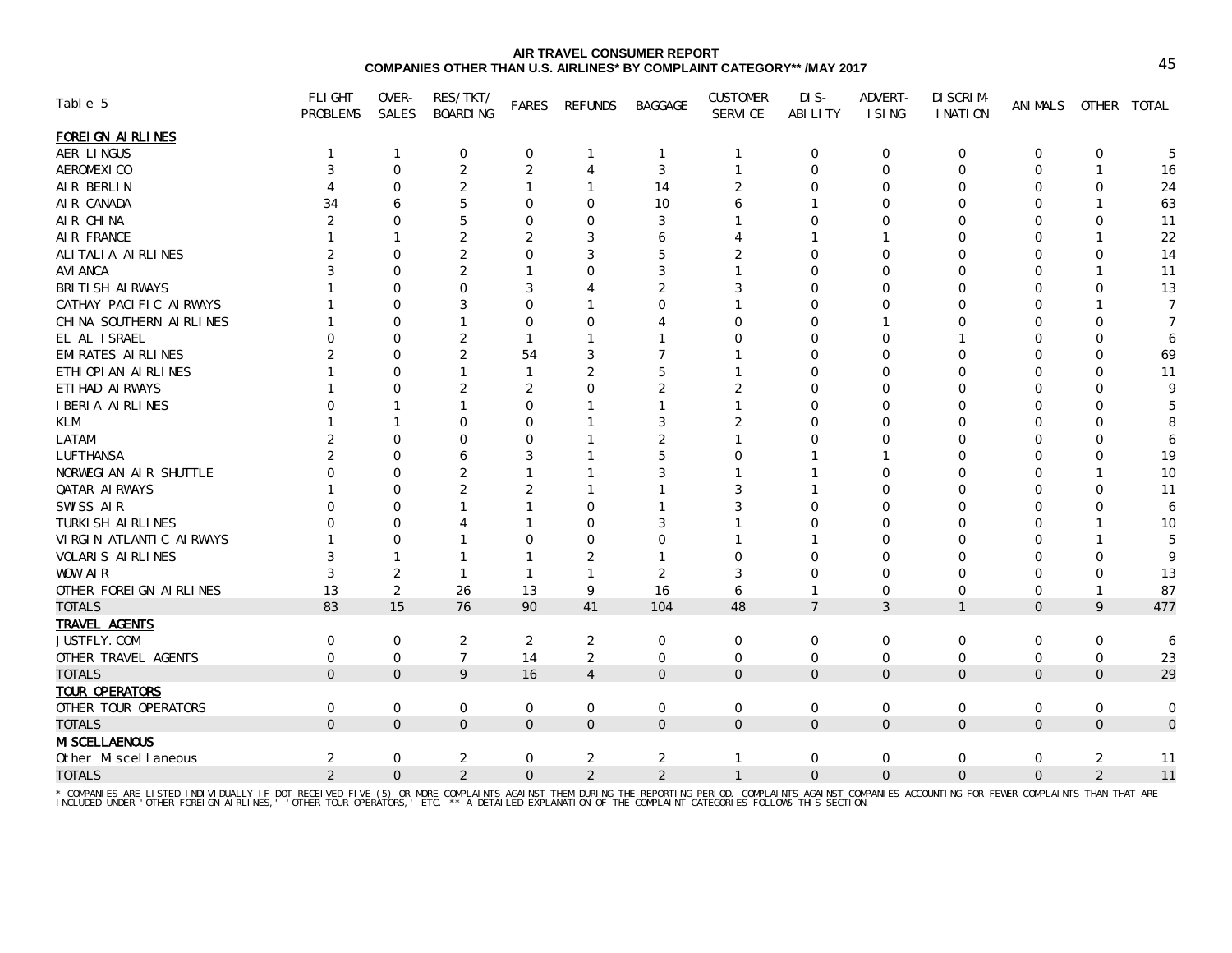# **MAY 2017 MAY 2016 RANK AIRLINE COMPLAINTS SYSTEMWIDE ENPLANEMENTS COMPLAINTS PER 100,000 ENPLANEMENTS COMPLAINTS SYSTEMWIDE ENPLANEMENTS COMPLAINTS PER 100,000 ENPLANEMENTS** 1 **ALASKA AIRLINES** 10 2,275,941 **0.44** 4 2,087,427 **0.19** 2 **SOUTHWEST AIRLINES** 81 13,712,871 **0.59** 38 13,255,333 **0.29** 3 **SKYWEST AIRLINES** 21 3,003,396 **0.70** 9 2,725,380 **0.33** 4 **HAWAIIAN AIRLINES** 10 949,208 **1.05** 17 901,086 **1.89** 5 **EXPRESSJET AIRLINES** 17 1,439,068 **1.18** 4 1,937,462 **0.21** 6 **DELTA AIR LINES** 157 13,016,811 **1.21** 58 12,801,251 **0.45** 7 **JETBLUE AIRWAYS** 49 3,401,669 **1.44** 12 3,242,860 **0.37** 8 **UNITED AIRLINES** 184 9,163,031 **2.01** 169 8,509,819 **1.99** 9 **AMERICAN AIRLINES** 273 12,707,086 **2.15** 252 12,648,957 **1.99** 10 **FRONTIER AIRLINES** 43 1,427,535 **3.01** 32 1,228,292 **2.61** 11 **VIRGIN AMERICA** 22 705,625 **3.12** 8 700,523 **1.14** 12 **SPIRIT AIRLINES** 232 2,037,177 **11.39** 96 1,918,549 **5.00 TOTAL** 1,099 63,839,418 **1.72** 699 61,956,939 **1.13**

#### **CONSUMER COMPLAINTS: RANKINGS U.S. AIRLINES\***

**Note: For simplicity, statistics are displayed to two decimal places. Actual ranking order is based on our computer carrying out the number of decimal places to nine.**

**\* All U.S. airlines with at least one percent of total domestic scheduled - service passenger revenues, as determined by DOT's Bureau of Transportation Statistics, plus other carriers that report flight delay and mishandled baggage data voluntarily. The carriers that are ranked in this table are the same carriers that are ranked in the "Flight Delays," "Mishandled Baggage," and "Oversales" sections of this report.**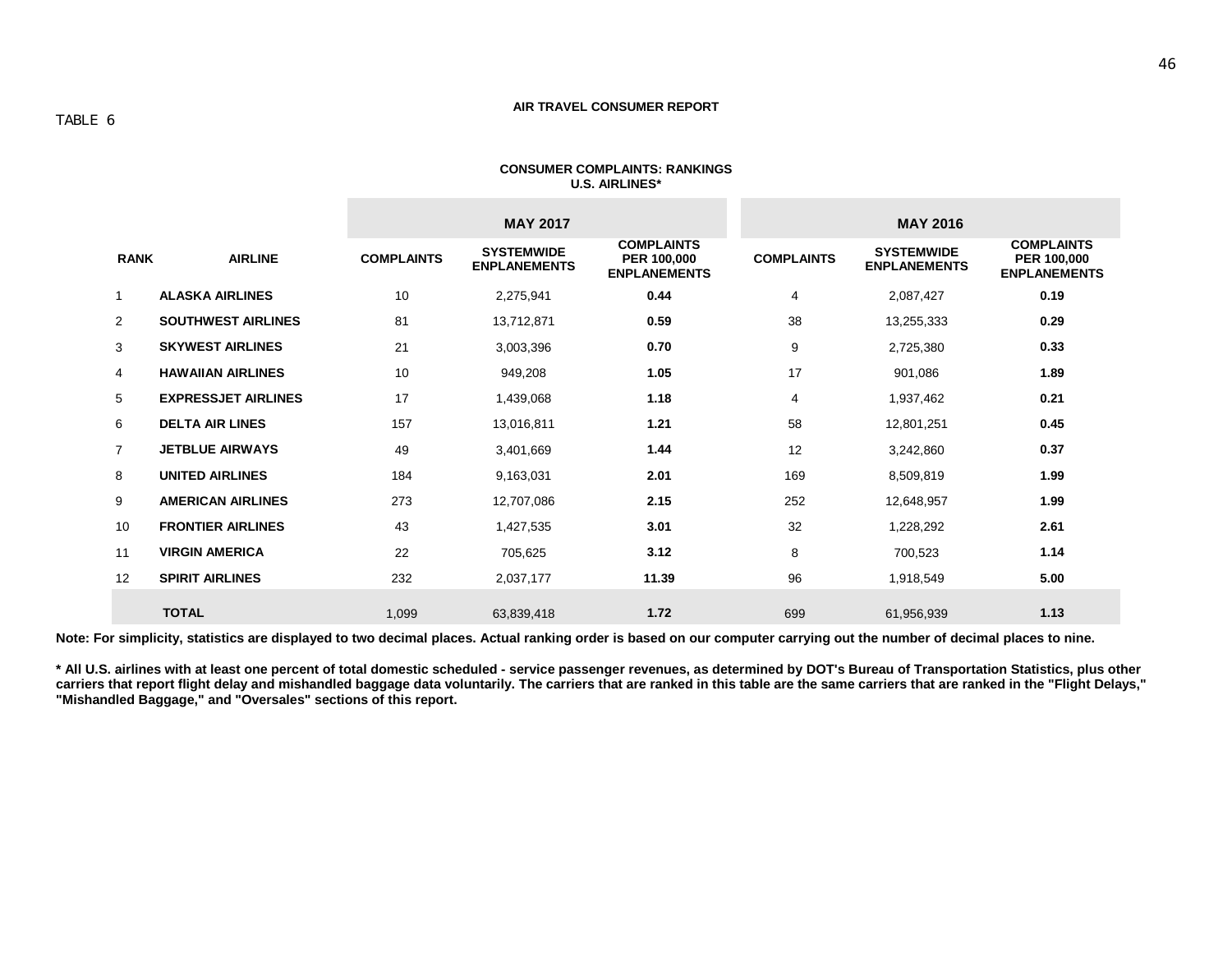# **Civil Rights Complaints by Air Travelers (Other Than Disability) for May 2017**

This table includes complaints to the U.S. Department of Transportation's Aviation Consumer Protection Division\* that allege discrimination in air travel based on race, ancestry/ethnicity, national origin, color, religion and sex\*\*. All complaints alleging discrimination are investigated to determine if there has been a violation(s) of the passenger's civil rights.

|                | Race | Ancestry/<br>Ethnicity | National<br>Origin | Color | Religion | Sex | Other |
|----------------|------|------------------------|--------------------|-------|----------|-----|-------|
| American       |      |                        |                    |       |          |     |       |
| EL AL          |      |                        |                    |       |          |     |       |
| <b>JetBlue</b> |      |                        |                    |       |          |     |       |
| SkyWest        |      |                        |                    |       |          |     |       |
| Southwest      |      |                        |                    |       |          |     |       |
| United         |      |                        |                    |       |          |     |       |
| <b>TOTAL</b>   |      |                        |                    |       |          | ◠   |       |

*\*To file an airline civil rights complaint:<https://www.transportation.gov/airconsumer>*

*\*\*One complaint may raise multiple grounds for discrimination. The Aviation Consumer Protection Division categorizes each complaint based on the primary ground of the alleged discrimination.*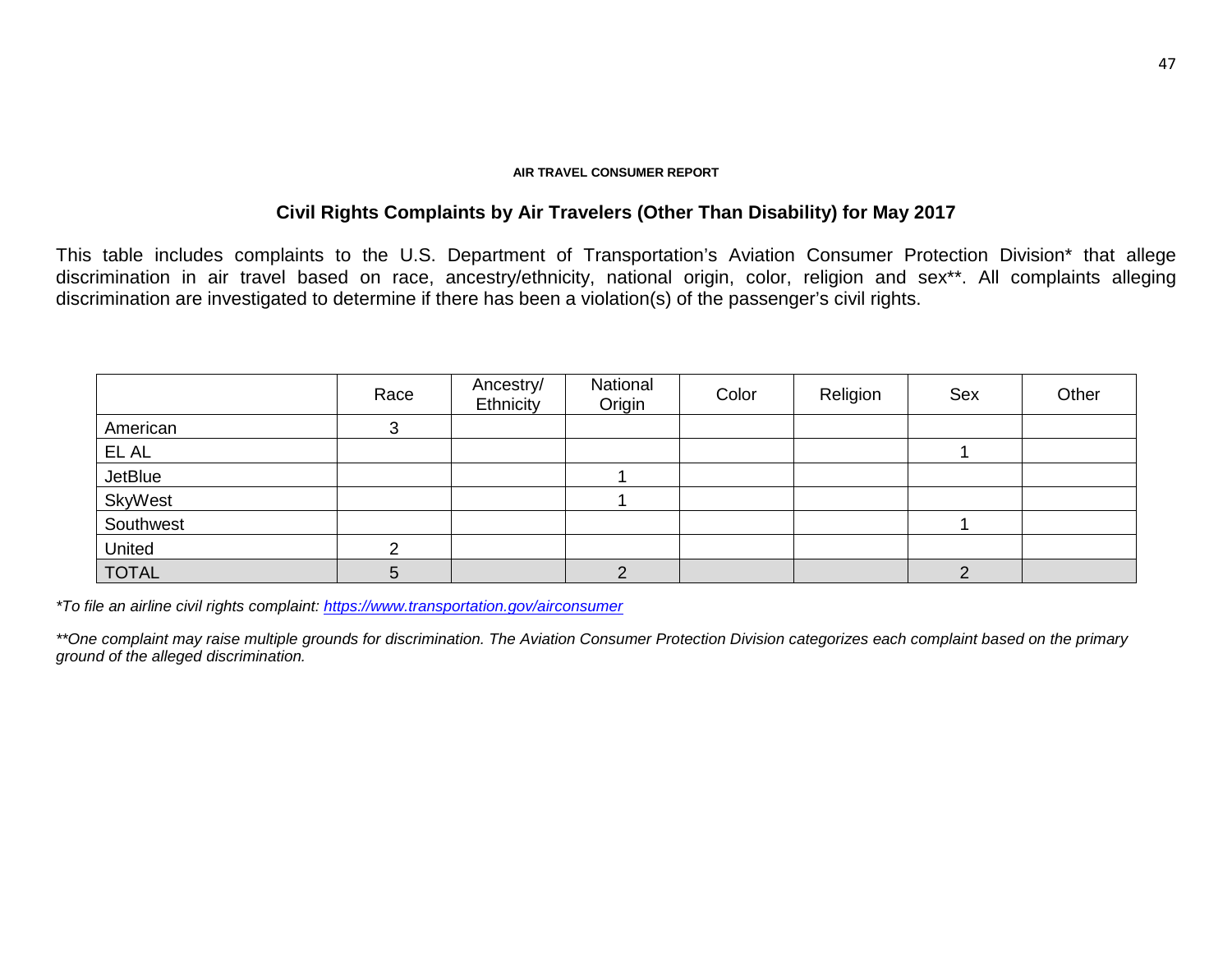# *COMPLAINT CATEGORIES*

**Flight Problems:** Cancellations, delays, or any other deviations from schedule, whether planned or unplanned.

**Oversales:** All bumping problems, whether or not the airline complied with DOT oversales regulations.

**Reservations, Ticketing, Boarding:** Airline or travel agent mistakes made in reservations and ticketing; problems in making reservations and obtaining tickets due to busy telephone lines or waiting in line, or delays in mailing tickets; problems boarding the aircraft (except oversales).

**Fares:** Incorrect or incomplete information about fares, discount fare conditions and availability, overcharges, fare increases and level of fares in general.

**Refunds:** Problems in obtaining refunds for unused or lost tickets, fare adjustments, or bankruptcies.

**Baggage:** Claims for lost, damaged or delayed baggage, charges for excess baggage, carry-on problems, and difficulties with airline claims procedures.

**Customer Service:** Rude or unhelpful employees, inadequate meals or cabin service, treatment of delayed passengers.

**Disability:** Civil rights complaints by air travelers with disabilities.

**Advertising:** Advertising that is unfair, misleading or offensive to consumers.

**Discrimination:** Civil rights complaints by air travelers (other than disability); for example, complaints based on race, national origin, religion, etc.

**Animals:** Loss, injury or death of an animal during air transport provided by an air carrier.

**Other:** Frequent flyer, smoking, tours credit, cargo problems, security, airport facilities, claims for bodily injury, and others not classified above.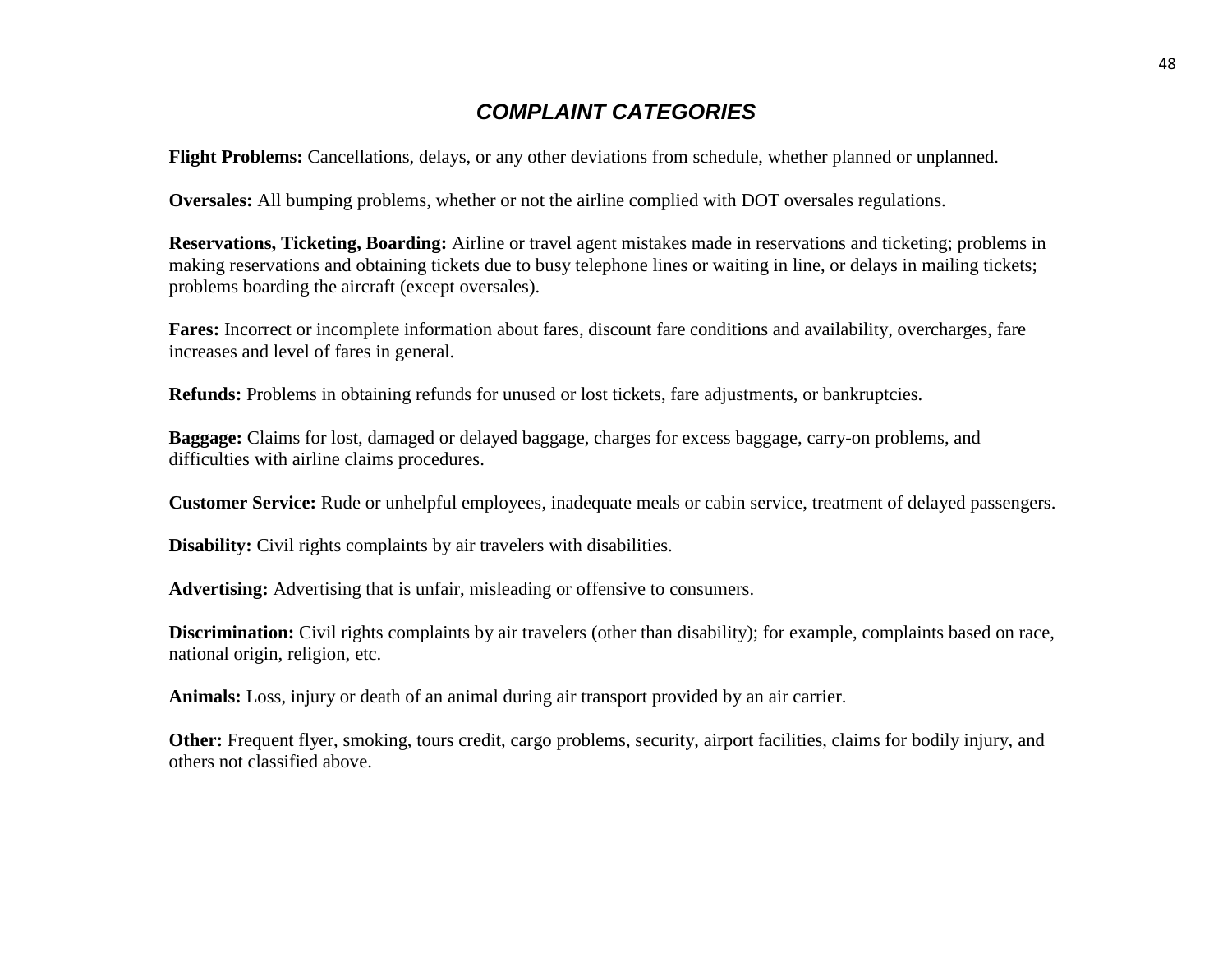# **May 2017 Airline Reports to DOT of Incidents Involving the Loss, Injury or Death of Animals During Air Transportation**

14 CFR Part 235 of DOT regulations requires U.S. carriers that operate at least one aircraft that has a designed seating capacity of 60 or more seats to report to DOT on any incidents involving the loss, injury or death of an animal in its scheduled domestic or international passenger transportation. An "animal" for this purpose is (1) any animal which at the time of the transportation was being kept as a pet in a family household in the United States or (2) any dog or cat which was shipped as part of a commercial shipment on a scheduled passenger flight, including shipments by trainers and breeders.

An airline is required to submit a report for any month in which it experienced such a loss, injury or death during air transportation. DOT publishes these reports monthly and also forwards the reports to the U.S. Department of Agriculture, which enforces the Animal Welfare Act. The copies of the reports that appear on this website are redacted to remove identifying information about individuals, including the owner of the animal.

A statistical summary of the reports appears in the table below. To see the redacted version of the actual reports filed by these airlines, click the airline's name.

| <b>Carrier</b>   | <b>Death</b> | Injury | LOSS |
|------------------|--------------|--------|------|
| A 1. JP<br>lines |              |        |      |
| Totals:          |              |        |      |